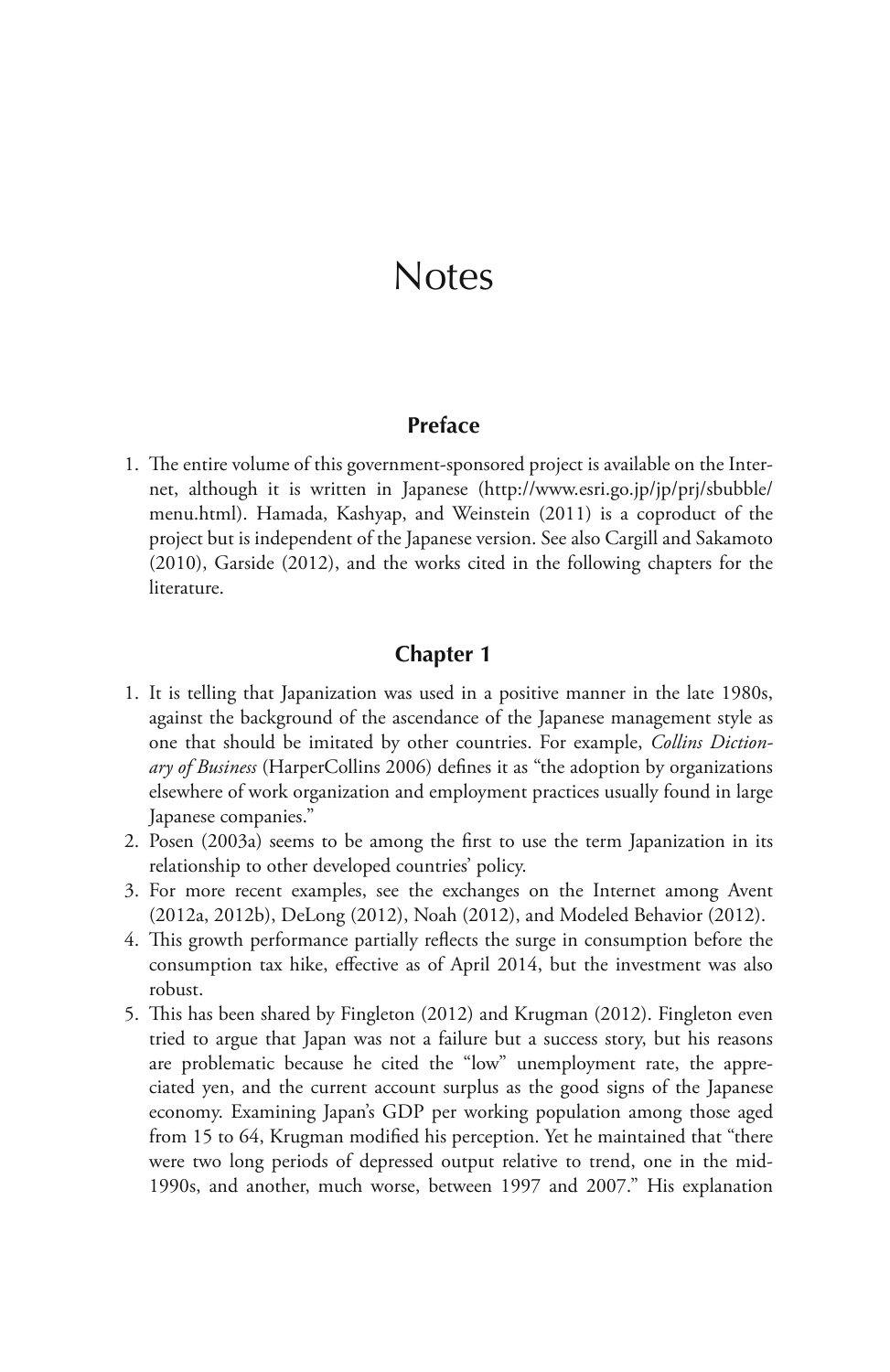remained the same as before: Japan has been trapped in a "liquidity trap." See Chapter 2.

- 6. The output gap may be underestimated when one uses the Hodrik-Prescott filtering method. See Krugman (2012c).
- 7. This may offer another reason for a central bank to aim at an inflation target of 2 percent.
- 8. The latest figure was released in July 2014: http://www.mhlw.go.jp/toukei/saikin/ hw/k-tyosa/k-tyosa13/dl/03.pdf.
- 9. There are no reliable data on female prostitution in Japan, yet based on his own fieldwork research and interviews of around one hundred female prostitutes, Ogiue (2012) found that 43 percent of interviewees become a prostitute to pay for the costs of living and 31 percent of them become a prostitute to pay for credit card debts. Some cases of mental illness have been reported, but the majority of them became prostitutes out of poverty.
- 10. OECD, Income Distribution and Poverty, OECD StatExtracts. http://stats.oecd. org/Index.aspx?DataSetCode=IDD
- 11. The number for 1990 is available in the following: http://www1.mhlw.go.jp/ toukei/ksk/htm/ksk030.html.
- 12. According to the *Syotoku Saibumpai Chosa* (Survey on Income Redistribution) conducted by the Ministry of Health, Labor and Welfare, the Gini coefficient (at disposable income, posttax, and transfer) is 0.3814 in 1998 and 0.3791 in 2010. http:// www.mhlw.go.jp/file/04-Houdouhappyou-12605000-Seisakutoukatsukan-Seisakuhyoukakanshitsu/h23hou\_1.pdf.
- 13. See, for example, Quiggin (2012) and Mirowski (2013).
- 14. Furner and Supple (1990) classified knowledge into "professional, or disciplinary, knowledge; informed opinion, or practical knowledge; and cultural beliefs and values regarding the economic order" (Furner and Supple 1990, 12). These categories do not correspond one-to-one with the three A–C categories listed in this section, since economists have not only professional knowledge but also other informed opinions or cultural beliefs.
- 15. Or they may bring in new ideas. The process for new ideas is still an unexplored issue. Rodrik (2014) referred to Leighton and López (2012), emphasizing the role of political or policy entrepreneurship. Like economic entrepreneurs, political or policy entrepreneurs seek out opportunities to influence policy for their own benefits. These benefits may involve not only personal gains, material or otherwise, but also public gains or psychological satisfaction from the sense of achieving public gains.
- 16. The elasticities approach is based on the concept that the balance of payments would respond to the exchange rate, depending on the elasticities, i.e., the responsiveness of the demand for changes in prices, of a wide variety of goods. It supposes that the balance of payments would decrease when the exchange rate for that country appreciates, given a certain condition.
- 17. I explored this theme in my 2009 book (Wakatabe 2009), which examined the Great Depression, the Great Inflation, Japan's Great Stagnation, and the current Great Recession.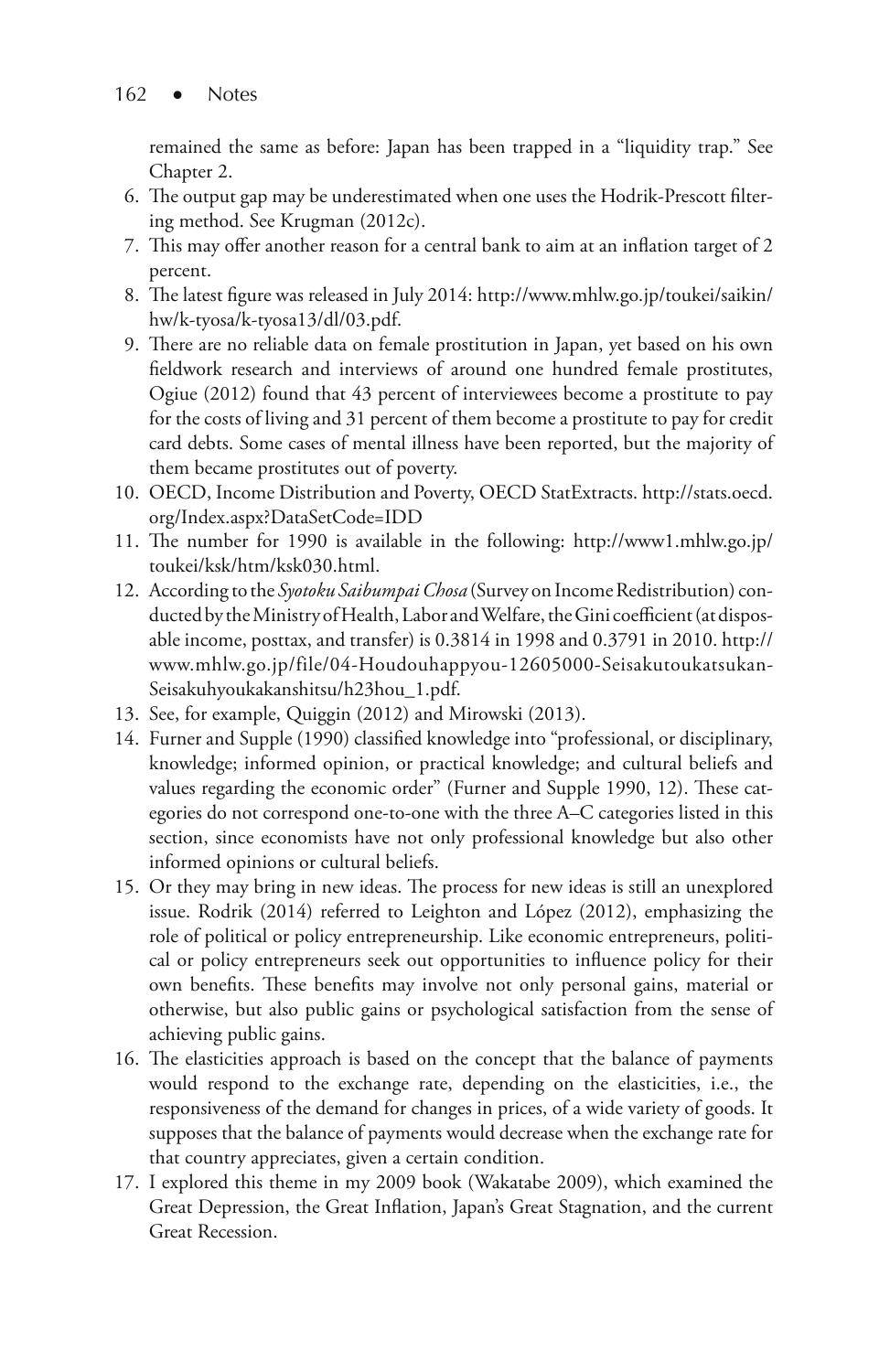## **Chapter 2**

- 1. For other accounts of the Japanese economy since the 1980s, see Kuroda (2005), Cargill and Sakamoto (2008), Naikakufu Keizaishakai Kenkyusyo (2009), and Garside 2012.
- 2. It is not easy to trace the first usage of the term "Ushinawareta Junen (Lost Decade)" in the media discourse. The term became widely used around 1998, near the end of 1990s, but in 1995, one anonymous columnist at *Nikkei Kinyu Shimbun* had already that the 1990s could be the "Lost Decade" unless the problems of the banking sector were dealt with ("Ushinawareta 10 nen ha Gomen [No Thank You for the "Lost Decade,"]," *Nikkei Kinyu Shimbun*, December 4, 1995).
- 3. On the Plaza Accord, see Volker and Gyohten (1992), Funabashi (1989), Kondo (1999), and Takita and Kashima Heiwa Kenkyujyo (2006). Takehiko Kondo was a deputy vice minister of finance for international affairs at that time. Takita used primary sources provided by ex-Ministry of Finance (MOF) officials, including *Ousetsu Roku* (Records of Meetings) written by Makoto Utusmi, who was at the Japanese Embassy in Washington, DC, from 1983 to 1986.
- 4. The effect of the Louvre Accord was limited because it did not stop the appreciation of the yen, which had increased from  $$1 = $153$  in February 1987 to  $$1 =$ ¥125 at the end of 1987 (Kuroda 2005, 86–87).
- 5. The use of some cases is questionable. One municipality, Kuroishi City, Aomori prefecture, made a golden *Kokeshi* (Japanese doll). See Komine (2010), 1, 237. Another municipality, Tsuna Machi, Hyogo prefecture, purchased and displayed a gold ingot worth \$100 million. Takeshita himself defended his policy that those "projects" generated a lot of tourists revenues (Takeshita 1991, 223)
- 6. Yasuda Kaijyo Insurance Company bought Gogh's Sunflower at ¥5.3 billion. Other purchase, all in 1989, included a Renoir (¥540 million), a Modigliani (¥1.1 billion), and a Picasso (¥7.5 billion) (Naikakufu Keizaishakai Sogo Kenkyusho 2011, 1, 347–348).
- 7. Criminal cases committed by the so-called *Jiageya* (landshark) who pressured small landowners to sell their lands were reported widely. The Japanese movie *Marusa no Onna 2* (A taxing woman's return), directed by Juzo Itami and released in Japan in 1988, vividly portrayed the atmosphere of this period.
- 8. One such incident was called the Recruit Affair, named after a personnel company Recruit: whose president Kosei Ezoe gave unlisted shares of Recruit Cosmos, Recruit's subsidiary company, to politicians, bureaucrats, and journalists from 1984 to 1985. Share of Recruit Cosmos went open to the public, in the end realizing profits worth of ¥600 million to those who received stock. It was reported by the media in 1988.
- 9. As we see in Chapter 3, this perception was shared by economists such as Yukio Noguchi (Noguchi 1992).
- 10. Yoshio Nakamura, Miyazawa's cabinet secretary in 1992, testified that Miyazawa constantly read the *Financial Times* (Matsushima and Takenaka 2011, 448, 453–454).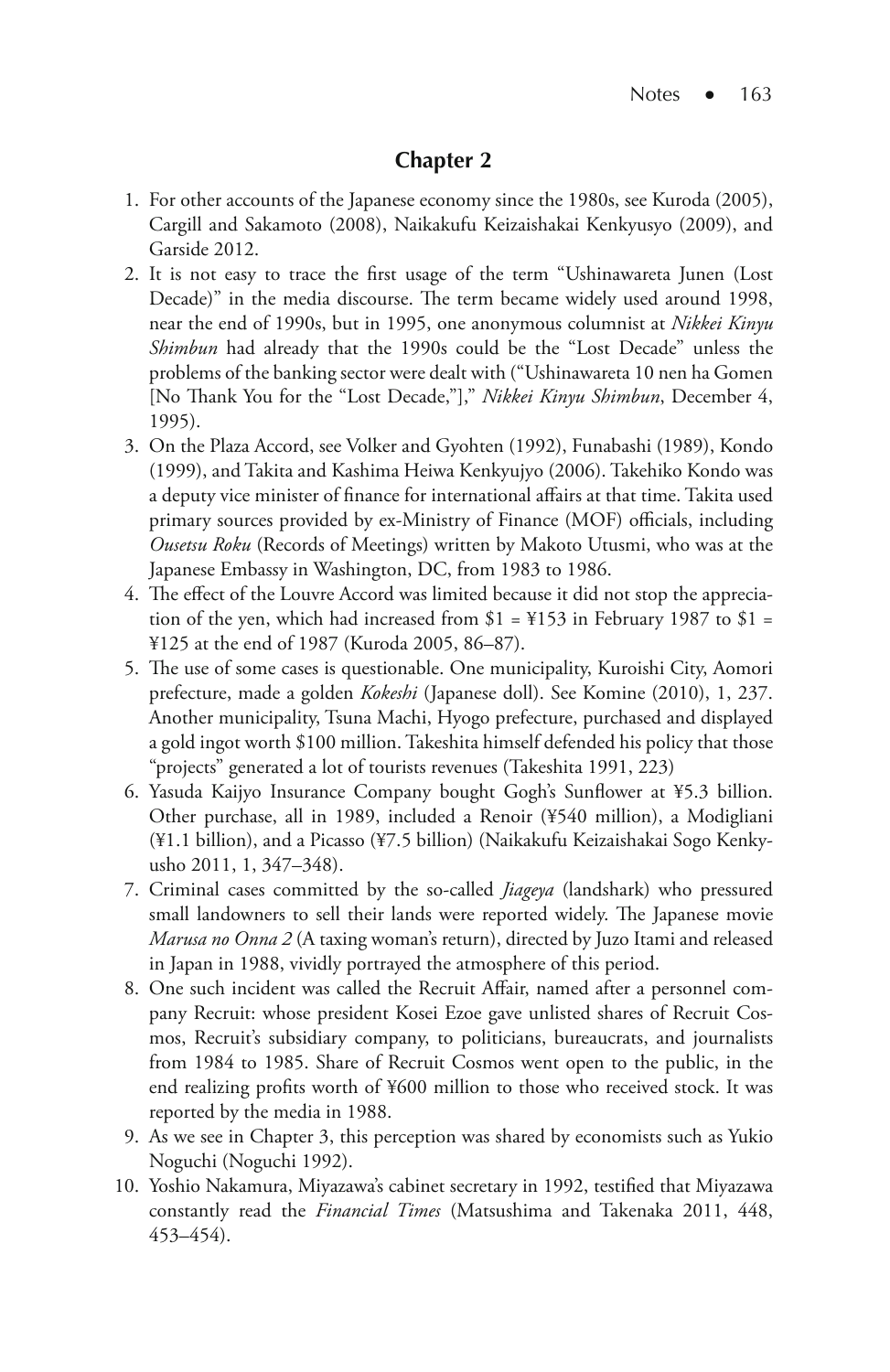- 11. Hayashi and Prescott (2002) attribute one of the causes of the Great Stagnation to this law.
- 12. The book was the joint work of eminent scholars at that time: it has now been revealed that the economics part was virtually written by Motoshige Ito and Heizo Takanaka. See Mikuriya and Serizawa (2014).
- 13. There is no English version of the Hiraiwa report.
- 14. Originally, those who drafted the report included an increase in public works and countercyclical measures, but those measures were deleted faced with the resistance form the MOF (Naikakufu Keizaishakai Sogo Kenkyusho 2011, 514).
- 15. Another blow to the MOF was the entertainment scandal reported in 1995: high-ranking MOF officials were entertained by two credit unions.
- 16. According to Kume's (2002, 2009) study, which analyzed the newspaper coverage of *Jusen* problem, the public's reaction was an emotional one.
- 17. Strangely, there was no explicit comparison with other central banks in *Chuo Ginko Kenkyukai* (Research Taskforce on Central Bank), the meeting privately commissioned by the prime minister to deliberate the revision of the BOJ. However, on its seventh meeting, on October 17, 1996, many members of the taskforce voiced concerns over the BOJ putting too much emphasis on price stability, thereby jeopardizing economic growth. Therefore, the latter half of Article 2 was added as follows: "Currency and monetary control by the Bank of Japan shall be aimed at achieving price stability, thereby contributing to the sound development of the national economy" (Mabuchi 1998, 277).
- 18. On the contrary, Hayami believed otherwise. Kunio Okina recalled an exchange between Hayami and the BOJ staff. When a staff member explained the desirability of the depreciation of the yen for the Japanese economy, Hayami angrily replied: "I know the logic, but I want you, as a central banker, to have a faith that the appreciation would strengthen the economy" (Okina 2011, 210n3).
- 19. This is the only option available to the government to protest the BOJ's decision under the new law.
- 20. According to Okina, when the question of the direct purchase was discussed, Hayami shot back: "this is not a matter of theory, but a matter of belief" (Okina 2011, 210n3). Incidentally, Hayami was a devout Christian of the Protestant stripe.
- 21. The internationalization was initiated around the time that the BOJ celebrated its 100th year of founding, in 1982. John B. Taylor of Stanford University and Allan Meltzer of Carnegie-Mellon University were academic consultants of the Institute for Monetary Studies, having attended several conferences held by the BOJ. Both of them recommended a more expansionary monetary policy for the BOJ. Meltzer (2001) made the following policy recommendation: "The main policy conclusion calls on the Bank of Japan to pursue a more expansive policy to end deflation. This policy would depreciate the yen, but it would end the deflation that is costly to Japan and its neighbors." Taylor 2001 concluded that both an interest policy rate rule and quantity theory "approaches suggest that monetary policy has been the key factor in generating the different inflationary experiences."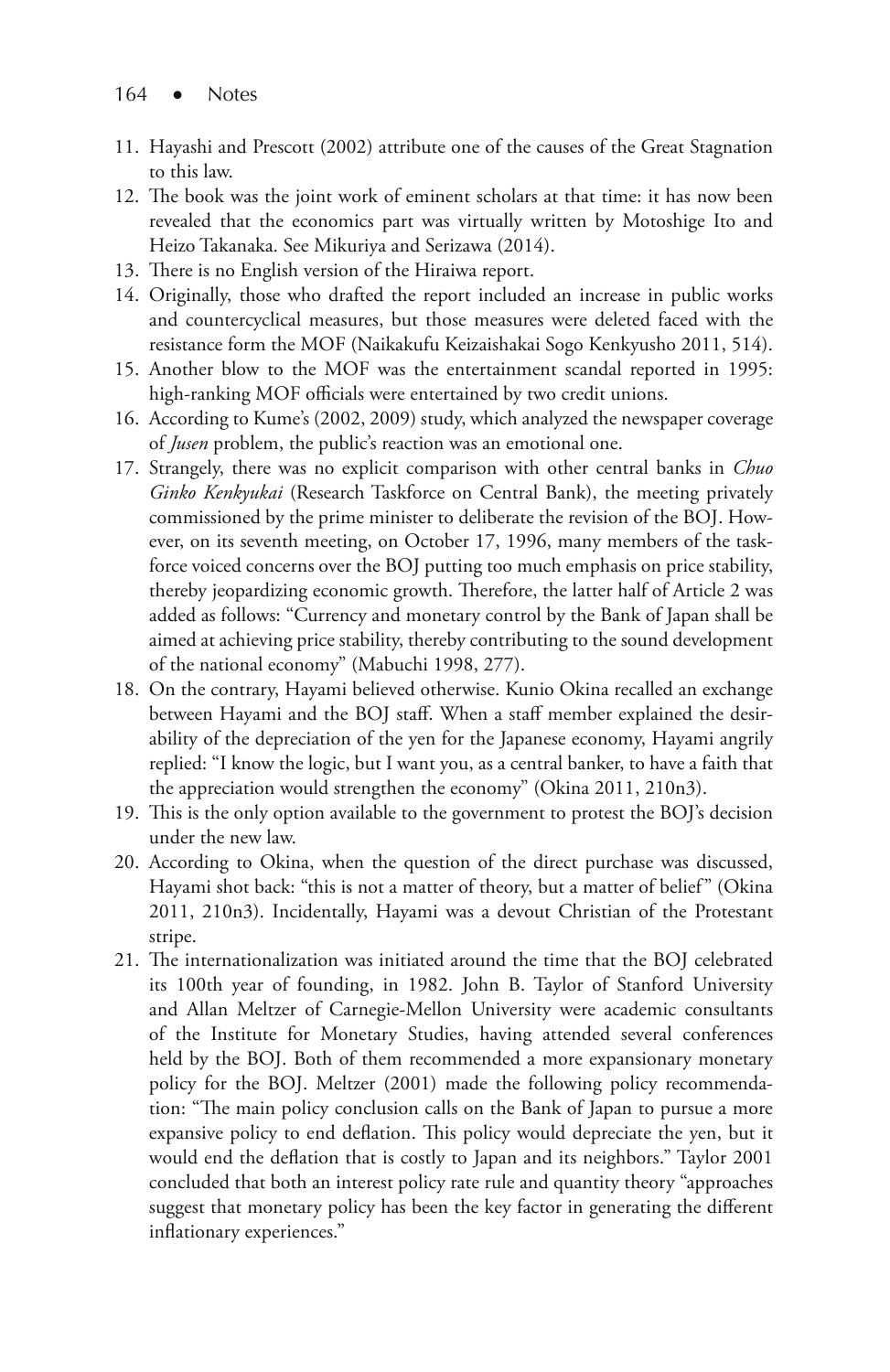- 22. Under deflation, the nonbank corporate sector had accumulated free cash flows. With the onset of inflationary expectations, firms would not need loans to finance their investment. Therefore, the increase in bank loans is not necessary during reflation. During the Great Depression, bank loans increased three or four years after deflation ended (Iwata 2004). This shows the BOJ's preoccupation with the banking sector.
- 23. Adachi (2013) rebutted these four points. For example, one could argue that the price level targeting of 1930s Sweden to combat deflation was a precursor to inflation targeting (Berg and Jonung [1999]; cf., for a different interpretation, Straumann and Woitek [2009]). Also, in the early 1990s, New Zealand, a pioneer inflation targeter, tried to reflate the economy when there was a fear of deflation.
- 24. He was a former CEO of Tonen General Oil Company, but he was unique among Japanese CEOs of his generation in that he had a formal training in economics, with master of arts in economics from Harvard University. He is also well connected to many powerful politicians, such as Koizumi and Abe. For his activity as a board member, see his own vivid memoir Nakahara and Fujii (2006).
- 25. He consulted Fumio Hayashi, Yuji Shimanaka, John B. Taylor, Bennett T. McCallum, and Milton Friedman.
- 26. Nakahara corresponded with Milton Friedman on several occasions. On March 28, 2001, he reported the start of the QE as the "Copernican turnaround of the Bank of Japan's monetary policy from the 120-year old interest rate targeting to reserve targeting cum inflation targeting." Friedman replied to Nakahara on April 2, congratulating him (Milton Friedman Papers, File 157, Hoover Institution, Stanford University). Friedman diagnosed that a "decade of inept monetary policy by the Bank of Japan deserves much of the blame for the current parlous state of the Japanese economy," proposing the increase in base money by open market operations to revive the Japanese economy in 1998 (Friedman 1997).
- 27. His career was unique for a Japanese academician: he first worked for the Japan Development Bank, a government financial corporation, and then moved to academia. When he went to Harvard in 1981, he befriended important American economists, including Larry Summers and Jeffrey Sachs, later becoming a visiting associate professor at Harvard in 1989. Reputedly, it was during his first exposure to the American policymaking process that he set his mind to becoming a policy entrepreneur.
- 28. The Council's Secretariat is under the supervision of the minister of state for economic and fiscal policy. Consulting with four members of the council, Takenaka could virtually determine the agenda.
- 29. Keiichi Ohmura, professor of finance at Waseda University and then at the Cabinet Office, remarked that "I have been doing this job for about one year and seven months, but there are many things that surprised me. Put it simply, we have reached the consensus as to the current status including the bad loans problem and so on just recently. Therefore, naturally, there was no consensus as to what to do beforehand. This time, with the change in the minister, there emerged a consensus" (Hamada et al. 2003, 267).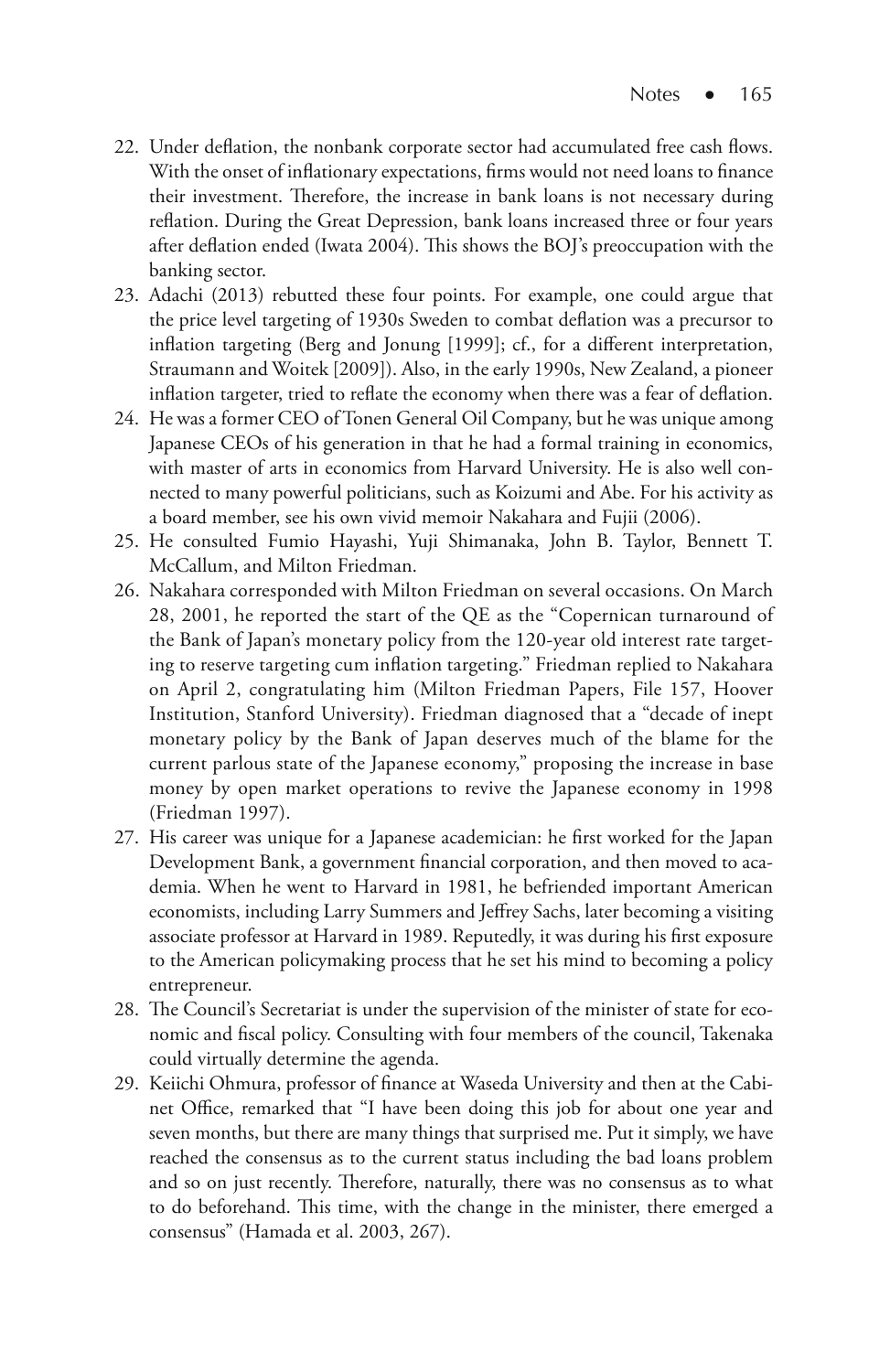- 30. The transcript was not made public until ten years later; therefore, his advocacy for inflation targeting was not known among the general public.
- 31. Takenaka was advised by Yoichi Takahashi, one of his most trusted advisors. Takahashi, career Ministy of Finance bureaucrat, studied at Princeton from 1998–2001, where he frequently attended Ben Bernanke's workshop and learned that inflation-indexed bonds are used in the United States.
- 32. Hamada and Noguchi (2005) analyzed the opinions of three major newspapers, Yomiuri, Asahi, and Mainichi. Asahi and Mainichi did not take deflation seriously, and Mainichi even accepted the "good deflation" doctrine. However, Asahi became more concerned with deflation as the attention to deflation became apparent.
- 33. Fukui graduated from the Faculty of Law of the University of Tokyo in 1957, having been selected and groomed as the "prince" of the BOJ. He was supposed to succeed Matsushita in 1998, yet he had to resign from the BOJ, taking responsibility for the scandals of his subordinates.
- 34. According to Watanabe and Yabu (2011), "roughly 60 percent of the funds supplied to the market through yen-selling foreign exchange interventions were offset (i.e., sterilized) by monetary operations by the Bank of Japan, while the remaining 40 percent were not offset. Moreover, the funds that were not offset remained in the market for some time. This result contrasts with the situation before this period, when 100 percent of the funds of foreign exchange interventions were offset, showing that the extent to which interventions were not sterilized during January 2003 to March 2004 was quite considerable" (Wanatabe and Yabu 2011, 18).
- 35. Hoshi and Kayshap argued that this was not effective (Hoshi and Kayshap 2011, 2012).
- 36. For an account that is sympathetic toward the "Rising Tide" faction, see Takahashi (2007, 221–230; 2008). He was a close advisor to Takenaka and Nakagawa during the debate. For an account that is sympathetic toward the "Fiscal Hawks" faction, see Shimizu (2007).
- 37. Hidenao Nakagawa, then the secretary general of the LDP, and Shinzo Abe, then the cabinet secretary, voiced their concern. However, Kaoru Yosano, then the minister for economic and fiscal affairs, who could have protested officially, was sympathetic toward the BOJ.
- 38. The evaluation of the QE varies, but Honda argued that the QE was effective in raising investment and production through Tobin's q channel. See Honda (2014). Using structural vector autoregression, Hayashi and Koeda (2014) show that the QE can increase inflation and production.
- 39. Rumor has it that on one occasion he said that "every reform we had to do has been carried out by this person, so I have nothing left to do," pointing to Heizo Takenaka.
- 40. This is not informative since the Japanese use more cash than other nations do, so the money-GDP ratio has been historically high in Japan.
- 41. Instead, however, they tried to set up *Kokka Senryaku Kyoku* (Bureau of National Strategy), but they did not legislate it.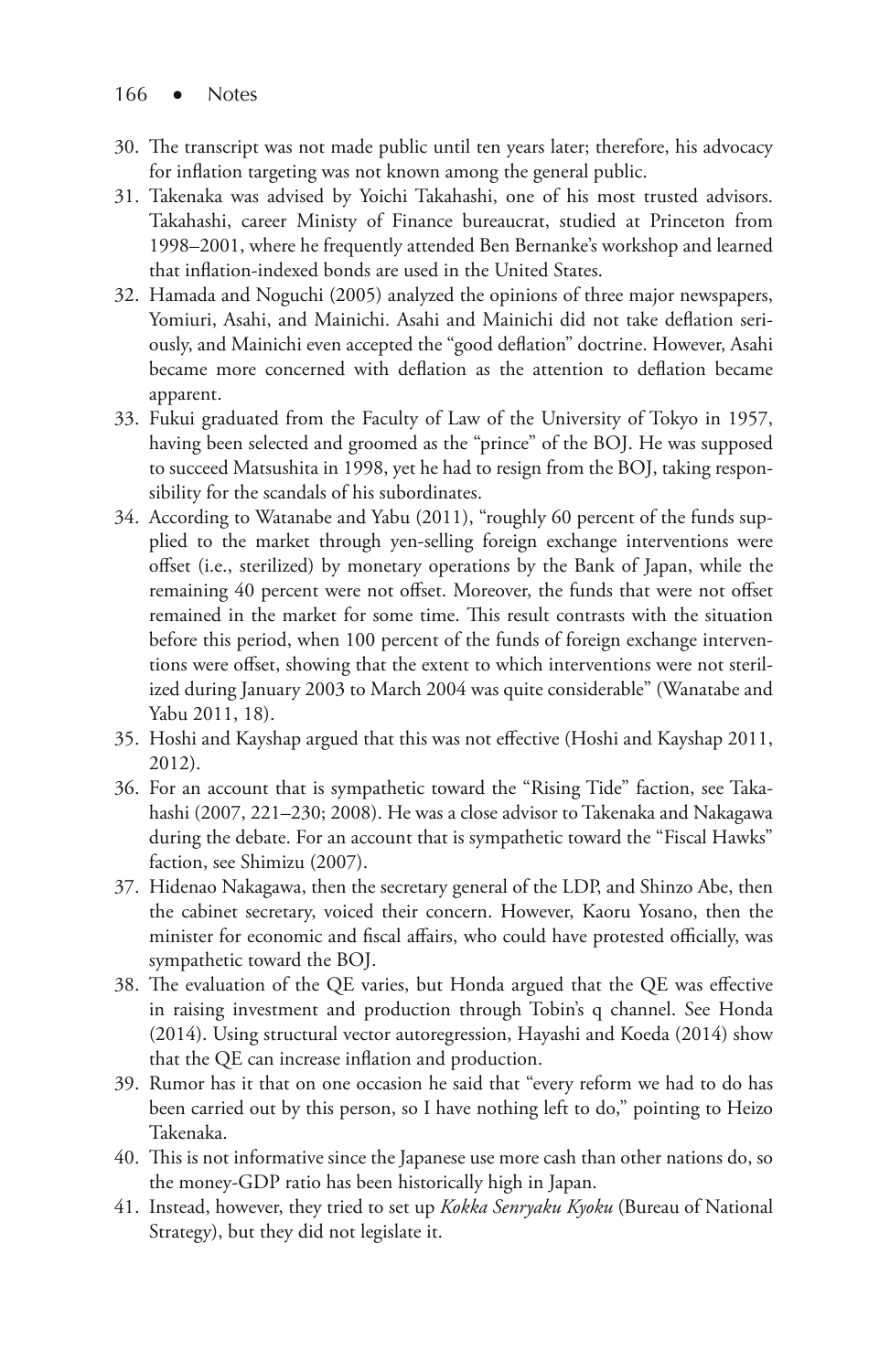- 42. Kazuo Mizuno, a well-known business economist who wrote a book titled *Hyakunen Defure* (Deflation for one hundred years [Mizuno 2003]), was appointed as deputy director general for economic research at the Cabinet Office in September 2010 and councillor at the Cabinet Secretariat in November 2011. He was a growth and deflation pessimist who believed that Japan could not grow anymore and could not end deflation.
- 43. Yoshiyasu Ono, economist and close advisor to Kan, was appointed as *Naikakufu Sanyo* (advisor to the Cabinet Office) in February 2010 and then as *Sogo Keizai Shakai Kennkyu-sho Shocho* (president of the Economic and Social Research Institute, the Cabinet Office) in October 2010.
- 44. See the memoranda written by Chairman: http://www.cas.go.jp/jp/fukkou/pdf/ kousou1/gityou.pdf.
- 45. Popular commentators such as Kazuyo Katsuma and Tsukasa Jonen contributed to this.
- 46. The DPJ had a fairly large number of members in the National Diet who voiced concerns about deflation, but they failed to influence those in the upper echelon of the party who decided policy.
- 47. The implications of this for other central banks, such as the European Central Bank, is discussed in Chapter 6.
- 48. Governor Shirakawa's testimony before the Budget Committee in the Lower House of National Diet on February 2, 2012.
- 49. The break-even inflation rate in Japan jumped from a negative range to a positive range after February 14, 2012.
- 50. On the political process of the consumption tax hike, see Ito (2013) and Shimizu (2013).
- 51. Yamamoto studied economics and the University of Tokyo under the supervision of Ryutaro Komiya, and has known Kikuo Iwata for a long time. After having worked at the MOF, he became a member of the House of Representatives from 1993. He has been advocating reflation policy and the revision of the BOJ law to make inflation targeting the BOJ's mandate early on. See Yamamoto 2010.
- 52. *Nihon Keizai Shimbun*, April 14, 2013.
- 53. Volker and Gyohten 1992 did not reveal his concern about the domestic economy upon the Plaza Accord. Also, he said he did not believe in the effect of foreign currency intervention, and did not know the Mundell-Fleming model (Naikakufu Keizaishakai Kenkyusho 2001, 3, 517).
- 54. Judging from his memoirs, one cannot get a sense that Takeshita understood basic economic principles. He recalled that he "learned" economic policy, industrial policy to be exact, and the importance of seeing politics from the economy, when he was an undersecretary of the MITI in 1963 (Takeshita 1991, 28). He was the chief cabinet secretary of the Sato administration in the 1970s when Richard Nixon announced the suspension of the gold convertibility of the dollar. He confessed that "Frankly speaking, we including Prime Minister Sato did not understand the international currency problem" (1991, 68). When Kakuei Tanaka took power, he was appointed as the deputy secretary-general of the LDP. He observed that inflation during the Tanaka administration was caused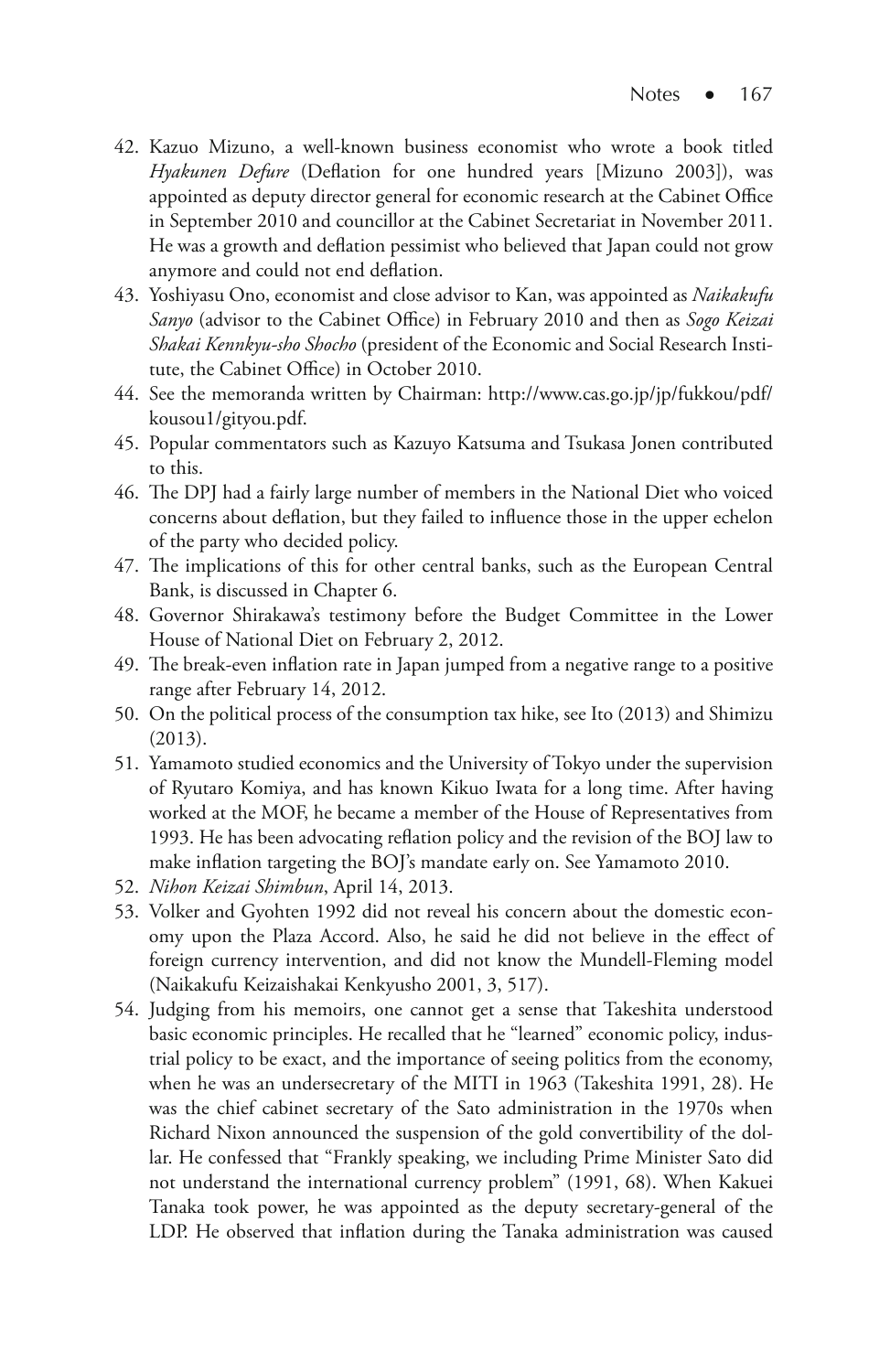by expansionary public works and the Oil Shock: there was no reference to monetary policy (88–89). As a finance minister in the Ohira administration, he worked for fiscal consolidation. Later as prime minister, he tackled to introduce consumption tax. He toyed with an idea of restricting private property rights regarding land in order to deal with the land issue (176).

- 55. During World War II, Miyazawa attended Osamu Shimomura's lectures on Keynes's general theory in the MOF (Mikuriya and Nakamura 2005, 188). Later Shimomura became a member of the brain trust of Hayato Ikeda and the architect of the *Shotoku Baizo Keikaku* (National Income Doubling Plan).
- 56. Koichi Kato, a LDP politician and Miyazawa's most trusted aide at that time, recalled Miyazawa's confrontation with Takeshita in one meeting at the LDP around 1985: Miyazawa abused Takeshita to his face in front of a large number of people. Miyazawa said, "Did you know what you have done?" The criticism was so severe that many who were present thought that Miyazawa's career was over (Naikakufu Keizaishakai Kenkyusho 2011, 3, 433).
- 57. As a person who experienced postwar high inflation, Miyazawa was fearful of inflation.
- 58. This does not mean that there was no contemporary critic; on the contrary, there were many. See, for example, Noguchi and Tanaka (2001).

## **Chapter 3**

- 1. It was modeled after *The Economist* in the United Kingdom, but there has been no relationship between the two.
- 2. Fujimaki (2002) listed 16 economists.
- 3. Thus he has been much vilified. While Takenaka was a minister, several powerful LDP politicians often demanded that he resign the job.
- 4. I owe this insight to Posen (2003).
- 5. He was born in 1932, and he received his doctorate in economics from the University of Tokyo in 1962. He spent most of his career at the Economic Planning Agency, until his retirement in 1992. After his retirement, he was the director of the now defunct Research Institute of Long Term Credit BOJ until 1998.
- 6. Born in 1943, Miyao graduated from Keio University, receiving PhD from the MIT. After taking several positions at the University of Toronto, the University of California, and the University of South California, he became a professor at Tsukuba University in 1985. As an expert on urban economics, he commented first on urban and land issues in Japan and then moved to the broader issue of Japan's Stagnation.
- 7. Atsumi (2006) listed 15 different definitions of structural reforms during the Koizumi administration era.
- 8. "The etymology of structural adjustment appears to await scientific study" (Fisher 1995, 21).
- 9. As a radical student activist, he wrote several articles and a book on State monopoly capitalism, and translated Leon Trotsky's works into Japanese. While he was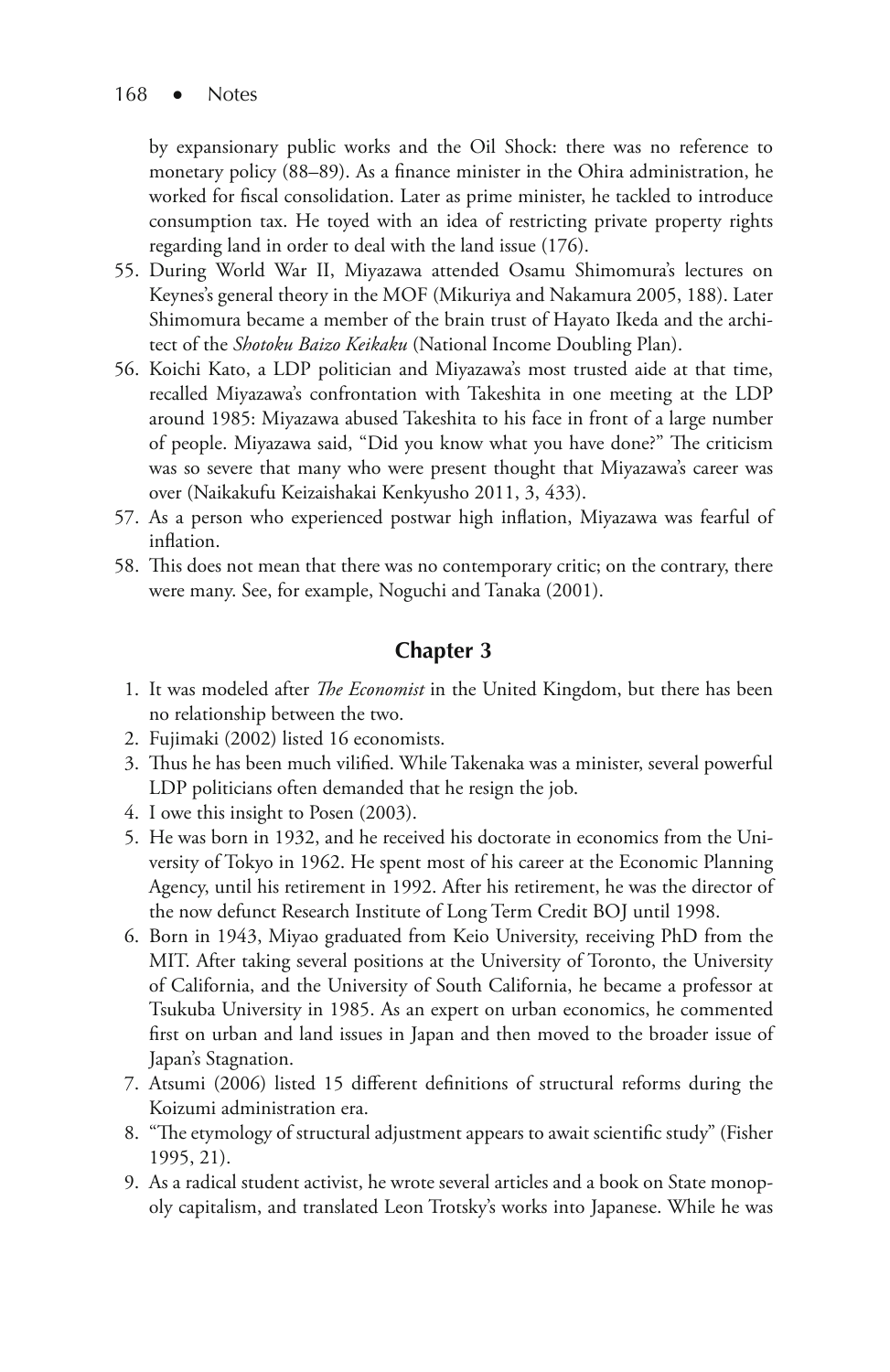at Harvard, he befriended with radical economists including Samuel Bowles and Herbert Gintis.

- 10. When he was asked by Takenaka to join the expert team for the nonperforming loan issue, the so-called Takenaka Project Team, in October 2002, he declined the offer, referring to the impossibility of reform (Takenaka 2006, 59). Takenaka did not name the person in question, but it was believed to be Ikeo (Ono 2005, 45).
- 11. He specifically referred to Ito et al. (1988).
- 12. The effectiveness of Japan's industrial policy has been questioned in the literature. See Beason and Weinstein (1996), Miwa (2004), and Okita (2010, chap. 7) for a comprehensive survey. Nakatani was doubtful about the efficacy of industrial policy (Nakatani 1996, 129–130).
- 13. Although the opponents referred to the movement of unemployment rate in the United States, they did not seem to understand that the unemployment rate is affected by macroeconomic policy.
- 14. He eventually received his PhD in economics from Osaka University. He wrote a book on his term as a government minister (Takenaka 2006). The award-winning Sasaki (2013) offers a highly critical—perhaps too critical—account of Takenaka's life and work.
- 15. His first work, Takenaka (1984), which was based on his thesis, was about the economics of research and development and other investment decision making using the rational expectation approach to investment.
- 16. Nakasone suggested it on August 9, 1972. "Yen Saikirisage wo Fusegu tame ni wa Chosei Infure mo" (We may need adjustment inflation to prevent yen's reappreciation) *Asahi Shimbun*, Tokyo, August 10, 1972, 9).
- 17. The *Asahi Shimbun* quickly criticized Nakasone's "*Chosei Infure Ron*" in its editorial titled "Chosei Infure Yonin Ron ni Hantaisuru" (We oppose the adjustment inflation argument) (*Asahi Shimbun*, Tokyo, August 13, 1972, 5).
- 18. For example, Kazuhide Uekusa, a very popular business economist during the period, had to sell a demand-side policy as a supply-side one. See Uekusa (1998).
- 19. At the same time, Hoshi supported an expansionary monetary policy using inflation targeting (Arai and Hoshi 2004).
- 20. As a friend of Heizo Takenaka, Sachs assured Takenaka of the appropriateness of "structural reform" policy when he visited Japan in May 2001 (Takenaka 2006, 252).
- 21. For the concept of the liquidity trap in the history of macroeconomic thought, see Boianovsky (2004).
- 22. When he met Takenaka himself, Takenaka explained his policy as a "supplyside" one in that structural reform would stimulate demand by strengthening the growth prospect. Krugman retorted: "Well, maybe. But the plan does seem like a leap in the dark—radical measures taken because they might work, not because there is solid reason to believe that they will work" (Krugman 2001).
- 23. Bernanke would be later to be reminded of his words compared with his action. See Sumner (2010). Krugman (2012a) and Ball (2012) argued that Ben Bernanke changed his mind; Krugman said that Bernanke was assimilated by the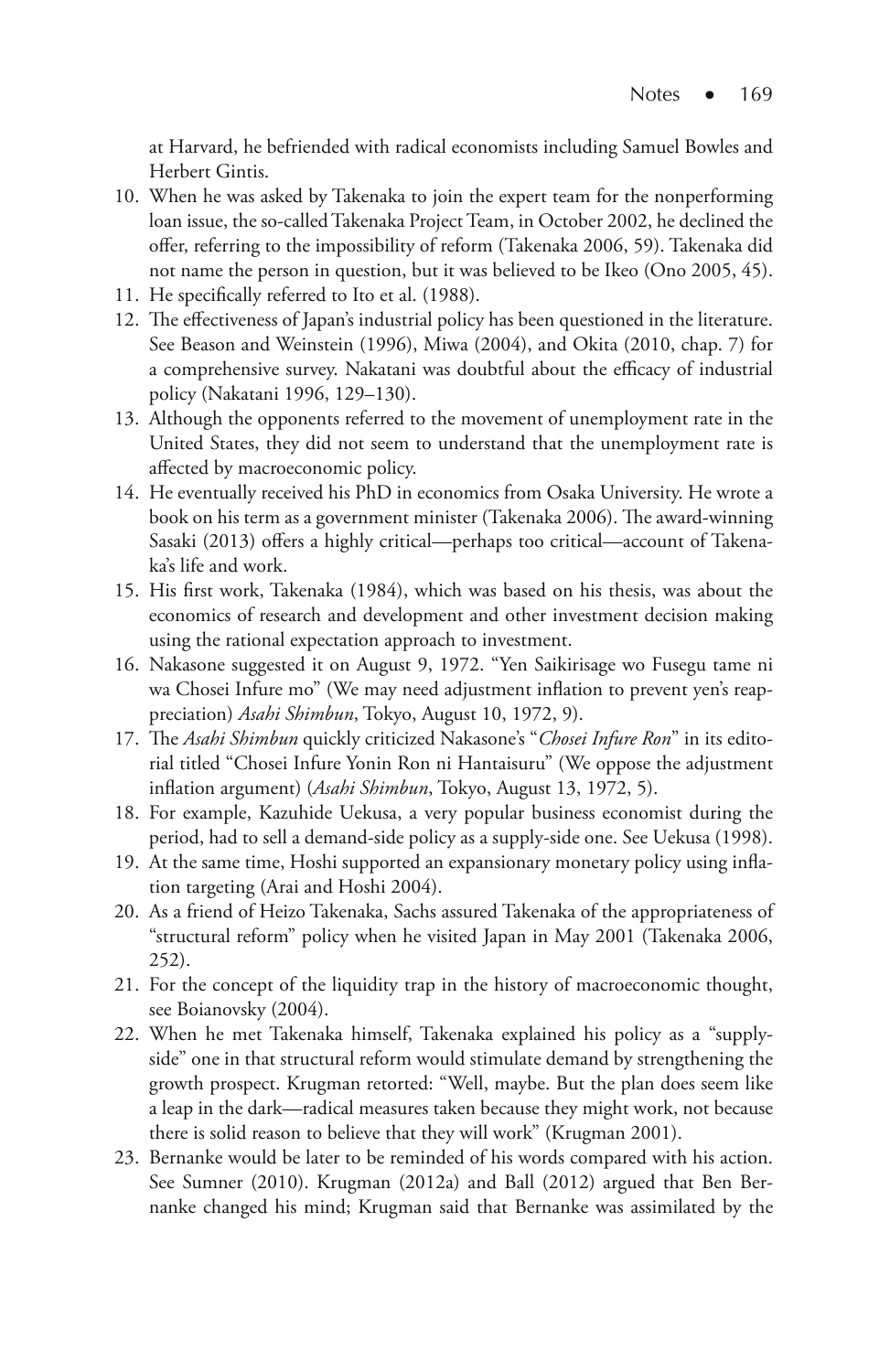Fed Borg, named after a popular enemy that appeared on the television series *Star Trek*.

- 24. See Bernanke and Gertler (1989, 1990, and 1999). Also Nobuhiro Kiyotaki at Princeton University and John Moore at the London School of Economics have developed their models in a similar vein (Kiyotaki and Moore 1997). It is likely that Kiyotaki, a son of banker in Osaka, came up with the model from his observation of the Japanese economy after the burst of bubble.
- 25. The entire discussion is available in Japanese: http://warp.ndl.go.jp/info:ndljp/ pid/1022127/www.mof.go.jp/singikai/kanzegaita/giziroku/gaic150416.htm
- 26. During his speech, he jokingly said that because he proposed using government money, he would be stripped of his PhD.
- 27. For an overview of the debate on "inflation targeting" in Japan, see Fujiki (2004) and Noguchi (2014).
- 28. The dissemination of the Krugman proposal among the general public owed much to the development of the Internet. Hiroo Yamagata, who is a prolific writer, a consultant at the Nomura Research Institute, a critic, a translator, and a public intellectual, translated Krugman (1998b) immediately after it was uploaded to Krugman's homepage. He also translated Krugman (1998a) and Svensson (2003) into Japanese.
- 29. More business economists supported fiscal policy, but they were very skeptical about the effectiveness of monetary policy and inflation targeting at the same time. That was the case for Kazuhide Uekusa and Richard Koo, both of whom were at the Nomura Research Institute, the largest private think tank in Japan.
- 30. For his model in detail, see Aoki and Yoshikawa (2002). His model should be called Robertsonian rather than Keynesian since Dennis H. Robertson thought demand saturation was the cause of the Great Depression (Robertson 1937).
- 31. The joint appeal was published in an article in *Nikkei Shimbun* (Ito and Yoshikawa 2003). The article listed four specific proposals including monetary expansion with an inflation target, depreciation of the yen, resolution of the bad loans problem, and fiscal policy inducing structural reforms. Judging from its content, the article was probably written by Takatoshi Ito. Other cosigners included Motoshige Ito, Masahiro Okuno, Kiyohiko Nishimura, Tatsuo Hatta, Yoshio Higuchi, Mitsuhiro Fukao, and Naohiro Yashiro.
- 32. Of course, in a real world, there would be no infinite supply of money to begin with. Therefore, it is impossible to verify Ono's policy implications.
- 33. For a different interpretation of the Swedish experience, see Straumann and Woiteck (2009), who claimed that Sweden adopted exchange rate targeting. Regardless of the interpretation, it is important that Sweden did whatever it thought necessary to end deflation. See Chapter 4 as well.
- 34. Tachibanaki (1998) claimed Japan became more unequal, judging from growing Gini coefficient. Ohtake (2005) argued that about 60 percent of the increased Gini coefficient could be explained by the aging of the population. However, it was later shown that as the unemployment of the youth increased, the income disparity among the youth increased.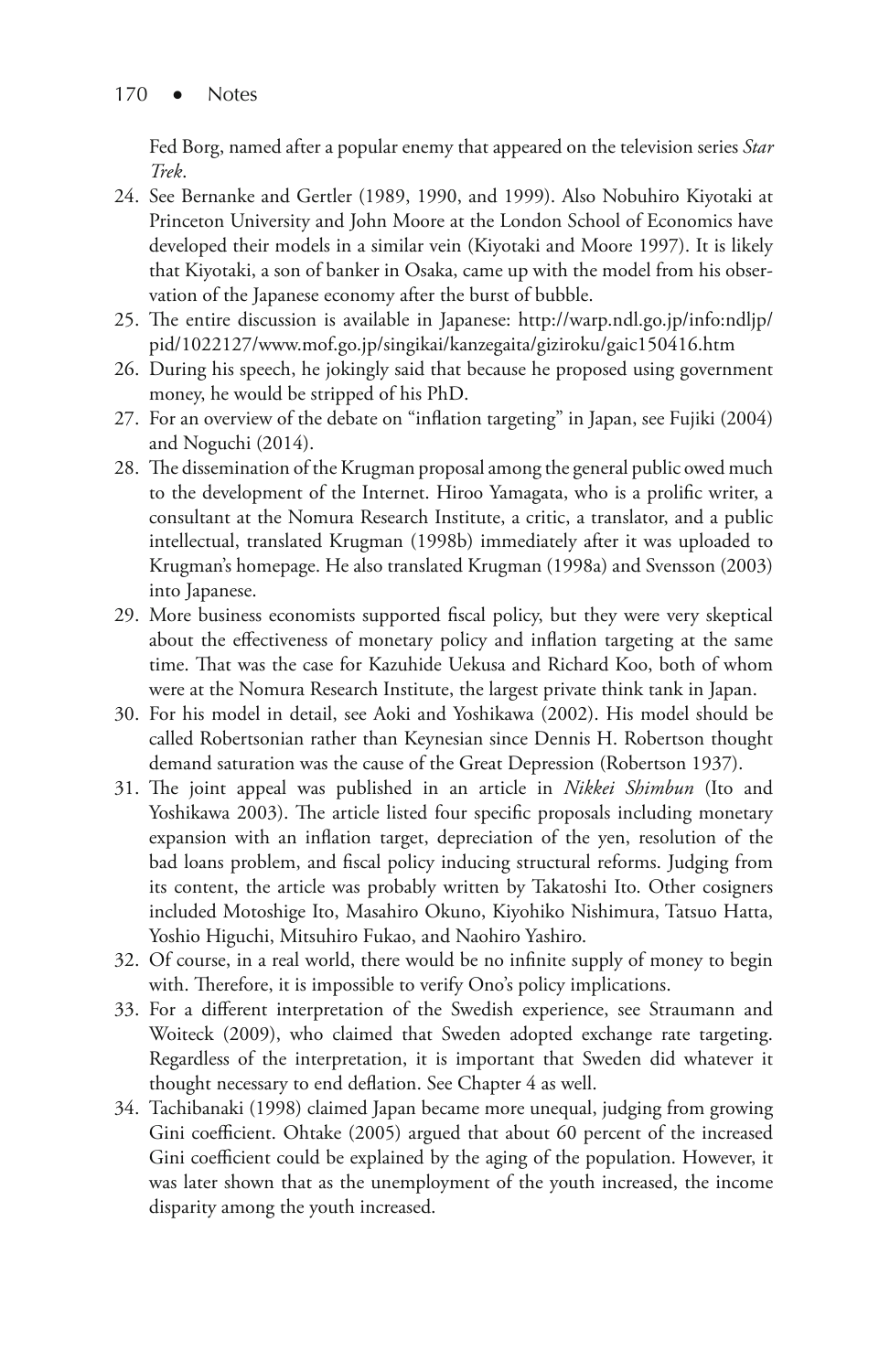- 35. The reality was different since postredistribution income inequality during the Koizumi-Takenaka period stayed the same or declined, but the data available at that time showed a growing inequality trend before the Koizumi-Takenaka period. See Chapter 1.
- 36. In the case of Anglo-American economic discourse, Hayek looms large. See Wapshot (2011).
- 37. Another economist who became known to the public during the period was Irving Fisher. His 1933 paper has been frequently cited and referred to as the earliest theory of debt deflation induced by deleveraging. It was cited by those who advocated fiscal policy, including Richard Koo, who referred to him but curiously downplayed Fisher's main proposal of monetary policy. Also, Fisher's remark that the "stock market reached a permanently high plateau" in 1929 and the eventual financial loss due to the crash did not help uphold his reputation.
- 38. This part is drawn on Wakatabe (2014a).
- 39. The term had already been used in the prewar period, and it was reputedly influenced by Oskar Lange (Lange 1935), who in turn was inspired by Kei Shibata (Shibata 1933). See also Bronfenbrenner (1956), and Dimand and Wakatabe (2011).
- 40. The division between two economics was so visible that the history of the Department of Economics at the University of Tokyo, in its commemoration of the 50th year of its founding, had two separate roundtable retrospective discussions, one for Marxian economics oriented majority, and the other for the minority "Modern Economics" (Tokyo Daigaku Keizaigakubu 1976).
- 41. Martin Bronfenbrenner described it as "schizophrenia," since modern economists taught the merits of free trade in classroom, while the same supported protectionist measures in a government committee. The effectiveness of industrial policy in Japan has been questioned in the recent literature. See, e.g., Beason and Weinstein (1996).
- 42. This critical remark against structural reforms should not be taken as a negation of deregulation, privatization, or political and economic reforms in general: as is discussed fully in Chapter 5, the Japanese economy needs market-oriented reforms in many fields. But we do need growth policy *and* stabilization policy: the latter is necessary in the time of recessions and is also prerequisite to growth policy; if reforms entail costs, it is better to ease these costs.

#### **Chapter 4**

- 1. This was the title of the British Academy conference held on April 16–17 in London. The conference papers were published first in volume 26 of the *Oxford Review of Economic Policy* and then in book form (Crafts and Fearon 2013).
- 2. He analyzed and learned from the Great Depression as early as 2001 (Iwata 2001). Iwata (2004) is a product of a joint study project headed by Iwata, whose gist is translated into English in Iwata et al. (2008). Wakatabe (2014b) is a part of this project.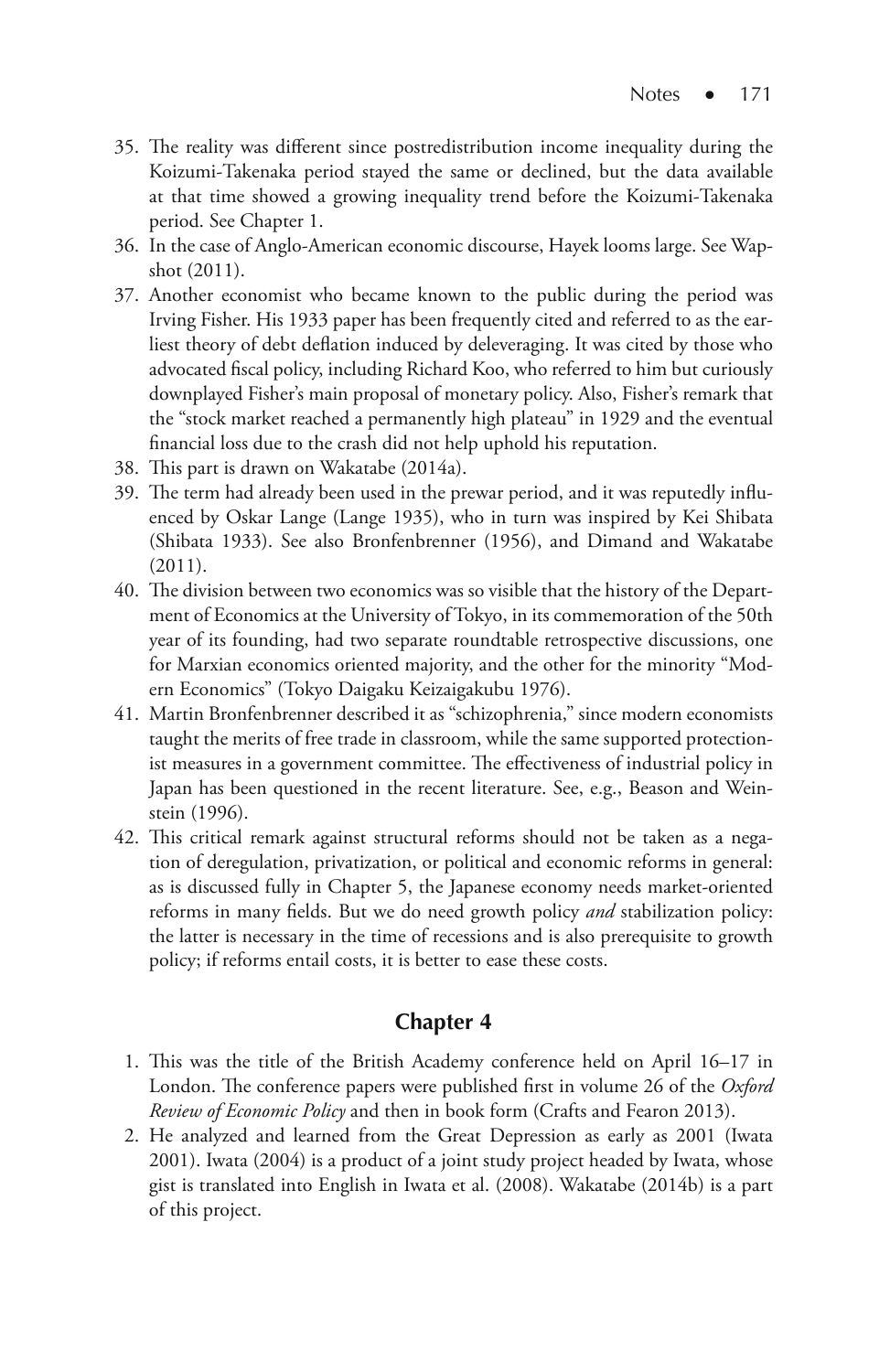- 172 Notes
- 3. Temin (1976) criticized Friedman and Schwartz (1963), arguing that at the initial phase, the Great Depression was caused by a sudden decrease in autonomous spending, while money did not play an active role from 1929 to 1931.
- 4. The literature is voluminous. Other classics include Eichengreen and Sachs (1985), Temin (1989), Eichengreen (1992), Bernanke (2000a), and James (2001). For more popular accounts, see Hall and Ferguson (1998) and Ahmad (2009).
- 5. The classic paper is Sargent (1982).
- 6. The simplest theoretical discussion using the IS-LM framework of the Great Depression with a comparison of the spending hypothesis (Keynesian), the money hypothesis (Monetarist), and the deflationary expectations hypothesis may be found in Mankiw (2009).
- 7. De Long (1990) listed Joseph A. Schumpeter, Lionel Robbins, Friedrich A. von Hayek, and Seymour Harris among the proponents. One version is the business cycle model in which misplaced overconfidence in the rate of return by an entrepreneur leads to investment boom, which turns into depression as the true rate of return is revealed. With the advancement of real business cycle theory or dynamic macroeconomics, there has been a revival in liquidationism of this sort. As for the empirical evidence, or lack thereof, see Cabarello and Hammour (2000). For the contrary view regarding Hayek and Robbins, see White (2008).
- 8. Takenaka (2014) characterized the era from 1918 to 1932 as a "developing democracy."
- 9. Literally traslated, *Kin Kaikin* means the lifting of embargo on the exportation of gold. In the literature, see Wakatabe (2014b) and the literature cited there.
- 10. See Irwin (2011a) for Cassel's contributions.
- 11. See Ikeo (2014, 60–62), for the background.
- 12. When the so-called Young committee, headed by American Owen D. Young, who was involved in the Dawes Plan, convened in February 1929, it proposed to restrict the member states of the newly established Bank for International Settlements to countries with stable currency. Japan was allowed to join it as an exception, but this requirement shook the Japanese policymakers. Japan needed to borrow the pounds sterling equivalent of ¥230 million from Anglo-American bankers, which was the amount of the outstanding debt that Japan incurred in the Russo-Japanese War of 1904 to 1905. Yet Anglo-American bankers demanded the stabilization of the yen. The Zaigai Seika had declined precipitously from ¥1.3 billion and ¥34 million in the end of 1919 to ¥91 million in March 1929 and ¥83 million in June 1929 (Ito 1989, 212–213).
- 13. The appointment of Inoue was taken as a surprise since he expressed his skepticism toward the prewar parity return. Yet, he was never opposed to the prewar return in principle; therefore, he could have thought that Japan could return to the gold standard with careful preparation.
- 14. Some argue that Hamaguchi and Inoue decided on the prewar parity since it required changing the law to implement the new parity. But as the fact that they held a general election and won shows, they could have changed the law if they wanted to change it.
- 15. Katsuta welcomed a panic; therefore, his concern with a panic is not consistent. At other place, he said that the prewar return was not a cause for the depression: "the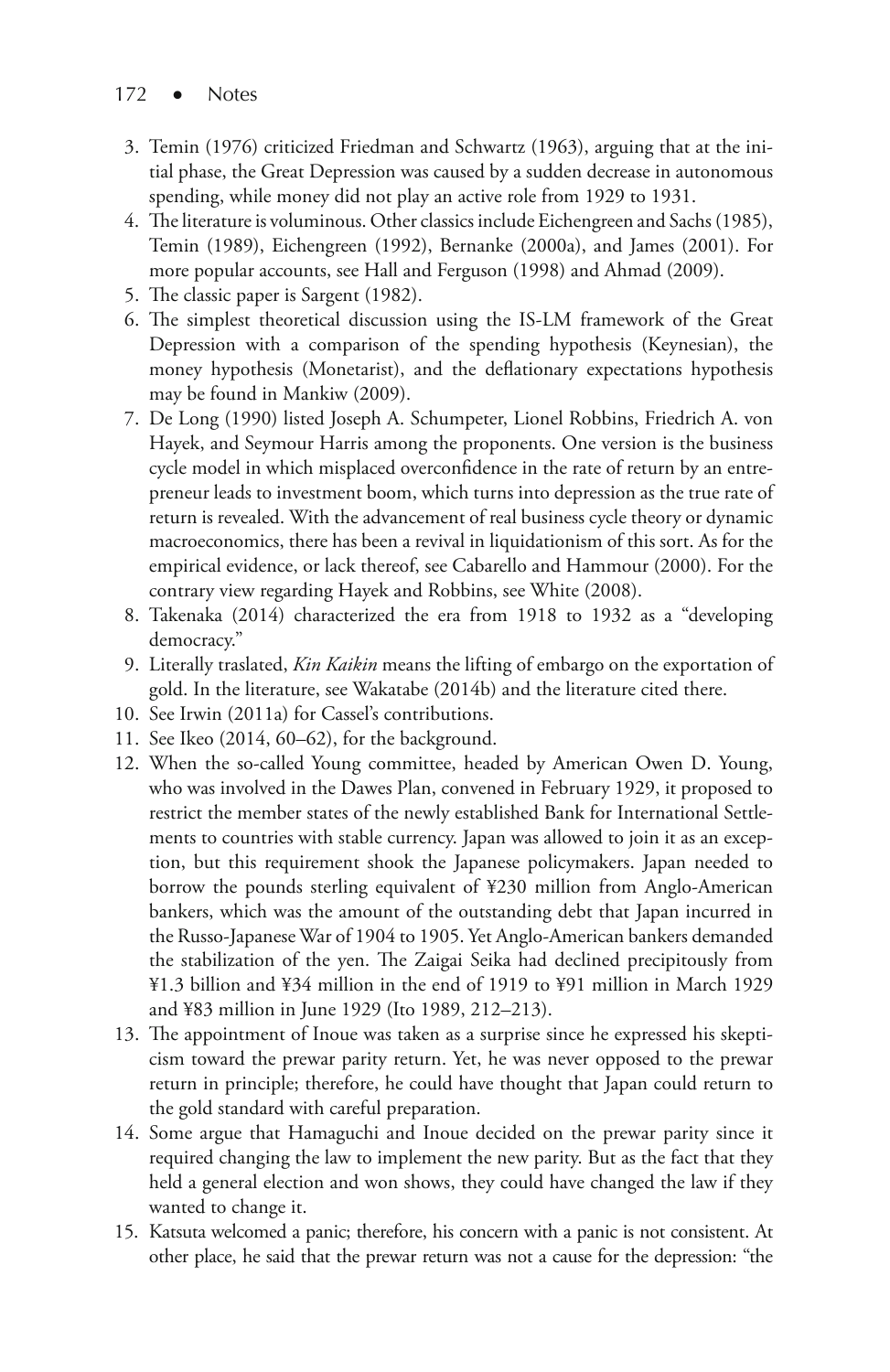return may have accompanied the recession, but it did not result in the recession. The return induces an outflow of species, which in turn dampen the prices, and the recession came" (Katsuta 1930b, 29). But this is also not consistent since if the outflow was the cause of the recession, he should have welcomed the return at the new parity.

- 16. Baron Takuma Dan, president of the Mitsui holding corporation and friend of Inoue's, was assassinated by a terrorist on March 5, 1932.
- 17. Three of the *Shin Kaikin-ha,* Kamekichi Takahashi, Yamazaki, and Obama, were involved in this statement, which was drafted by Takahashi, although it was further revised by others (Ando 1965, vol. I, 94).
- 18. The *Takahashi Zaisei* period was interrupted for a short interval, from July 8, 1934, to November 27, 1934, when Sadanobu Fujii was appointed.
- 19. There is no reliable data on the unemployment rate. One estimate shows it was 5.3 percent in January 1931 and that it peaked at 7.2 percent in July 1932. This was calculated from *Nihon Keizai Tokei Nenkan* from Toyo Keizai Shimposha by Seiji Adachi.
- 20. The first usage is probably "'Reflation' or Bankruptcy" in *The Economist*, February 13, 1932. It also turned up in the *Hansard* of the British House of Commons on April 20, 1932.
- 21. Fisher proposed the desirable price level target aiming at the price level of mid-1920s in the United States, and *The Economist* proposed the target aiming at the price level in 1928.
- 22. On another occasion, he analyzed the cases in which a rate of change of nominal income was not the same as the inflation rate (Iahibashi 1970–72, 8, 179–184).
- 23. It is an exaggeration to say that Ishibashi or other Shin Kaikin-ha affected the policymaking process, yet Korekiyo Takahashi, extremely well-read and versatile in English, referred to "Mr. Fisher and the workshop at the University of Chicago," "Keynes," the "Macmillan committee report," and "Hawtrey" in the speech he gave in April 1933 (Takahashi 1936, 559, 567–568, 570). By the "workshop at the University of Chicago," he probably meant the Harris Foundation Conferences held at the University of Chicago in 1931 and 1932, which Fisher attended.
- 24. Smethurst (2009) argued that Takahashi appreciated the market economy, acknowledging its defects at the same time. For example, Takahashi understood that the disparity of income and wealth was the major problem and contemplated some remedies: "since his days as Hara's finance minister following World War I, [he] advocated the creation of a system to create a fairly equal distribution of wealth between capitalists and workers. He decried the widening gap between rich and poor in interwar Japan" (Smethurst 2009, 305).

#### **Chapter 5**

 1. It is the name that Hidenao Nakagawa, a strong supporter of Abe, used back in 2006. Nakagawa used it in the Lower House meeting of the National Diet on October 2, 2006. http://kokkai.ndl.go.jp/cgi-bin/KENSAKU/swk\_dispdoc. cgi?SESSION=9564&SAVED\_RID=1&PAGE=0&POS=0&TOTAL=0 &SRV\_ID=9&DOC\_ID=2453&DPAGE=1&DTOTAL=397&DPOS=1&S ORT\_DIR=0&SORT\_TYPE=0&MODE=1&DMY=11669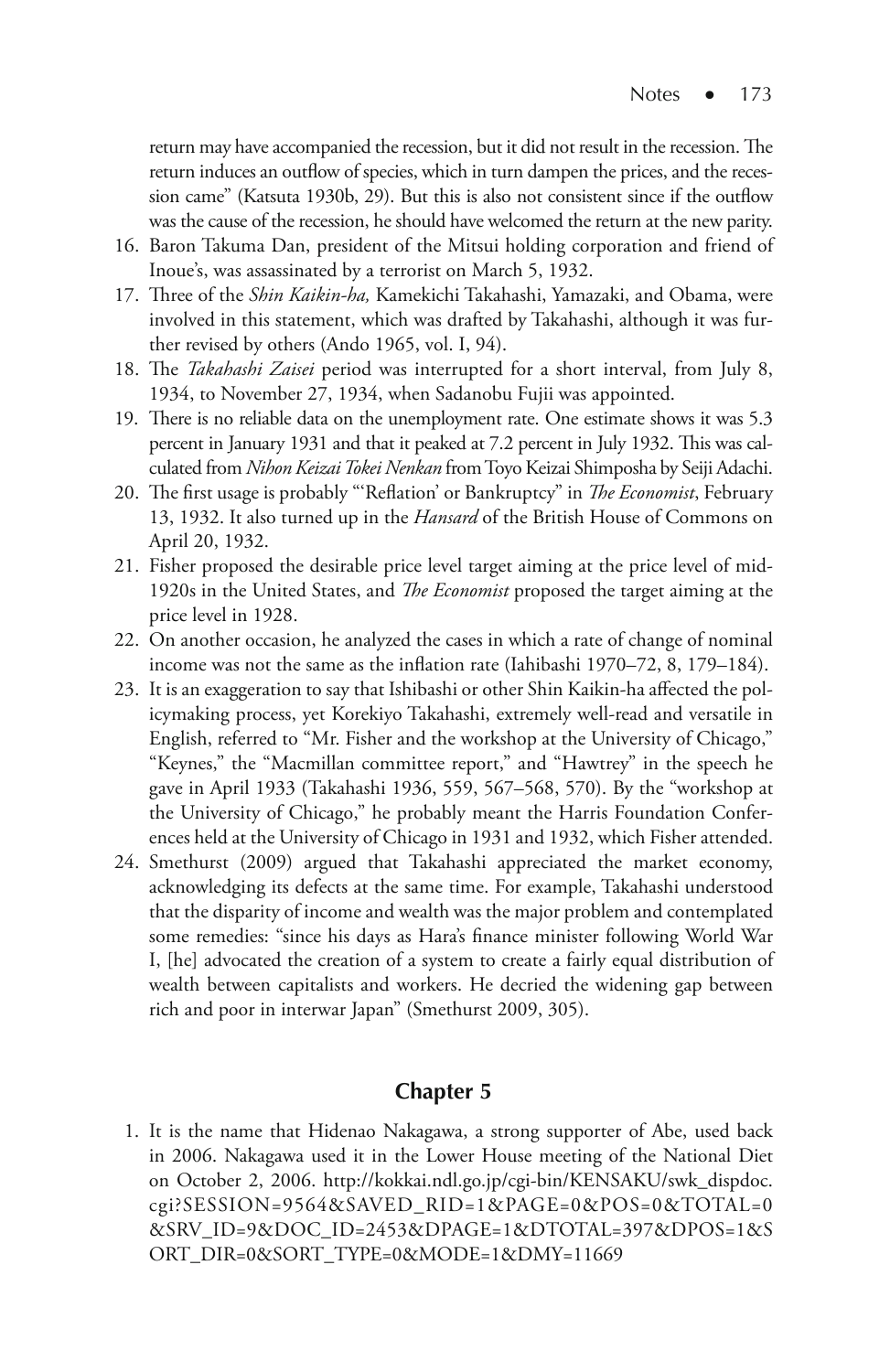- $174 \bullet$  Notes
- 2. This includes the impact of a consumption tax increase introduced in April.
- 3. Robert Feldman quoted in Jonathan Sobel, "Abenomics: Off Target," *Financial Times*, August 25, 2014.
- 4. Amari, born in 1949, is an LDP politician with a close relationship with the Ministry of Economy, Industry, and Trade, one of "*Shoko Zoku*," lobbyist-politicians: he served as the minster of the Ministry of Economy, Industry, and Trade from 2006 to 2008.
- 5. According to the old legend, the warlord Motonari Mori (1497–1571) once asked his three sons to break an arrow. They broke it easily. Then he asked them to break the three arrows bundled together. His sons could not break them. He taught his sons the virtue of sticking together to survive the warlord period. The house of Mori survived the warlord and Edo periods, becoming a powerhouse for leading the Meiji restoration in 1868. Abe comes from the Yamaguchi region where the house of Mori ruled during the Edo period.
- 6. The clause was inserted to accommodate the demand from some DPJ politicians who were afraid of the negative impacts of the tax hike.
- 7. The official name of the meeting is *Kongo no Keizai Zaisei Dokonado ni Kannsuru Shuchu Tenken Kaigo* (Meeting for Intensive Examination of the Future Economic and Fiscal Conditions). All presentations and summaries are available on the following site: http://www5.cao.go.jp/keizai-shimon/kaigi/special/tenken/ index.html
- 8. Strumthal 1944 is the classic account of the reactions of the left-wing forces during the Great Depression and the lessons they learnt. Although the book was translated in Japanese, the lessons were not learnt.
- 9. As we chronicle in Chapter 2, political struggle delayed the appointment of Governor Shirakawa one month later than was usual: his term became effective as of April 2008.
- 10. The figures are all in a purchasing power parity basis. See http://www.quandl. com/economics/gdp-as-share-of-world-gdp-at-ppp-by-country.
- 11. Edward Wong, "China Announces 12.2% Increase in Military Budget," *New York Times*, March 5, 2014.
- 12. On another occasion, Krugman said: "I have no stake in Abe's success politically, and no sense of whether he knows what he's doing. But the case for a coordinated fiscal-monetary push seems overwhelming given the intellectual framework all of us, I think, more or less share" (Krugman 2013c).
- 13. Hamada's expertise on international monetary economics also matters greatly. Contrary to the beggar-thy-neighbor argument, he argued that under the flexible exchange rate system, an expansionary monetary policy by two countries could be mutually beneficial.
- 14. A similar diagram is drawn by Goushi Kataoka, an economist at Mitsubishi UFJ Research and Consulting (Kataoka 2013, 211).
- 15. Hiroyuki Maeda "Ekonomistuto ga erabu Keizaitosyo besuto 10" (Economists pick top ten economics and business books of the year), *Nikkei Shimbun*, December 29, 2013.
- 16. On March 5, 2013, upon the Iwata confirmation hearing, Keisuke Tsumura, a DPJ Diet member, questioned Iwata about what Iwata would do if the BOJ fails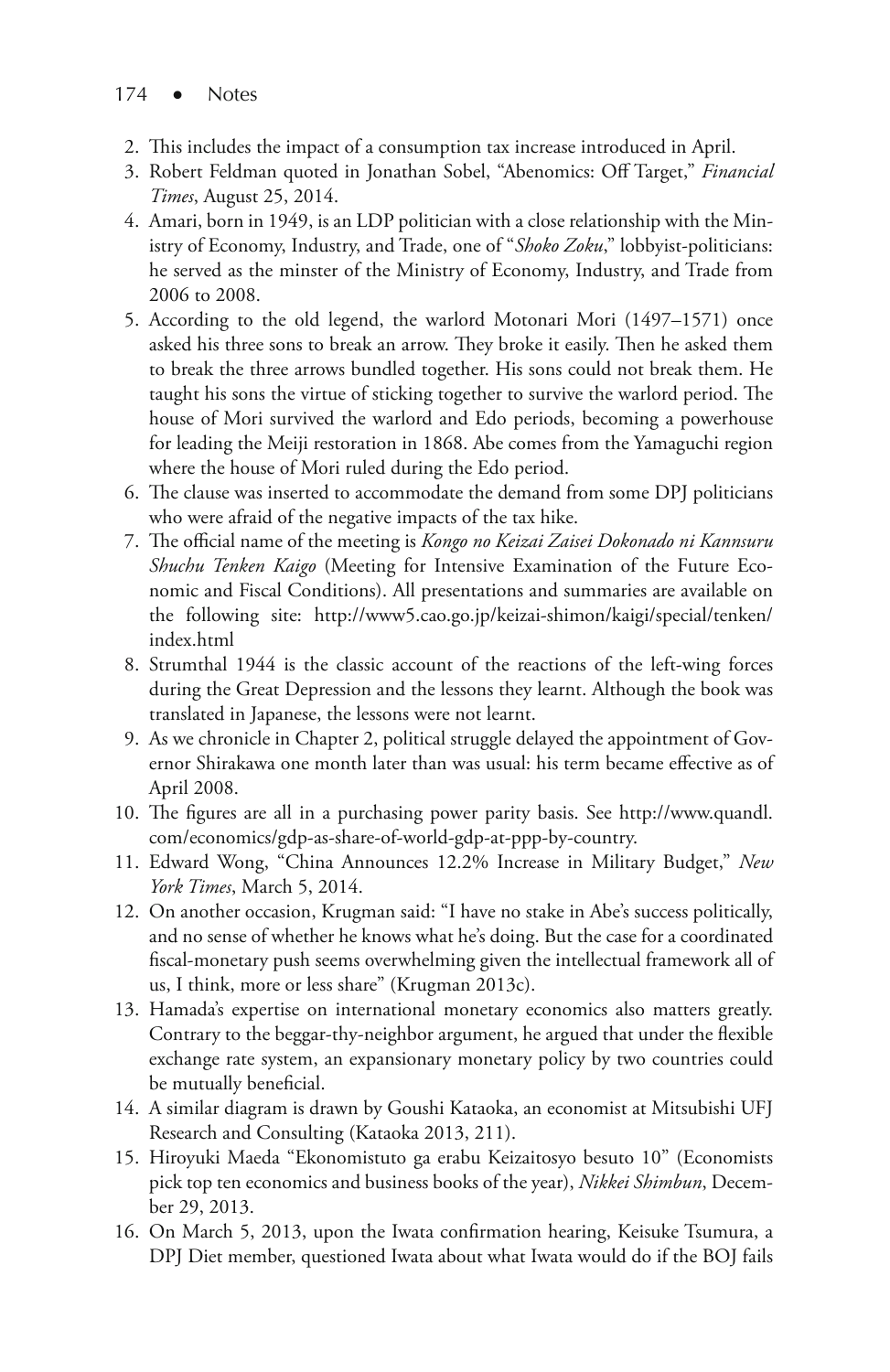to achieve the 2 percent target within two years. Tsumura has worked for the BOJ.

- 17. As of July 2014, Japan has a trade deficit. McCullum (2003) did predict the development of a current account when Japan reflates.
- 18. See also Ito (2013) and Eichengreen (2013). Eichengreen (2013) argued that emerging market countries could engage in contractionary fiscal policy to offset the effect of advanced countries' expansionary monetary policy.
- 19. Abenomics would lower the risk premium on Japan's government bond.
- 20. Bernanke (2003) concluded: "one could make an economic case that the balance sheet of the central bank should be of marginal relevance at best to the determination of monetary policy." The remaining issue is the institutional structure to assure the transfer of profit and loss between the government in a narrow sense, and the BOJ. For this, Bernanke (2003) has offered a solution in the form of the "bond-conversion."
- 21. As Iida recognizes, it is not straightforward to delineate the Mundell-Fleming effect from data. The usual explanation that emphasizes a change in the interest rate in the Mundell-Fleming effect is a theoretical expediency. In reality, fiscal policy is transacted in an incremental way: a small increase in fiscal expansion would cause a slight upward pressure on the interest rate, which in turn would lead to a slight appreciation of the currency. In this case, there is no discernable increase in interest rate, yet the Mundell-Fleming effect is at work.
- 22. In reality there have been changes in the tax system in Japan. A report by the Cabinet Office estimates the elasticity for tax revenues, corrected for changes in the tax system, as follows: 1.47 for 1981–1990, 0.38 for 1991–2000, and 3.1 for 2000–2009. The averages are 1.61 for 1981–2009 and 1.69 for 1991–2009. See Naikakufu (2011).
- 23. For economists' consensus on economic growth, see Weil (2013).
- 24. The full list is accessible at http://www.kantei.go.jp/jp/singi/keizaisaisei/pdf/ en\_saikou\_jpn\_hon.pdf and http://www.kantei.go.jp/jp/singi/keizaisaisei/pdf/ en\_saikou\_jpn.pdf.
- 25. The numbers depend on assumptions. Petri and Plummer (2012) concluded that the benefits would be around ¥9 billion, assuming that both Japan and South Korea join the TPP, and all nontariff barriers are abolished. Todo (2013) estimated that the growth rate would increase by 1.5 percent, including the indirect effects on growth by knowledge creation.
- 26. As for his other comment on "structural imbalances," the coexistence of financial surpluses of firms and the low shares of household disposable income and consumption, it is important to note that this phenomenon began in 1997 when deflation started. Firms tend to hold huge free cash flows under deflation. It may not be so "structural" after all.
- 27. However, this conclusion is tentative, and the correlation is not strong.
- 28. See the following: http://www.pewglobal.org/2007/10/04/chapter-1-views-ofglobal-change/. Young people do not seem to possess a positive image about Japan: according to a survey by Lifelink, a nongovernmental organization focused on youth suicide, among 200 undergraduate and graduate students who are looking for a job, 69 percent said that "the honest people lose in Japan" and 65 percent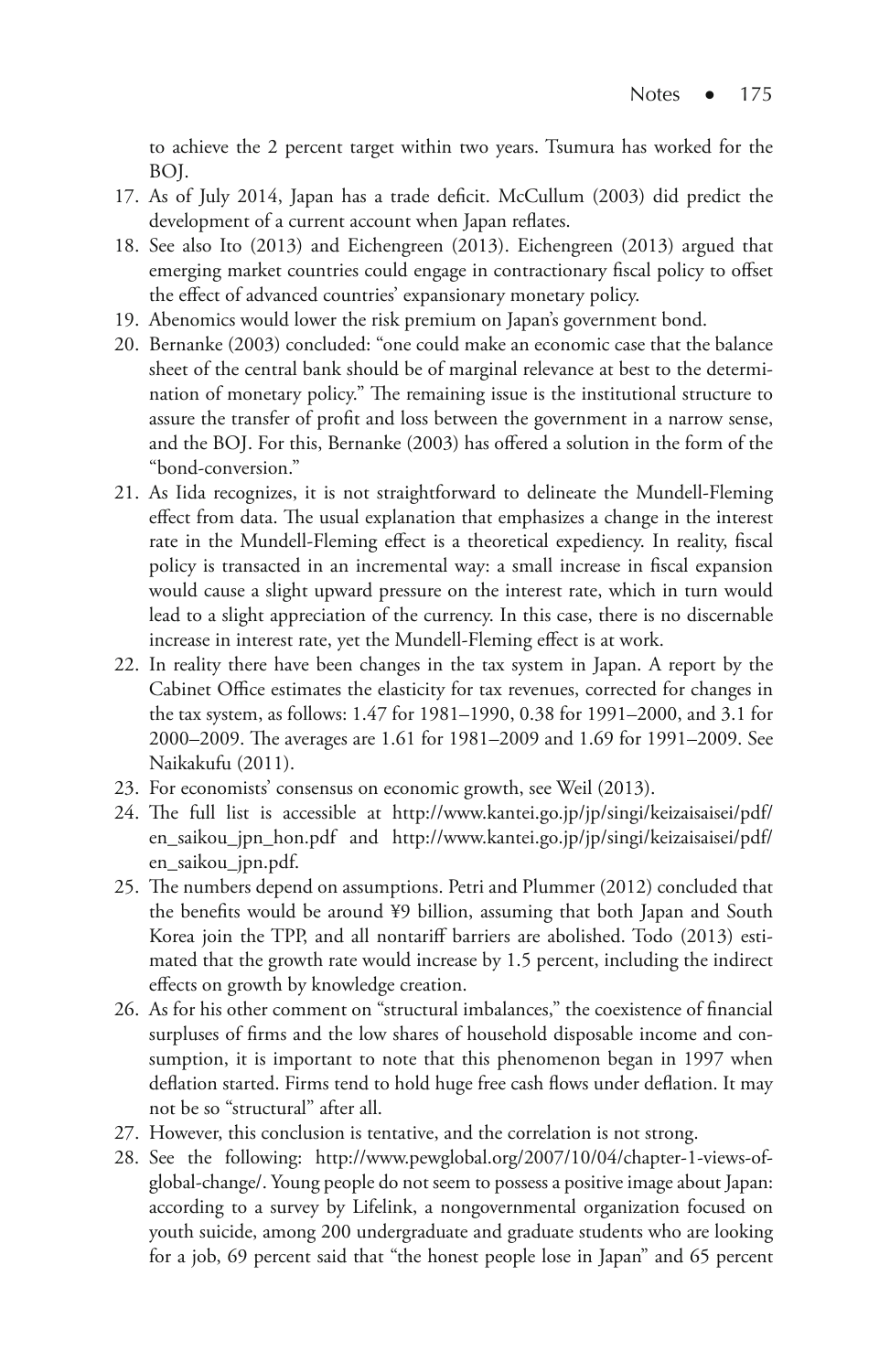said that "the Japanese society does nothing when one needs help." The survey showed a growing support for a lifetime employment system among the youth, not because they want to stay in a company until their retirement but because they believe it is the safest way for survival. This survey may be biased in its sample. For the survey, see http://www.lifelink.or.jp/hp/Library/201310shukatsu.pdf.

29. According to an opinion survey conducted jointly by *Nihon Keizai Shimbun* and TV Tokyo in the late June 2014, after the revised version of the JRS was announced, 46 percent of the respondents said they rate the reform highly, while 29 percent said they do not. *Nihon Keizai Shimbun*, June 29, 2014.

## **Chapter 6**

- 1. Muramatsu and Okuno (2002); Iwata and Harada (2002); Iwata and Miyagawa (2003); Hamada et al. (2004); Ito, Patrick and Weinstein (2005); Hayashi (2006, 2007); ESRI (2009, 2011); Kataoka (2010); Hamada et al. (2011); and Garside (2012).
- 2. This does not mean that one should embrace bubbles in a more positive manner than is considered. However, if innovative activity is driven by psychological "biases" such as euphoria and overconfidence rather than by rational calculation, one could take another perspective on bubbles. On the basis of insights from the American economy during the 1990s, Ricardo Cabarello and his colleagues at Massachusetts Institute of Technology analyzed "speculative growth" in which asset boom and rapid economic growth could happen concurrently (Cabarello et al. 2006).
- 3. Reinhart and Rogoff (2009) suggested that financial liberalization such as freer international capital mobility after the 1980 has contributed to the recurrent banking crises all over the world: "In eighteen of the twenty-six banking crises . . . the financial sector had been liberalized within the preceding five years, usually less. In the 1980s and 1990s, most liberalization episodes were associated with financial crises of varying severity" (Reinhart and Rogoff 2009, 155). However, these recurring crises might have something to do with the development of financial markets. Hirano and Yanagawa (2010) argued that there would be no bubble in the least developed and the most developed stages of financial development, while there would be bubbles in the middle stage. In both the leastand most-developed stage, the nominal interest rate would exceed the nominal growth rate, but in the middle stage, the nominal growth rate could exceed the nominal interest rate. Therefore, as a country develops financially, there would be more bubbles. They argued that this corresponds to the recent situation of emerging and developed economies.
- 4. Ogawa (2003) argued that there was a credit crunch for medium and small size firms. As Sakuragawa and Sakuragawa (2009) pointed out, one cannot discern the presence of the credit crunch in macroeconomic data in most of the 1990s, but there is a possibility that a credit crunch and zombie lending happened at the same time.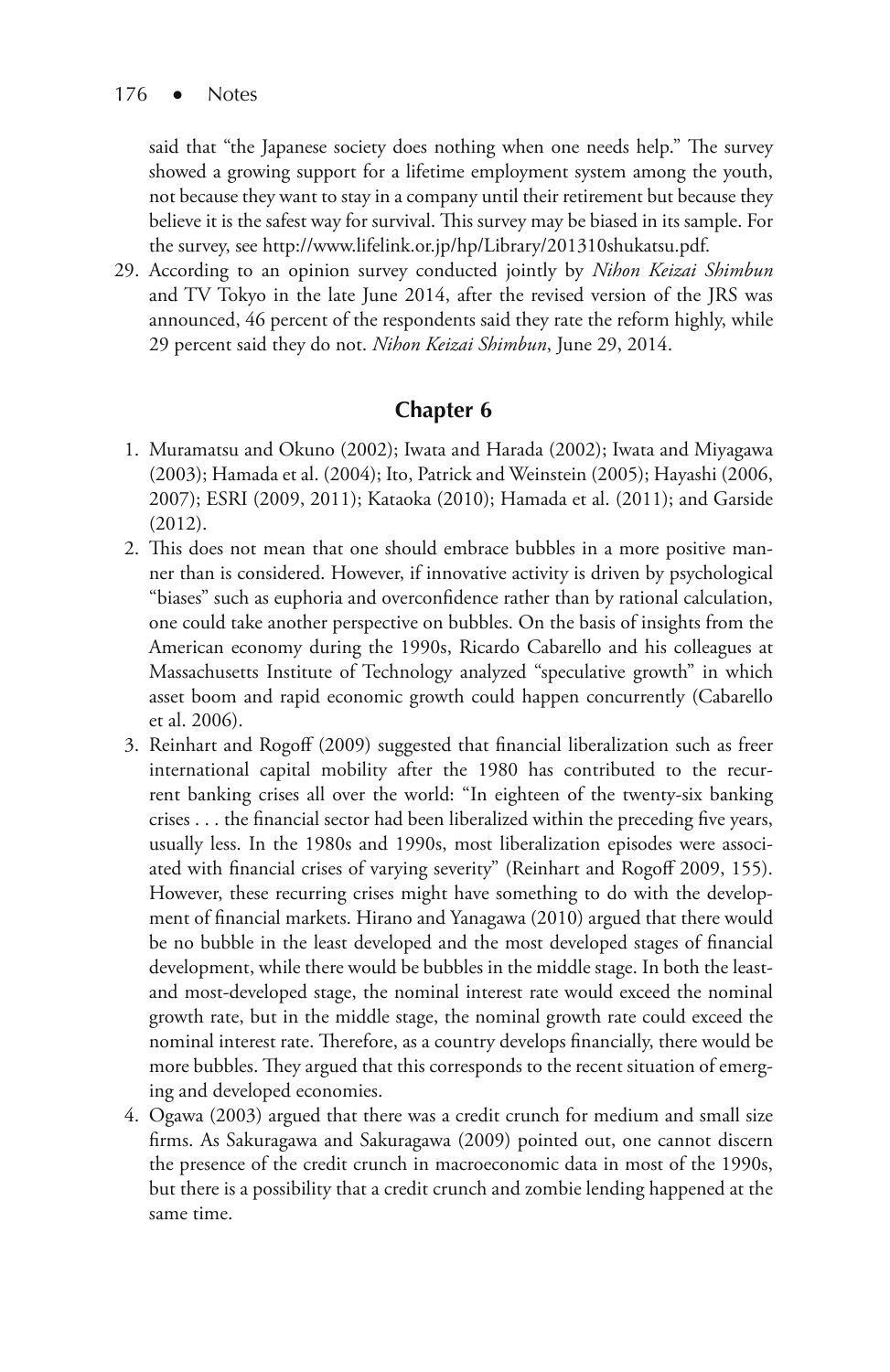- 5. Inoue and Okimoto (2008) was first published as chapter 7 of Hayashi (2007).
- 6. http://www.igmchicago.org/igm-economic-experts-panel/poll-results?Survey ID=SV\_bvjcAG4fti8BdBj. Among them, Barry Eichengreen of University of California Berkeley, Anil Kashyap of Chicago, and Maurice Obstfeld of University of California Berkeley said that they "strongly agree" with a certainty of 10 out of 10.
- 7. However, proponents of the structural view tend to downplay or neglect this important macroeconomic dimension of dealing with the banking crisis. See Katz (2008).
- 8. See also Ergungor and Cherny (2009): they stress four principles of effective crisis resolution, transparency of asset losses up-front and honest communication about the extent of public intervention, politically and financially independent receivership, maintenance of market discipline, and restoration of credit flows.
- 9. According to Kato (1994), "the ministry's special education and training systems are designed not only to help bureaucrats study academic disciplines to enable them to qualify as policy specialists, but also to nurture the same attitudes about policy-making. Obtaining an economic education while working in the administration does not make them strict interpreters of economic theory. The bureaucrats often emphasize the importance of common sense rather than theoretical consistency or elegance. They have a deep suspicion of neoclassical economic theory, which tends to regard the financial behavior of the government sector as a function of the market economy. They claim they nurture their own sense that guides their decisions through their experiences in public financial management and knowledge gained from their experience within the organization" (Kato 1994, 58).
- 10. For another example, see Amyx (2004). She emphasized the institutional inertia that has been strengthened by network-based regulation and policy authorities, especially the MOF.
- 11. This was first suggested by Posen (2003).
- 12. Scott Sumner of Bentley University thought that the BOJ has been "successful" in its commitment to "price stability": one has to remember that the BOJ has achieved a zero or slightly deflationary CPI increase rate throughout the period (Sumner 2009). In this sense, the BOJ had a deflation target, and it has worked well.
- 13. DeLong (1997) noted that the American policymakers' preoccupation with the Great Depression prevented them from pursuing a more effective macroeconomic policy to deal with the Great Inflation of the 1970s.
- 14. http://www.telegraph.co.uk/finance/comment/ambroseevans\_pritchard/10814728/ ECB-is-delighted-by-the-splendid-prospect-of-deflation.html
- 15. The historical museum of Bundesbank in Frankfurt features a history of hyperinflation and an interactive computer game in which an increased money supply could lead to hyperinflation (*Economist* 2008).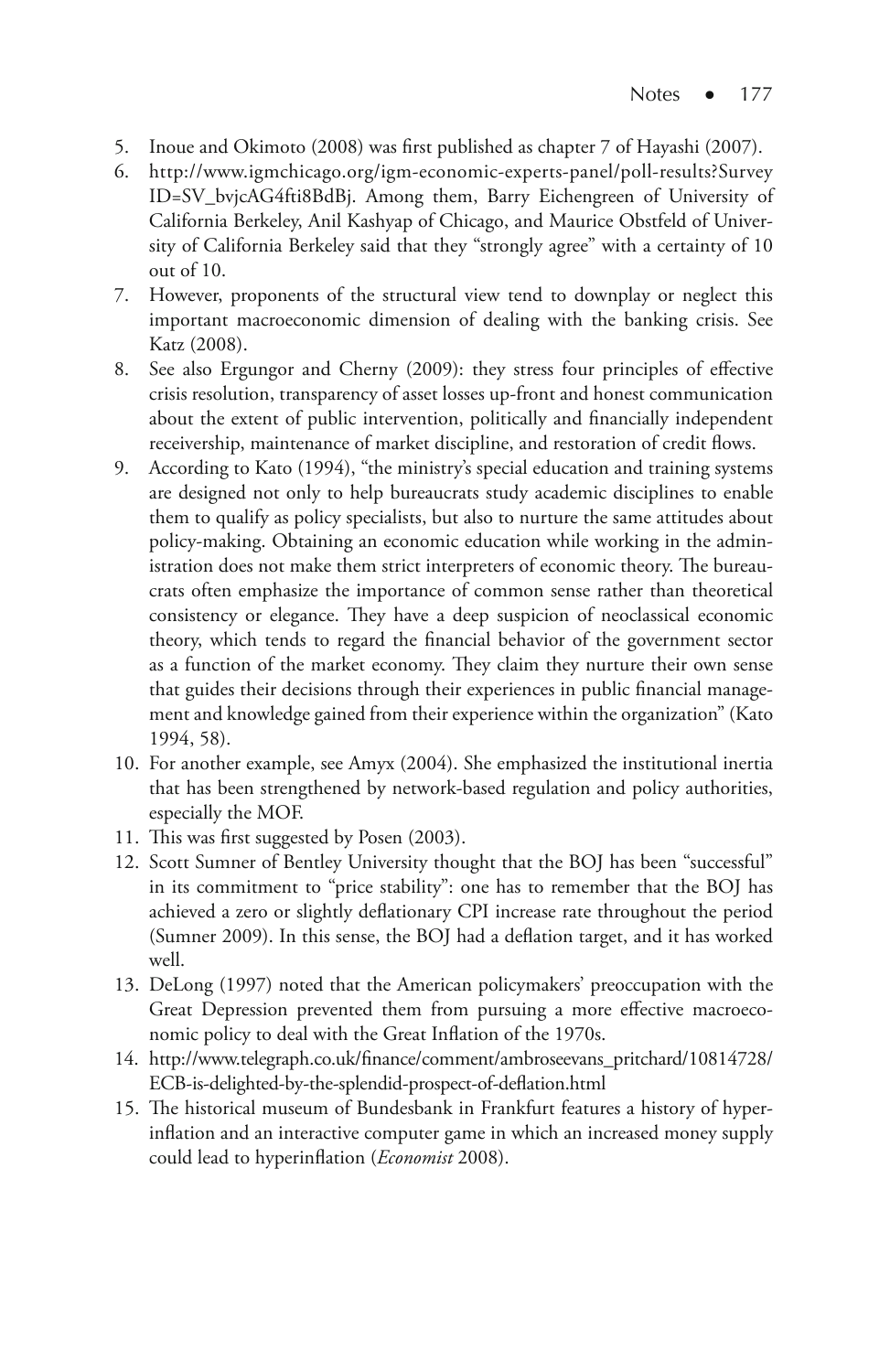# Bibliography

- Abe, Shinzo. 2007. *Utsukushi kuni he* [Toward a beautiful country]. Tokyo: Bungei Shunju.
	- ———. 2013. *Atarashi kuni he: Utsukushi kuni he kanzenban* [Toward a new country: Toward a beautiful country]. Complete ed. Tokyo: Bungei Shunju.
- Acemoglu, Daron A., and James A. Robinson. 2012. *Why Nations Fail: The Origins of Power, Prosperity, and Poverty.* New York: Crown.
- ———. 2013. "Economics versus Politics: Pitfalls of Policy Advice." *Journal of Economic Perspectives* 27 (2): 173–192.
- Adachi, Seiji. 2004. "Showa kyoko ni okeru furyo saiken mondai to kinyu sisutemu no tenkan" [Bad loans problem and the transformation of the financial system in the Showa crisis]. In *Showa kyoko no kenkyu* [Studies on the Showa Depression], edited by Kikuo Iwata, 219–248. Tokyo: Toyo Keizai Shimposha.

———. 2006. *Datsu defure no rekishi bunseki: Seisaku rejimu tenkan de tadoru kindai nihon* [Historical analysis of overcoming deflation: Modern Japan seen through regime shifts]. Tokyo: Fujiwara Shoten.

———. 2013. "Kinyu seisaku kettei purosesu to kinyu seisaku ronso no keifu" [Chronology of the monetary policy-making process and debates]. In *Mazu defure wo tomeyo* [Stop deflation first], edited by Kikuo Iwata, 67–108. Tokyo: Nihon Keizai Shimbunsha.

———. 2014. "Kinyu Seisaku no Regime Tenkan to sono Koka" [Monetary policy regime change and its effects]. In *Tettei bunseki Abenomics* [Abenomics analyzed], edited by Yutaka Harada and Makoto Saito, 57–79. Tokyo: Chuo Keizaisha.

- Aghion, Phillipe. 2012. "From Growth Theory to Growth Policy Design." http:// www2.lse.ac.uk/researchAndExpertise/units/growthCommission/documents/ pdf/Aghion\_GrowthDoc\_Apr2012.pdf
- Aghion, Phillipe, and Steven Durlauf. 2009. "From Growth Theory to Policy Design," Commission on Growth and Development. http://www.growthcommission.org/ storage/cgdev/documents/gcwp057web.pdf
- Ahamed, Liaquat. 2009. *Lords of Finance: Bankers Who Broke the World.* New York: Penguin.
- Ahearn, Alan, Joseph Gagnon, Jane Haltmaier, Steve Kamin, Christopher Erceg, Jon Faust, Luca Guerrieri et al. 2002. "Preventing Deflation: Lessons from Japan's Experience in the 1990s." International Finance Discussion Papers 729, Board of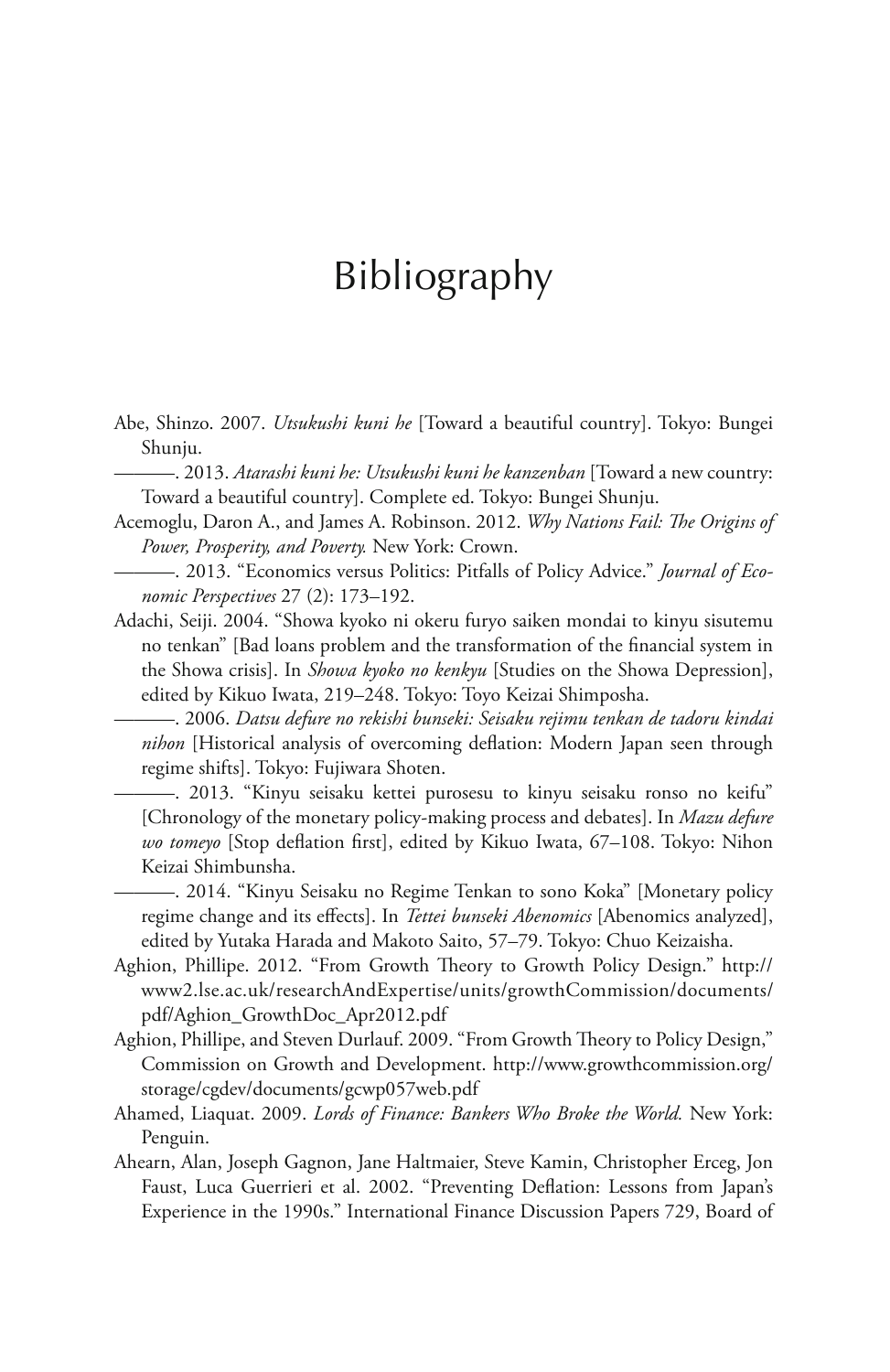the Governors of the Federal Reserve System. http://www.federalreserve.gov/pubs/ ifdp/2002/729/ifdp729.pdf

- Akerlof, George. 1970. "The Market for 'Lemons': Quality Uncertainty and the Market Mechanism." *Quarterly Journal of Economics* 84 (3): 488–500.
- Akerlof, George, William Dickens, and George Perry. 1996. "The Macroeconomics of Low Inflation." *Brookings Papers on Economic Activity*, no. 1, 1–59.
- Amisano, Gianni, Roberta Colavecchio, and Gabriel Fagan. 2014. "A Money-Based Indicator for Deflation Risk." Universität Hamburg, DEP (Socioeconomics) Discussion Papers. http://www.wiso.uni-hamburg.de/repec/hepdoc/macppr\_3\_2014.pdf
- Amyx, Jennifer A. 2004. *Japan's Financial Crisis: Institutional Rigidity and Reluctant Change.* Princeton, NJ: Princeton University Press.
- Ando, Yoshio, ed. 1965. *Showa keizaishi heno Shogen* [Testimonies on the Showa economic history]. Tokyo: Mainichi Shimbunsha.
- Aoki, Masahiko, ed. 1984. *The Economic Analysis of the Japanese Firm*. Amsterdam: North-Holland.
	- ———. 1988. *Information, Incentives, and Bargaining in the Japanese Economy*. Cambridge: Cambridge University Press.
	- ———. 2008. *Watashi no rirekisho* [My curriculum vitae]. Tokyo: Nihon Keizai Shimbunsha.
- Aoki, Masanao, and Hiroshi Yoshikawa. 2002. "Demand Saturation-Creation and Economic Growth." *Journal of Economic Behavior and Organization* 48 (2): 127–154.
- Arai, Yoichi, and Takeo Hoshi. 2004. "Monetary Policy in the Great Recession." RIETI Discussion Paper Series 04-E-024. http://www.rieti.go.jp/jp/publications/ dp/04e024.pdf
- Asahi Shimbun Keizaibu. 1971. *Kutabare GNP* [Down with the GNP]. Tokyo: Asahi Shimbunsha.
- Aso, Taro. 2013. "Q & A after the Cabinet Meeting," January 29, 2013. https://www. mof.go.jp/public\_relations/conference/my20130129.htm.
- Atsumi, Yasuhiro. 2006. "'Koizumi Kozo Kaikaku' naru Syogainen ni tsuite no Kosatu" [Thoughts on several concepts regarding Koizumi structural reform]. PRI Discussion Paper Series 06-A28. https://www.mof.go.jp/pri/research/discussion\_paper/ron162.pdf
- Avent, Ryan. 2012a. "Japan's Tragedy." *Free Exchange* (blog), *Economist*, August 3. http://www.economist.com/blogs/freeexchange/2012/08/lost-decades

- Ball, Laurence M. 2012. "Bernanke and the Zero Bound." Working Paper 17836. National Bureau of Economic Research, Cambridge, MA.
- Beason, Richard, and David E. Weinstein. 1996. "Growth, Economies of Scale, and Targeting in Japan (1955–1990)." *Review of Economics and Statistics* 78 (2): 286–295.
- Berg, Claes, and Lars Jonung. 1999. "Pioneering Price Level Targeting: The Swedish Experience 1931–1937." *Journal of Monetary Economics* 43 (3): 525–551.
- Bernanke, Ben S. 2000a. *Essays on the Great Depression*. Princeton, NJ: Princeton University Press.

<sup>———. 2012</sup>b. "Japan's Tragedy, Continued." *Free Exchange* (blog), *Economist*, August 6. http://www.economist.com/blogs/freeexchange/2012/08/lost-decades-0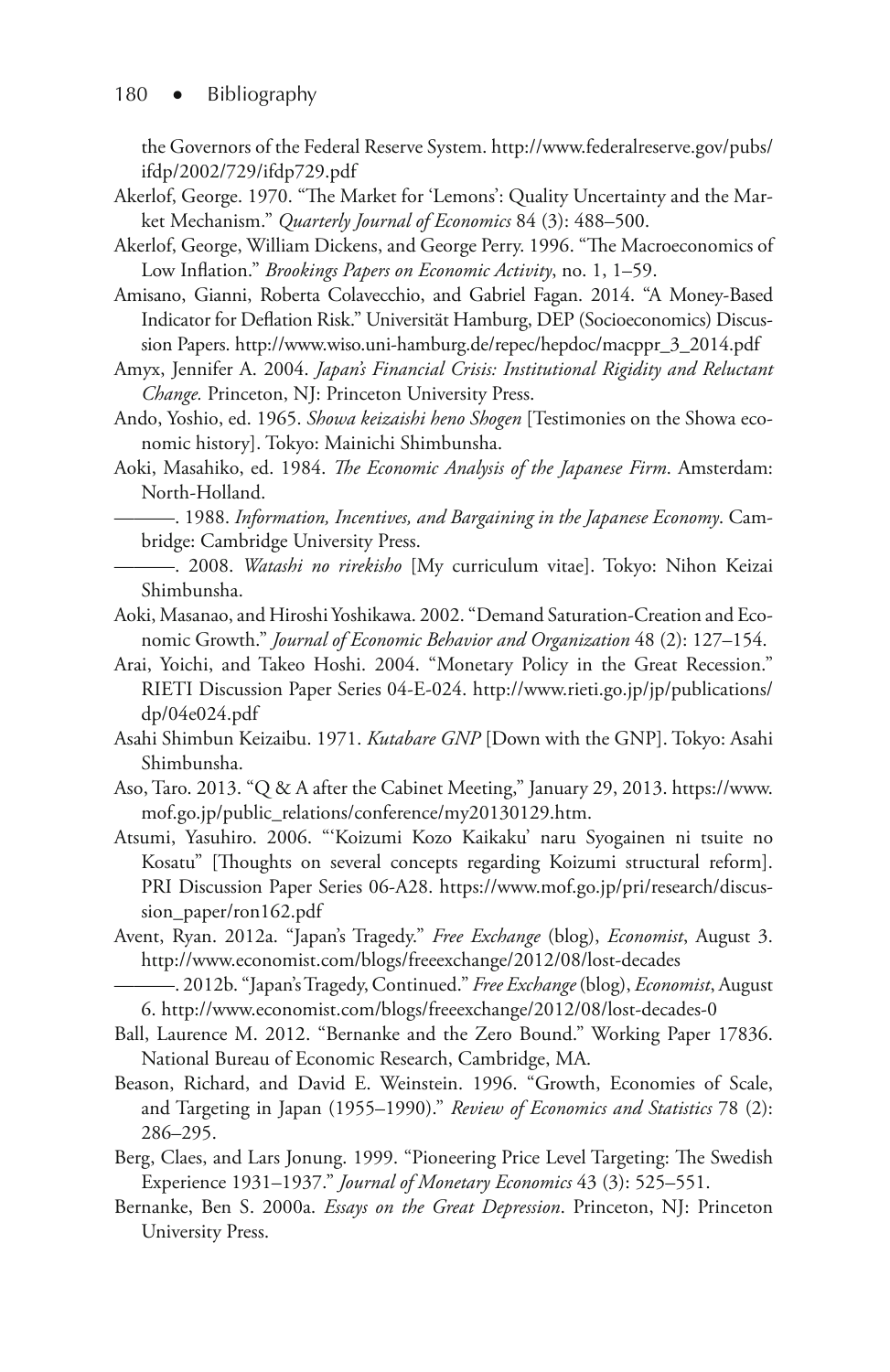———. 2000b. "Japanese Monetary Policy: A Case of Self-Induced Paralysis?" In *Japan's Financial Crisis and Its Parallels to U.S. Experience, edited by Ryoichi Miki*tani and Adam S. Posen. Washington, DC: Institute for International Economics. http://www.iie.com/publications/chapters\_preview/319/7iie289X.pdf

———. 2002. "Deflation: Making Sure 'It' Does Not Happen Here" (transcript). November 21. Federal Reserve Bank. http://www.federalreserve.gov/boarddocs/ speeches/2002/20021121/default.htm

———. 2003. "Some Thoughts on Monetary Policy in Japan" (transcript). Before the Japan Society of Monetary Economics, Tokyo, Japan, May 31. http://www. federalreserve.gov/BoardDocs/Speeches/2003/20030531/

———. 2012a. *The Federal Reserve and the Financial Crisis: Lectures*. Princeton, NJ: Princeton University Press.

———. 2012b. "Monetary Policy since the Onset of the Crisis." At the Federal Reserve Bank of Kansas City Economic Symposium, Jackson Hole, Wyoming, August 31, 2012. http://www.federalreserve.gov/newsevents/speech/bernanke20120831a.htm

- Bernanke, Ben S., and Mark Gertler. 1989. "Agency Costs, Net Worth, and Business Fluctuations," *American Economic Review* 79 (1): 14–31.
- Bernanke, Ben S. and Mark Gertler 1990. "Financial Fragility and Economic Performance." *Quarterly Journal of Economics* 105 (1): 87–114.

———, and Mark Gertler. 1999. "Monetary Policy and Asset Price Volatility." In *1999 Symposium: New Challenges for Monetary Policy*, 77–128. Kansas City, KS: Federal Reserve Bank of Kansas City.

Bernanke, Ben S, Thomas Laubach, Fredrick S. Mishkin, and Adam Posen. 1999. *Inflation Targeting: Lessons from the International Experience*. Princeton, NJ: Princeton University Press.

Blanchard, Oliver. 1997. *Macroeconomics*. Upper Saddle River, NJ: Prentice-Hall.

- Blanchard, Oliver, and Michael Kremer. 1997. "Disorganization." *Quarterly Journal of Economics* 112: 1091–1126.
- Blinder, Alan S., and Alan B. Kreuger. 2004. "What Does the Public Know about Economic Policy, and How Does It Know It?" *Brookings Papers on Economic Activity,* no. 1, 327–386.
- Blyth, Mark. 2002. *Great Transformations: Economic Ideas and Institutional Change in the Twentieth Century.* Cambridge: Cambridge University Press.

- Boianovsky, Mauro. 2004. "The IS-LM Model and the Liquidity Trap Concept: From Hicks to Krugman" annual supplement. *History of Political Economy* 36:92–126.
- Braun, R. Anton, and Yuichiro Waki. 2006. "Monetary Policy during Japan's Lost Decade." *Japanese Economic Review* 57 (2): 324–344.
- Bremmer, Brian 2004. "Commentary: Don't Let Japan's Mr. Dollar Get Away with It," *Bloomberg Businessweek*, March 21, 2004. http://www.businessweek.com/ stories/2004-03-21/commentary-dont-let-japans-mr-dot-dollar-get-away-with-it (accessed on May 1, 2014)

<sup>———. 2013.</sup> *Austerity: The History of a Dangerous Idea.* Oxford: Oxford University Press.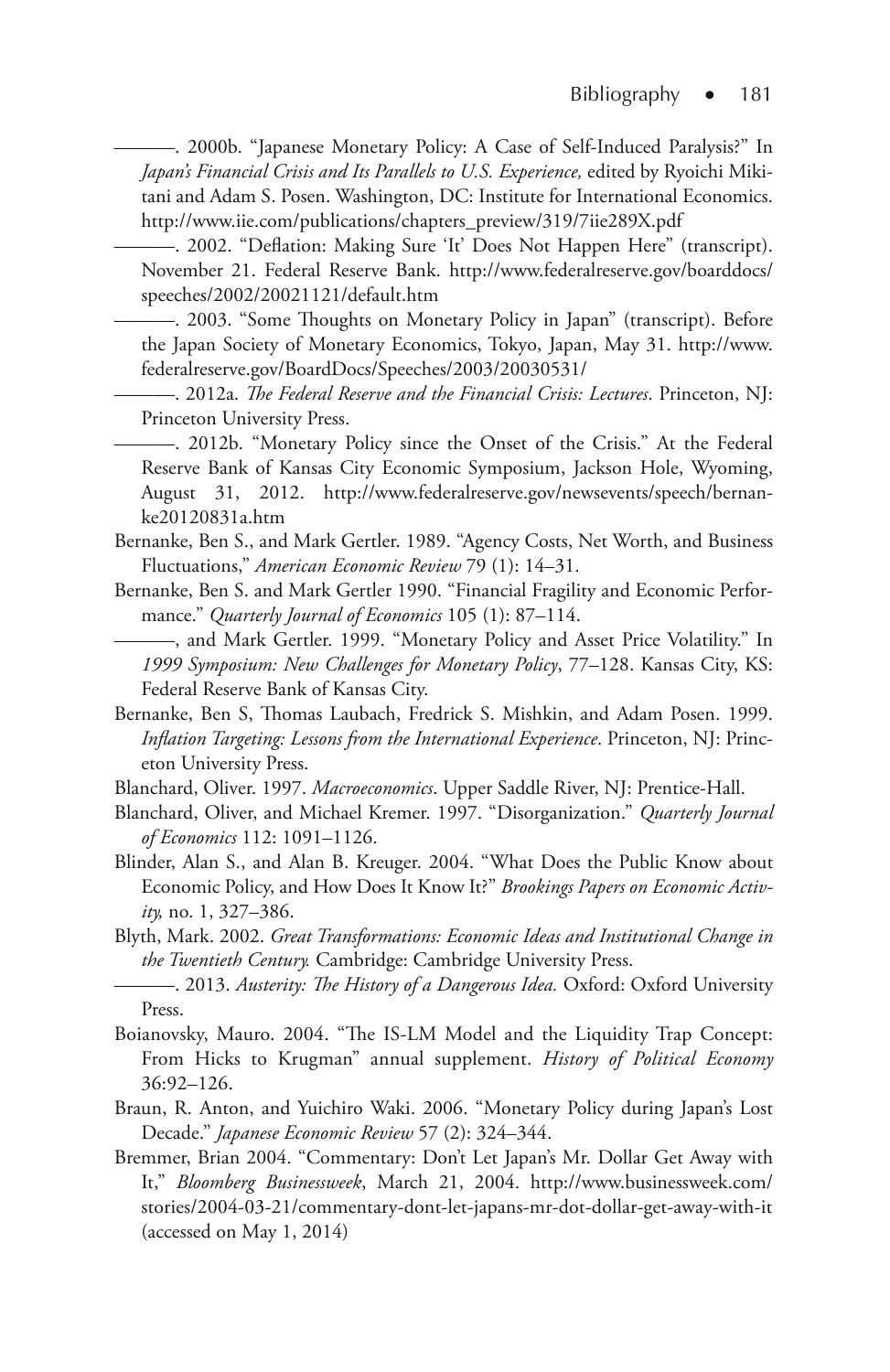- Bronfenbrenner, Martin. 1956. "The State of Japanese Economics." *American Economic Review* 46 (2): 389–398.
- Brynjolfsson, Erik, and Andrew McAfee. 2014. *The Second Machine Age: Work, Progress, and Prosperity in a Time of Brilliant Technologies*. New York: Norton.
- Cabarello, Ricard J., and M. L. Hammour. 2000. "Creative Destruction and Development: Institutions, Crises, and Restructuring." NBER Working Paper 7849. National Bureau of Economic Research, Cambridge, MA.
- Cabarello, Ricard J., Takeo Hoshi, and Anil Kashyap. 2008. "Zombie Lending and Depressed Restructuring in Japan." *American Economic Review* 98 (5): 1943–1977.
- Cabinet Office. 2010. "Kisei Seido Kaikaku no Keizai Koka" [Economic effects of regulatory and institutional reforms]. http://www5.cao.go.jp/keizai3/2010/10 seisakukadai06-0.pdf
- Caplan, Bryan. 2002. "Systematically Biased Beliefs about Economics: Robust Evidence of Judgmental Anomalies from the Survey of Americans and Economists on the Economy." *Economic Journal* 112:433–458.
- ———. 2003. "The Idea Trap: The Political Economy of Growth Divergence." *European Journal of Political Economy* 19:183–203.
- ———. 2007. *The Myth of the Rational Voter: Why Democracies Choose Bad Policies*. Princeton, NJ: Princeton University Press.
- Cargill, Thomas F., and Takayuki Sakamoto. 2008. *Japan since 1980*. Cambridge: Cambridge University Press.
- Caruana, Jaime. 2014. "Global Economic and Financial Challenges: A Tale of Two Views." Bank for International Settlements. https://www.bis.org/speeches/ sp140409.pdf
- Cassel, Gustav. 1921. *The World's Monetary Problems: Two Memoranda*. London: Constable.
- ———. 1922. *Money and Exchange after 1914*. London: Constable.
- ———. 1924. "The Restoration of the Gold Standard." *Economica,* no. 9, 171–185.
- ———. 1926. "The Japanese Currency." *Ginko Tsushin Roku*, 81 (83): 492–498.
- Chen, Joe, Yun Cheong Choi, Kota Mori, Yasuyuki Sawada, and Saki Sugano. 2012. "Recession, Unemployment, and Suicide in Japan." *Japan Labor Review* 9 (2): 75–92.
- Choudhri, Ehsan U., and Levis A. Kochin. 1980. "The Exchange Rate and the International Transmission of Business Cycle Disturbances." *Journal of Money, Credit, and Banking* 12:565–574.
- Christensen, Lars. 2011. "Market Monetarism." *Historinhas* (blog). http://thefaintof heart.files.wordpress.com/2011/09/market-monetarism-13092011.pdf
- Comin, Diego, and Mark Gertler. 2006. "Medium-Term Business Cycles." *American Economic Review* 96 (3): 523–551.
- Congleton, Roger, D. 2004. "The Political Economy of Crisis Management: Surprise, Urgency, and Mistakes in Political Decision Making." In *The Dynamics of Intervention: Regulation and Redistribution in the Mixed Economy,* edited by Peter Kurrild-Klitgaard, 183–203*.* Vol. 8 of *Advances in Austrian Economics*. Bingley, UK: Emerald Group Publishing Limited.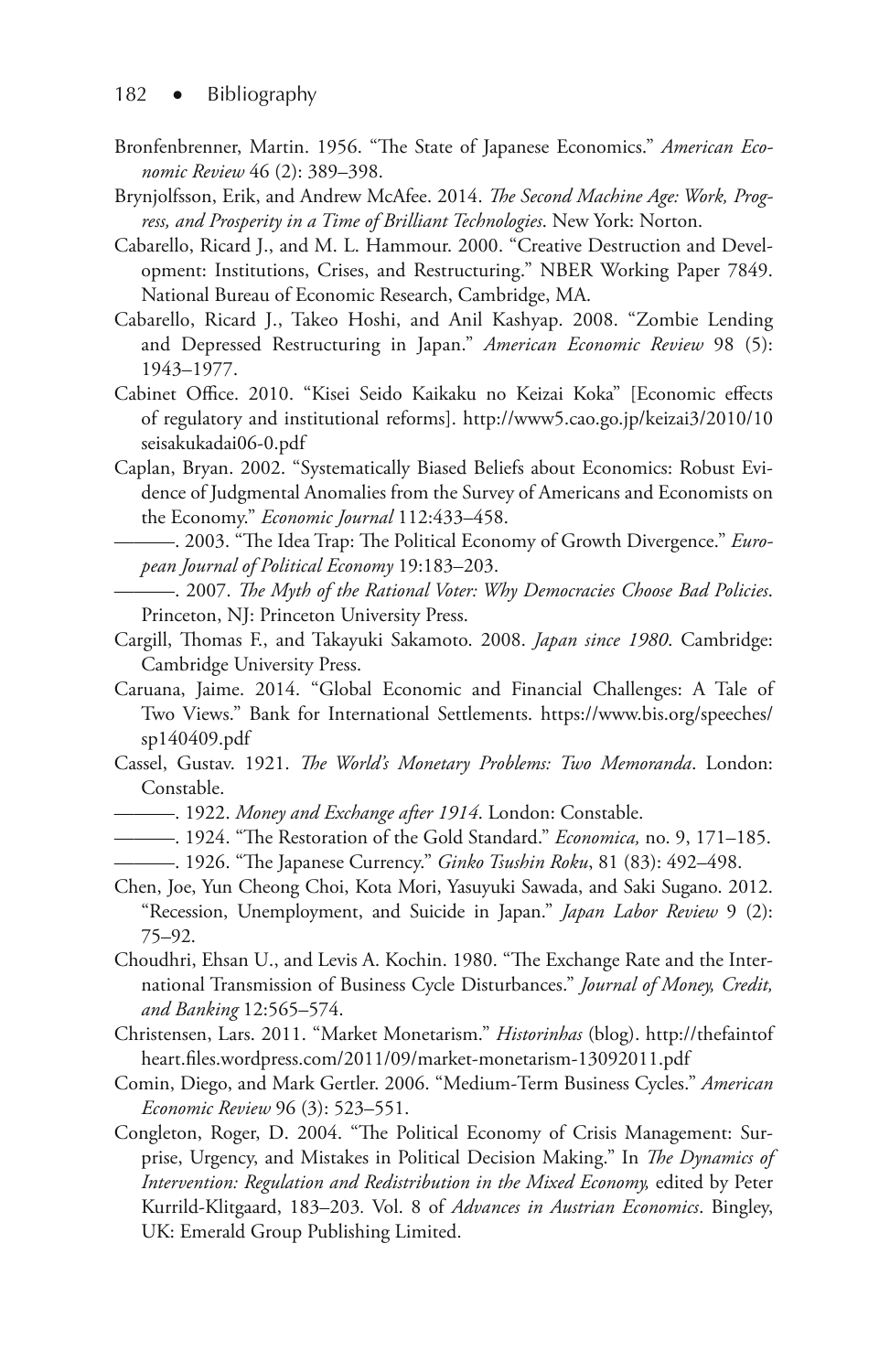———. 2009. "On the Political Economy of the Financial Crisis and Bailout of 2008–2009." *Public Choice* 140 (3–4): 287–317.

- Cowen, Tyler. 2011. *The Great Stagnation*. New York: Dutton.
- ———. 2012. "Will a More Expansionary Monetary Policy Give Rise to a Bubble?" Marginal Revolution, August 14. http://marginalrevolution.com/marginal revolution/2012/08/will-a-more-expansionary-monetary-policy-give-rise-to-abubble.html
- Crafts, Nicholas, and Peter Fearon, eds. 2013. *The Great Depression of the 1930s: Lessons for Today*. Oxford: Oxford University Press.
- DeLong, J. Bradford. 1990. "'Liquidation Cycles': Old Fashioned Real Business Cycle Theory and the Great Depression." NBER Working Paper 3546. National Bureau of Economic Research, Cambridge, MA.

———. 2012. "A Question from the Floor; Understanding Japan's Options in the Early 1990s." *Grasping Reality with Both Invisible Hands* (blog). August 1, 2012. http://delong.typepad.com/sdj/2012/08/a-question-from-the-floor-understanding-japans-options-in-the-early-1990s.html

- De Michelis, Andrea, and Matteo Iacoviello. 2014. "Raising an Inflation Target: The Japanese Experience with Abenomics." Unpublished manuscript. https://www2 .bc.edu/matteo-iacoviello/research\_files/ABENOMICS\_PAPER.pdf
- Dickinson, Frederick R. 2013. *World War I and the Triumph of a New Japan, 1919– 1930*. Cambridge: Cambridge University Press.
- Dimand, Robert W., and Masazumi Wakatabe. 2011. "The *Kyoto University Economic Review* (1926–1944) as Importer and Exporter of Economic Ideas: Bringing Lausanne, Cambridge, Vienna, and Marx to Japan." In *The Dissemination of Economic Ideas*, edited by Heinz D. Kurz, Tamotsu Nishizawa, and Keith Tribe. Cheltenham, UK: Edward Elgar.
- Economist. 2004. "Toshihiko Goldilocks." *Economist*, February 14. http://www .economist.com/node/2429154

———. 2008. "Charlemagne: Don't Play Politics with the Euro: The Lessons of German History Haunt the Single Currency." *Economist*, March 8. http://www.economist. com/node/10809039

- Eggertsson, Gauti B. 2008. "Great Expectations and the End of the Depression." *American Economic Review* 98 (4): 1476–1516.
- Eggertsson, Gauti B., and Paul Krugman. 2012. "Debt, Deleveraging, and the Liquidity Trap." *Quarterly Journal of Economics*, 127 (3): 1469–1513.
- Eichengreen, Barry. 1992. *Golden Fetters: The Gold Standard and the Great Depression, 1919–1939*. New York: Oxford University Press.
	- ———. 2009. "The Last Temptation of Risk." *National Interest Online*, April 28.
- ———. 2013. "Currency War or International Policy Coordination?" *Journal of Policy Modeling* 35 (3): 425–433.
- Eichengreen, Barry, and Kevin H. O'Rourke. 2009. "A Tale of Two Depressions." Vox, April 6. Last modified June 4, 2009. http://www.voxeu.org/index. php?q=node/3421
- Eichengreen, Barry, and Jeffrey Sachs. 1985. "Exchange Rates and Economic Recovery in the 1930s." *Journal of Economic History* 45 (4): 925–946.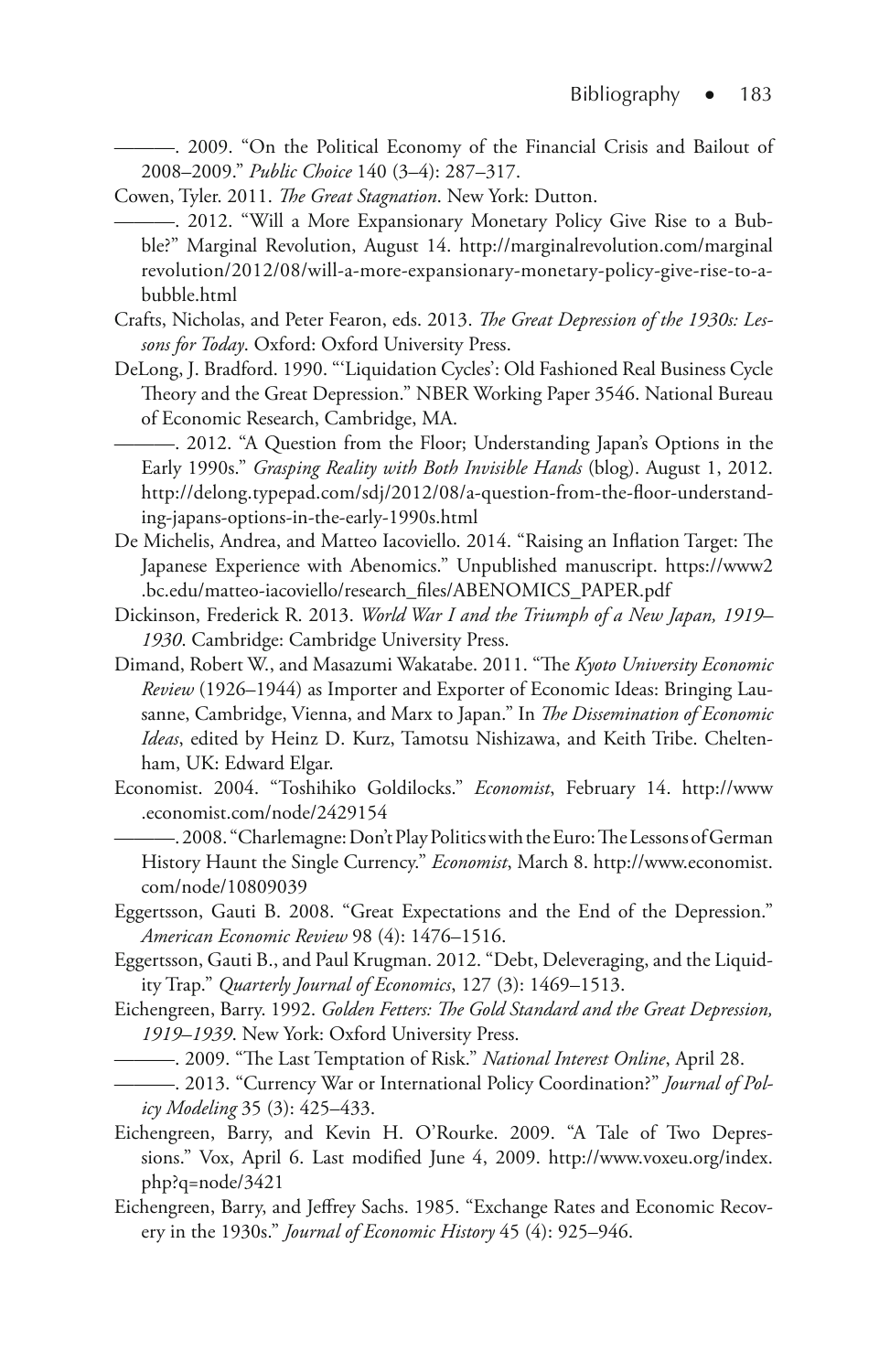- Eichengreen, Barry, and Peter Temin. 2003. "Ideology and the Shadow of History: A Perspective on the Great Depression." In *The Economic Future in Historical Perspective*, edited by Paul A. David and Mark Thomas, 339–362. Oxford: Oxford University Press.
- Ergungor, Emre, and Kent Cherny. 2009. "Sweden as a Useful Model of Successful Financial Crisis Resolution." Vox, March 19. http://www.voxeu.org/article/ resolving-banking-crisis-should-we-follow-sweden-s-example
- Evans-Pritchard, Ambrose. 2014. "ECB Is Delighted by the Splendid Prospect of Deflation," *The Telegraph*, May 7, 2014.
- Faini, Riccardo, and Gianni Toniolo. 1992. "Reconsidering Japanese Deflation during the 1920s." *Explorations in Economic History* 29:121–143.
- Federal Reserve Board. 2012. "Press Release," January 25, 2012. http://www.federalreserve.gov/newsevents/press/monetary/20120125c.htm

Fingleton, Eamonn. 2012. "The Myth of Japan's Failure." *New York Times*, January 6.

- Fisher, Irving. (1911) 1997. *The Purchasing Power of Money: Its Decentralization and Relation to Credit, Interest and Crises*, New York: Macmillan. Reprinted in *The Works of Irving Fisher*, edited by William J. Barber. The Pickering Masters 4. London: Pickering and Chatto.
	- ———. (1928) 1997. *The Money Illusion*, New York: Adelphi. Reprinted in *The Works of Irving Fisher*, edited by William J. Barber. The Pickering Masters 8. London: Pickering and Chatto.

———. (1932) 1997. *Booms and Depressions: Some First Principles*, New York: Adelphi. Reprinted in *The Works of Irving Fisher*, edited by William J. Barber. The Pickering Masters 10. London: Pickering and Chatto.

- ———. 1933. "The Debt-Deflation Theory of Great Depressions." *Econometrica* 1 (4): 337–357.
- Fisher, Stanley. 1995. "Structural Adjustment Lessons from the 1980s." In *Structural Adjustment: Retrospect and* Prospect, edited by Daniel M. Schydlowsky, 21–31. Westport, CT: Praeger.
- Fourcade, Marion. 2009. *Economists and Societies: Discipline and Profession in the United States, Great Britain, and France*, *1890s to 1990s*. Princeton, NJ: Princeton University Press.
- Friedman, Milton, and Rose Director Friedman. 1980. *Free to Choose: A Personal Statement*. New York: Harcourt Brace Jovanovich.
- Friedman, Milton, and Anna Jacobson Schwartz. 1963. *A Monetary History of the United States, 1867–1960*. Princeton, NJ: Princeton University Press.
- Fujiki, Minako. 2004. "Inflation Targeting Discussions in Japan." CJEB Working Paper 219. Center on Japanese Economy and Business, Columbia Business School, New York.
- Fujimaki, Hideki. 2002. *Genba ni Deta Keizaigakushatachi* [Economists on the policy field]. Tokyo: Chuo Daigaku Syuppankai.
- Fujiwara, Ippei, Naoko Hara, Naohisa Hirakata, Takeshi Kimura, and Shinichiro Watanabe. 2007. "Japanese Monetary Policy during the Collapse of the Bubble Economy: A View of Policy-making under Uncertainty." IMES Discussion Paper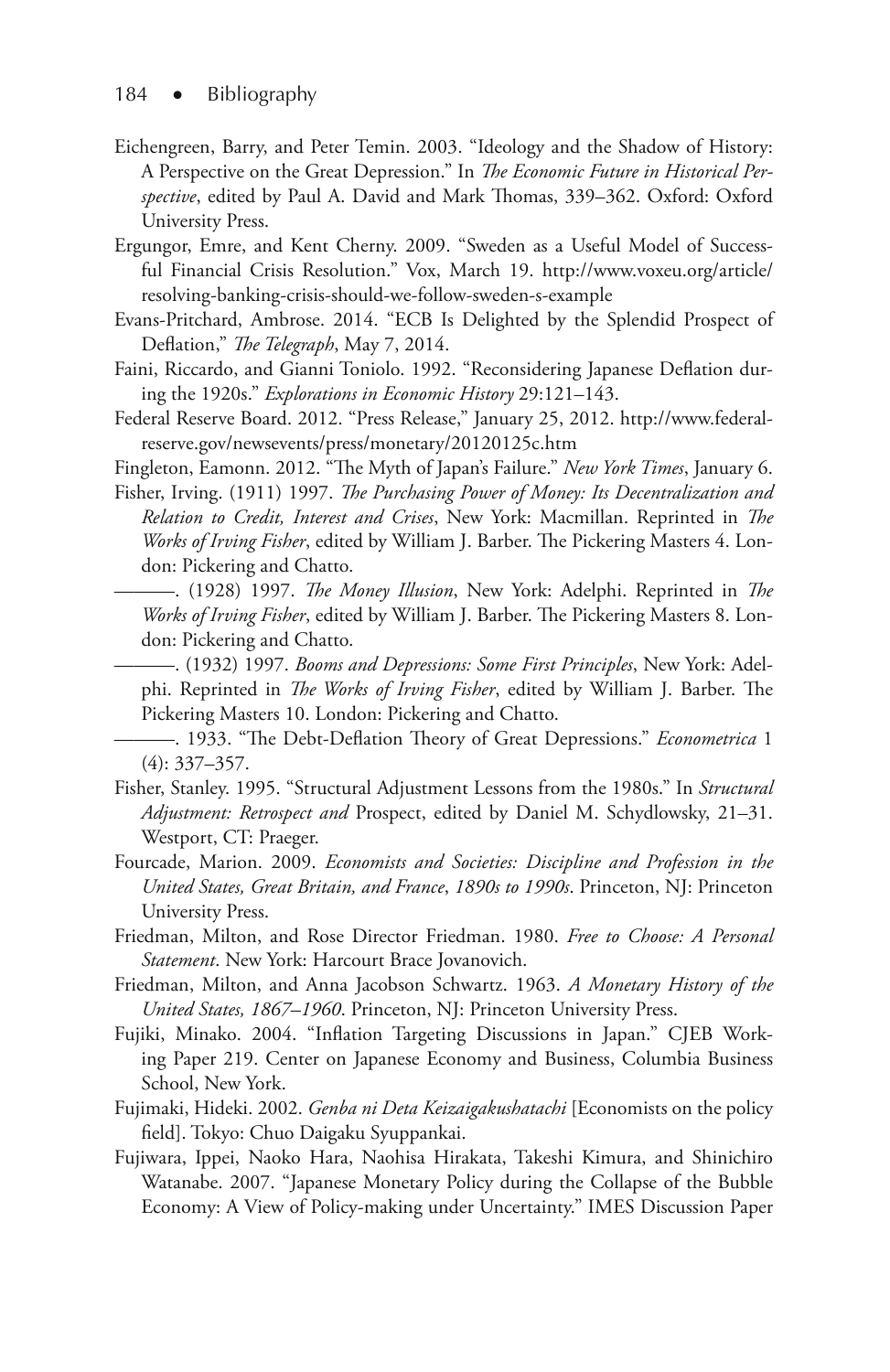2007-E-9. Bank of Japan. http://www.imes.boj.or.jp/research/papers/english/07- E-09.pdf

- Fukai, Eigo. 1928. *Tsuka Chosetsu Ron* [The control of money]. Tokyo: Nihon Hyoronsha.
- Fukao, Kyoji. 2012. *"Ushinawareta 20-nen" to Nihon Keizai* [The Lost Two Decades and the Japanese economy]. Tokyo: Nihon Keizai Shimbun Shuppansha.
- Fukuda, Tokuzo. 1930. *Kosei Keizai Kennkyu* [Studies on welfare economics]. Tokyo: Toko Syoin.
- Funabashi, Yoichi. 1989. *Managing the Dollar: From the Plaza to the Louvre*. 2nd ed. Washington, DC: Institute for International Economics.
- Furner, Mary O., and Barry Supple. 1990. "Ideas, Institutions, and State in the United States and Britain: An Introduction." In *The State and Economic Knowledge: The American and British Experiences*, 3–39. Cambridge: Cambridge University Press.
- Gao, Bai. 1997. *Economic Ideology and Japanese Industrial Policy*. Cambridge: Cambridge University Press.
- Garside, W. R. 2012. *Japan's Great Stagnation: Forging Ahead, Falling Behind*. Cheltenham, UK: Edward Elgar.
- Giuliano, Paola, and Antonio Spilimbergo. 2014. "Growing Up in a Recession," *Review of Economic Studies* 81 (2): 787–817.
- Gordon, Robert J. 2009. "Is Modern Macro or 1978‐Era Macro More Relevant to the Understanding of the Current Economic Crisis?" Unpublished manuscript. http://faculty-web.at.northwestern.edu/economics/gordon/GRU\_Combined\_090909.pdf
- Greenspan, Alan. 2007. *The Age of Turbulence*. New York: Penguin Press.
- Gregory, T. E. 1924. "Recent Trends Currency Reform," *Economica*, no. 11, 163–175. ———. 1925. *The Return to Gold*. London: E. Benn.
	- ———. 1926. *The First Year of the Gold Standard.* London: E. Benn.
- Grimes, William W. 2001. *Unmaking the Japanese Miracle: Macroeconomics Politics, 1985–2000*, Ithaca, NY: Cornell University Press.
- Grossman, Richard S. 2013. *Wrong: Nine Economic Policy Disasters and What We Can Learn from Them*. New York: Oxford University Press.
- Group 2001. 1994a. "Kisei kanwa to iu akumu" [A nightmare called deregulation]. *Bungei Shunju*, August, 134–147.

———. 1994b. "Kisei kanwa to iu akumu II" [A nightmare called deregulation II]. *Bungei Shunju*, November, 318–330.

- Guajardo, Jaime, Daniel Leigh, and Andrea Pescatori. 2011. "Expansionary Austerity: New International Evidence." IMF Working Paper. International Monetary Fund, Washington, DC. http://www.imf.org/external/pubs/ft/wp/2011/wp11158.pdf
- Haidar, Jamal Ibrahim, and Takeo Hoshi. 2014. "Implementing Structural Reforms in Abenomics: How to Reduce the Cost of Doing Business in Japan." http://iis-db. stanford.edu/pubs/24643/Haidar%26Hoshi-JapanDBrankJune252014.pdf
- Hall, Thomas E., and J. David Ferguson. 1998. *The Great Depression: An International Disaster of Perverse Economic Policies*. Ann Arbor, MI: University of Michigan Press.
- Hamada, Koichi, and Akiyoshi Horiuch, eds. 2004. *Ronso nihon no keizai kiki: Choki Teitai no shinin wo kaimei suru* [Controversy on Japan's economic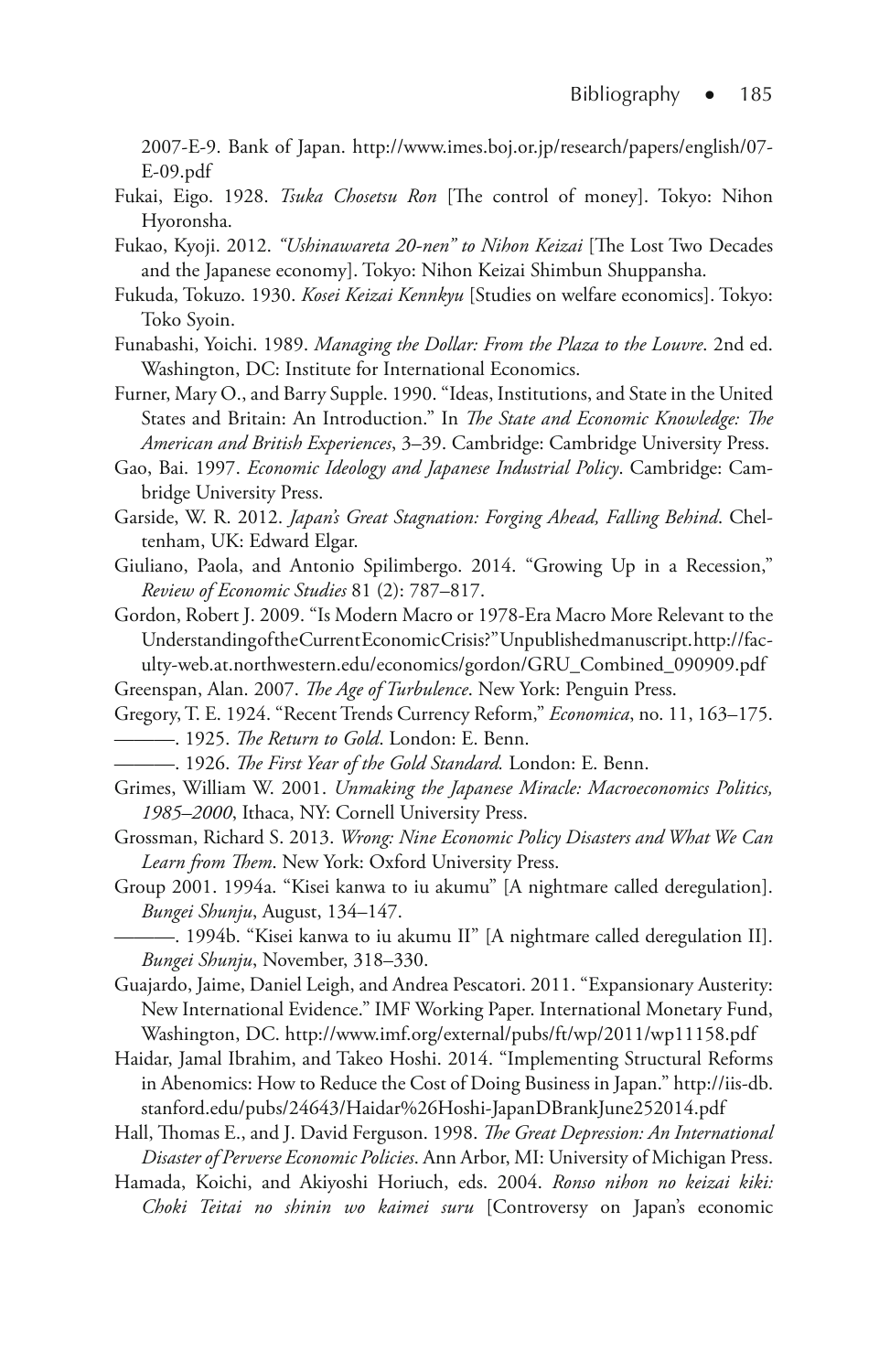crisis: Investigating a true cause of the persistent stagnation].Tokyo: Nihon Keizai Shimbunsha.

- Hamada, Koichi, Motoshige Ito, Kikuo Iwata, Keiichi Ohmura, and Hiroshi Yoshikawa. 2003. "Roundtable Discussion Kozo Kaikaku: Do Naru Nihon Keizai." In *Gendai keizaigaku no choryu 2003*, edited by Yoshiyasu Ono, Mikio Nakayama, Shinichi Fukuda, and Yuzo Honda, 251–273. Tokyo: Toyo Keizai Shimposha.
- Hamada, Koichi, Anil K Kashyap, and David E. Weinstein, eds. 2011. *Japan's Bubble, Deflation, and Long-term Stagnation*. Cambridge, MA: MIT Press.
- Hamada, Koichi, and Asahi Noguchi. 2005. "Preconceived Ideas in Macroeconomic Policy: Japan's Experience in Two Deflationary Episodes." *International Economy and Economic Policy* 2:101–126.
- Hamada, Koichi, and Yasushi Okada. 2009. "Monetary and International Factors behind Japan's Lost Decades." *Journal of the Japanese and International Economies* 23:200–219.
- Handbury, Jessie, Tsutomu Watanabe, and David E. Weinstein. 2013. "How Much Do Official Price Indexes Tell Us about Inflation?" NBER Working Paper 19504. National Bureau of Economic Research, Cambridge, MA.
- Hara, Miwako. 2010. "Shinto Suru Kakusa Ishiki" [Sense of inequality is creeping in]. *Hoso Kenkyu to Chosa*, May, 56–73.
- Harada, Yutaka. 2003. *Nihon no "Daiteitai" ga Owaru Hi* [The day that Japan's Great Stagnation ends]. Tokyo: Nihon Hyorosha.
- Harrigan, James, and Kenneth Kuttner. 2005. "Lost Decade in Translation: Did the US Learn from Japan's Post-bubble Mistakes?" In *Reviving Japan's Economy*, edited by Takatoshi Ito, Hugh Patrick, and David E. Weinstein, 79–106. Cambridge, MA: MIT Press.
- Hatoyama, Yukio. 2009a. "Watashi no seiji tetsugaku" [My political philosophy]. *Voice*, September, 132–141.
	- ———(2009b). "A New Path for Japan," *New York Times.* http://www.nytimes. com/2009/08/27/opinion/27iht-edhatoyama.html?pagewanted=1&\_r=0
- Hatta, Tatsuo. 2009. *Micuro keizaigaku II* [Microeconomics II]. Tokyo: Toyo Keizai Shimposha.
- Hausman, Joshua K., and Johannes F. Wieland. 2014. "Abenomics: Preliminary Analysis and Outlook." *Brookings Papers on Economic Activity*, Spring, 1–76. http://www .brookings.edu/~/media/Projects/BPEA/Spring%202014/2014a\_Hausman.pdf
- Hayami, Masaru. 2005. *Tsuyoi Yen, Tsuyoi Keizai* [The strong yen, the strong economy]. Tokyo: Toyo Keizai Shimposha.
- Hayasaka, Tadashi, and Kimihiro Masamura. 1974. *Sengo Nihon no Keizaigaku* [Economics in postwar Japan]. Tokyo: Nikkei Shinsho.
- Hayashi, Fumio, ed. 2006. "Special Section: Aspects of Japan's Prolonged Slump," *Japan and the World Economy* 16 (4): 357–463.

———. 2007. *Keizai Teitai no Gennin to Seido* [Causes and institutions of the economic stagnation]. Tokyo: Keiso Shobo.

Hayashi, Fumio, and Edward Prescott. 2002. "The 1990s in Japan: A Lost Decade." *Review of Economic Dynamics* 5 (1): 206–235.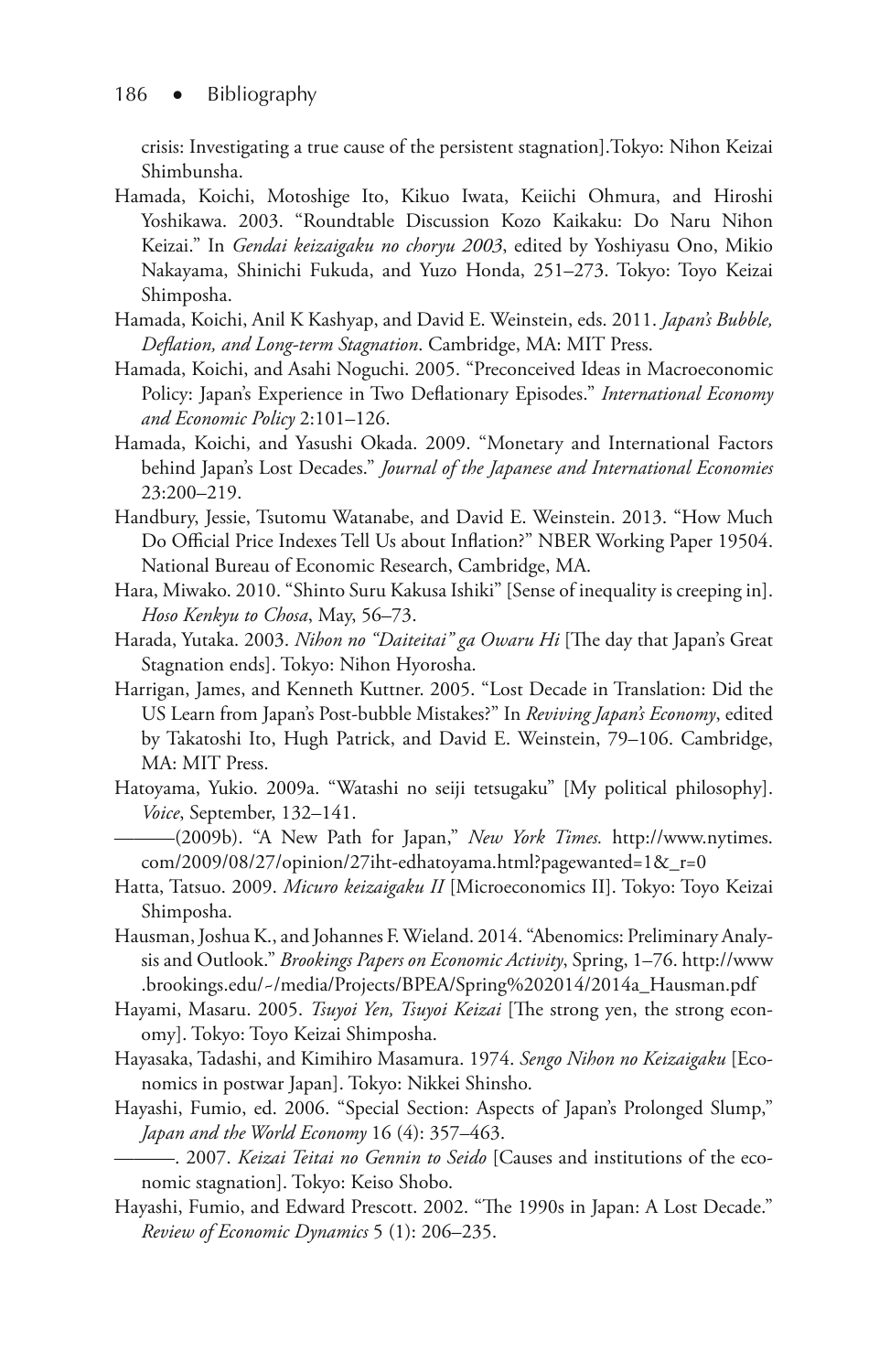- Hetzel, Robert L. 1999. "Japanese Monetary Policy: A Quantity Theory Perspective." *Economic Quarterly* 85 (1). http://199.169.211.101/publications/research/economic\_quarterly/1999/winter/pdf/hetzel1.pdf
	- ———. 2004. "Price Stability and Japanese Monetary Policy and Deflation." *Monetary and Economic Studies* 22 (3): 1–24.
	- ———. 2012. *The Great Recession: Market Failure or Policy Failure?* Cambridge: Cambridge University Press.
- Higgs, Robert. 1987. *Crisis and Leviathan: Critical Episodes in the Growth of American Government*. New York: Oxford University Press.
- Hijikata, Seibi. 1929. *Kin Kaikin* [Lifting the embargo on gold]. Tokyo: Nihon Hyorosha.
- Hirano, Tomohiro, and Noriyuki Yanagawa. 2010. "Asset Bubbles, Endogenous Growth, and Financial Frictions." CARF Working Paper F-223. University of Tokyo.
- Hirata, Keiichiro, Saichi Tadashi, and Minomatsu Izumi, eds. *Showazeisei no kaiko to tenbo* [Retrospect and prospect of the Showa tax system]. Tokyo: Okura Zeimu Kyokai.
- Hiscox, Michael J. 2006. "Through a Glass and Darkly: Attitude toward International Trade and the Curious Effects of Issue Framing." *International Organization* 60 (3): 755–780.
- Horioka, Charles Yuji. 2006. "The Causes of Japan's 'Lost Decade': The Role of Household Consumption." *Japan and the World Economy* 18:378–400.
- Horioka, Charles Yuji, Takatoshi Ito, Yasushi Iwamoto, Fumio Ohtake, Etsuro Shioji, and Fumio Hayashi. 2007. "Macuro Keizaigaku ha 'Ushinawareta Junen' kara Nani wo Mananda ka" [What lessons macroeconomics has learned from the Lost Decade]. In *Gendai keizaigaku no choryu 2007* [Currents of contemporary economics 2007], edited by Hidehiko Ichimura, Hideshi Ito, Kazuo Ogawa, and Koichi Futagami, 217–261. Tokyo: Toyo Keizai Shimposha.
- Hoshi, Takeo. 1998. "Kakucho teki Kinyu Seisaku koso Yuko na Shohosen" [Expansionary monetary policy is the effective remedy]. *Ronso Toyo Keiza,* September, 76–83.
	- ———. 2006. "Economics of the Living Dead." *The Japanese Economic Review* 57  $(1): 30-49.$
- Hoshi, Takeo, and Anil Kashyap. 1999. "The Japanese Banking Crisis: Where Did It Come From and How Will It End?" *NBER Macroeconomics Annual* 14:129–201.
	- ———. 2011. "Why Did Japan Stop Growing?" NIRA (National Institute for Research Advancement). http://nira.or.jp/pdf/1002english\_report.pdf
- ———. 2012. "Policy Options for Japan's Revival." NIRA. http://nira.or.jp/pdf/1202 english\_report.pdf
- Hylton, Keith N., and Fei Deng. 2007. "Antitrust around the World: An Empirical Analysis of the Scope of Competition Laws and Their Effects." *Antitrust Law Journal* 74 (2): 271–342.
- Iida, Yasuyuki. 2013. "Zaisei seisaku ha Yuko ka" [Is fiscal policy effective?]. In *Rifure ga nihon keizai wo fukkatsu saseru* [Reflation resurrects the Japanese economy], edited by Koichi Hamada, Kikuo Iwata, and Yutaka Harada, 177–203. Tokyo: Chuo Keizaisha.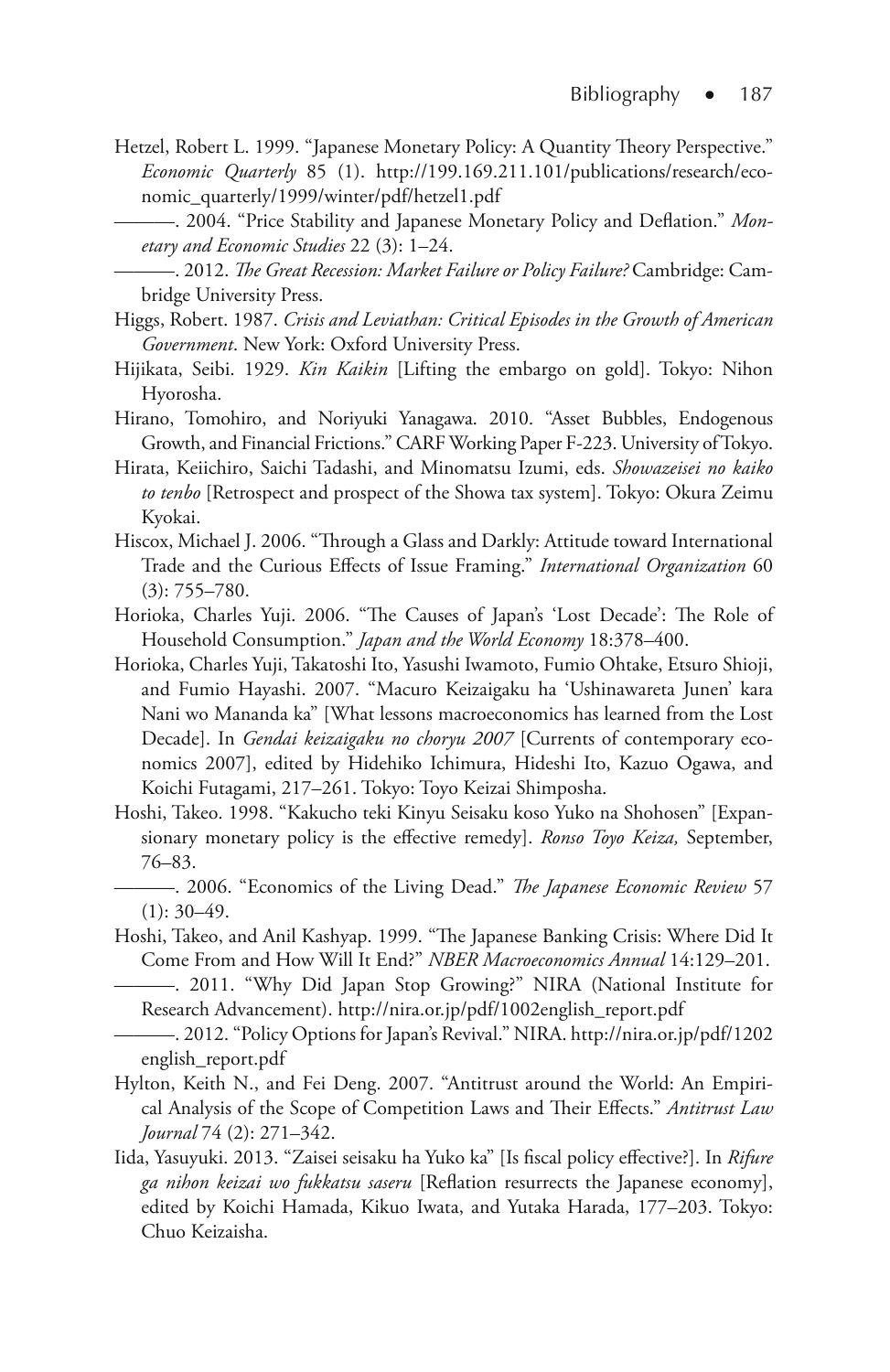- Iida, Yasuyuki, and Tatsuyoshi Matsumae. 2009. "The Dynamic Effects of Japanese Macroeconomic Policies: Were There Any Changes in the 1990s?" ESRI Working Paper 209. Economic and Social Research Institute, Tokyo.
- Ikeo, Aiko. 2014. *A History of Economic Science in Japan: The Internationalization of Economics in the Twentieth Century*. Abingdon, UK: Routledge.
- Ikeo, Kazuhito. 1985. *Nihon no Kinyu Shijo to Soshiki* [Financial markets and organizations in Japan]. Tokyo: Toyo Keizai Shimposha.
	- ———. 2003. *Ginko wa Naze Kawarenainoka* [Why banks cannot change]. Tokyo: Chuo Koronsha.
	- ———. 2006. *Kaihatsu shugi no boso to hoshin: kinyu shisutemu to Heisei keizai*. Tokyo: NTT Shuppan.
- Inoue, Junnosuke. 1929. *Kin Kaikin: Zenn Nihon ni Sakebu* [Lifting the embargo: A call for the nation]. Tokyo: Senshinsha.
- ———. 1930. *Sekai Fukeiki to Waga Kokumin no Kakugo* [The world recession and our nation's resolution]. Tokyo: Keizai Chishikisha.
- Inoue, Tomoo, and Tatsuyoshi Okimoto. 2008. "Were There Structural Breaks in the Effects of Japanese Monetary Policy? Re-evaluating Policy Effects of the Lost Decade." *Journal of the Japanese and International Economies* 22 (3): 320–342.
- Irwin, Douglas A. 2010. "Did France Cause the Great Depression?" NBER Working Paper 16350. National Bureau of Economic Research, Cambridge, MA.
	- ———. 2011a. "Anticipating the Great Depression? Gustav Cassel's Analysis of the Interwar Gold Standard." NBER Working Paper 17597. National Bureau of Economic Research, Cambridge, MA.

———. 2011b. *Peddling Protectionism*. Princeton, NJ: Princeton University Press.

- Irwin, Neil. 2013. *The Alchemists: Three Central Bankers and a World on Fire*. New York: Penguin Press.
- Ishibashi, Tanzan. 1970–1972. *Ishibashi Tanzan Zenshu* [The works of Tanzan Ishibashi]. 15 vols. Tokyo: Toyo Keizai Shimpo Sha.
- Ito, Masanao. 1989. *Nihon no Taigai Kinyu to Kinyu Seisaku, 1914–1936* [Japan's external finance and monetary policy, 1914–1936]. Nagoya: Nagoya Daigaku Syuppankai.
- Ito, Motoshige, Kazuharu Kiyono, Masahiro Okuno-Fujiwara, and Kotaro Suzumura. 1988. *Sangyo Seisaku no Keizai Bunseki*. Tokyo: Tokyo Daigaku Shuppan. Translated as *Economic Analysis of Industrial Policy* (San Diego: Academic Press, 1991).
- Ito, Takatoshi. 2013. "War and Peace among Currencies: Spillover of Monetary Policy in the Age of Quantitative Easing." Paper read at the ESRI conference, May 2013. http://www.esri.go.jp/jp/workshop/130530/data/4\_1\_1Ito\_takasoshi.pdf
- Ito, Takatoshi, and Motoshige Ito. 1998. "Mokuhyo Infure Ritsu 3 kara 4 % Ryoteki Kanwa de Kano ka" [Inflation target 3% to 4%: Is it achievable with quantitative easing?]. *Ronso Toyo Keizai*, September, 84–90.
- Ito, Takatoshi, Hugh Patrick, and David E. Weinstein, eds. 2005. *Reviving Japan's Economy*, Cambridge, MA: MIT Press.
- Ito, Takatoshi, and Hiroshi Yoshikawa. 2003. "Keizaigakusha Group Kinkyu Teigen" [Urgent proposal by a group of economists]. *Nikkei Shimbun*, March 9.
- Ito, Yukako. 2013. *Shohizei nikki* [Diaries on the consumption tax hike].Tokyo: Presidentsha.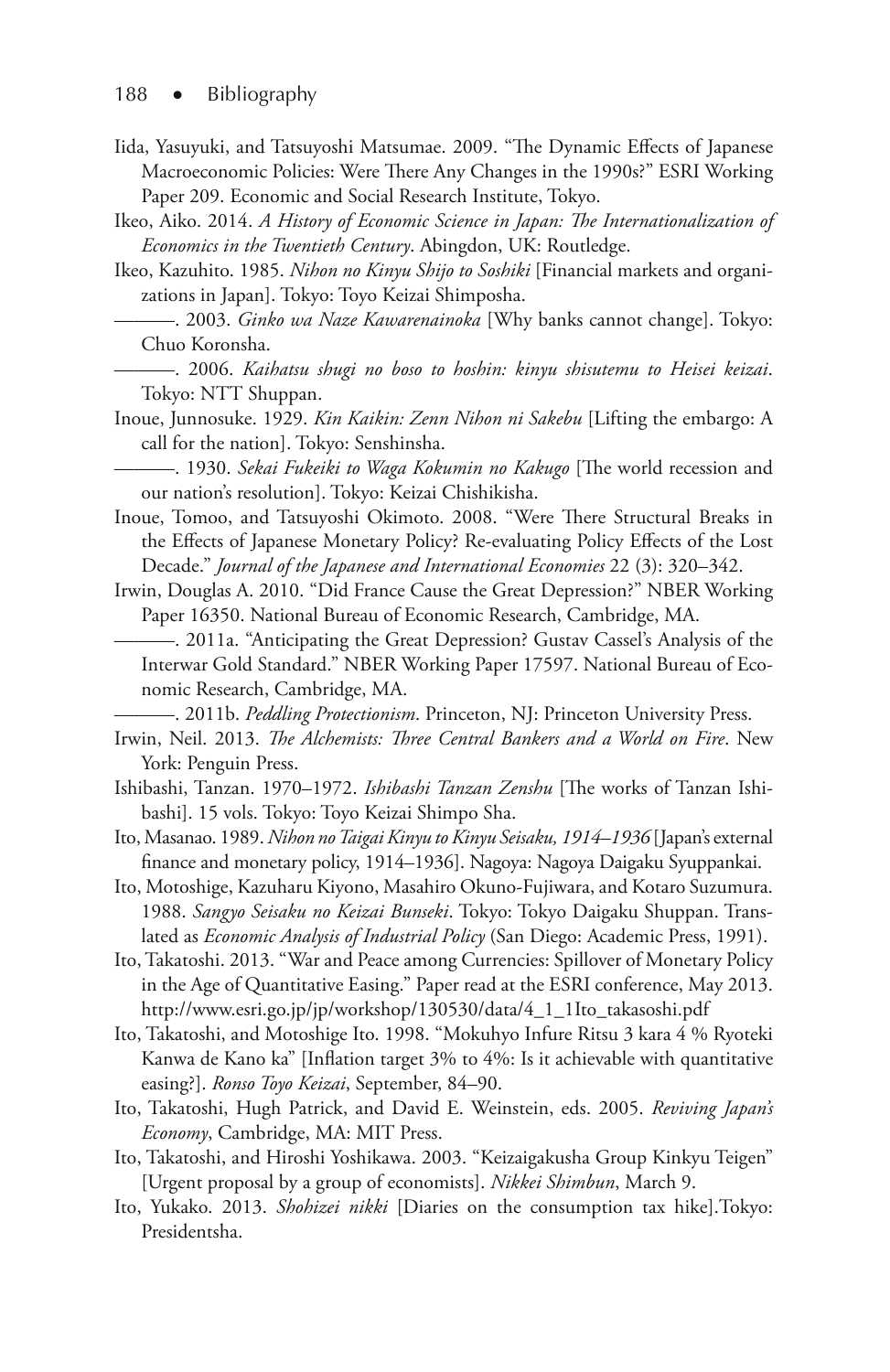- Iwata, Kazumasa, ed. 2014. *Ryoteki Sitsuteki Kinyu Kanwa* [Quantitative and qualitative monetary easing]. Tokyo: Nihon Keizai Shimbunsha.
- Iwata, Kazumasa, and Ikuko Fueda-Samikawa. 2013. "Quantitative and Qualitative Monetary Easing Effects and Associated Risks: Financial Research Report: General Remarks." *Japan Financial Report*. http://www.jcer.or.jp/eng/pdf/kinyu20131213. pdf
- Iwata, Kikuo. 1998. *Kinyu Hotei* [Financial trial]. Tokyo: Nihon Keizai Shimbunsha. ———. 2001. *Defure no Keizaigaku* [The economics of deflation]. Tokyo: Toyo Keizai Shimposha.
	- ———, ed. 2003. *Mazu Defure o Tomeyo* [Stop deflation first]. Tokyo: Nihon Keizai Shimbunsha.
	- ———, ed. 2004. *Showa Kyoko no Kenkyu* [Studies on the Showa Great Depression]. Tokyo: Toyo Keizai Shimposha.
	- ———, ed. 2013. *Nihon Keizai Saisei Mazu Defure o Tomeyo* [Reviving the Japanese economy: Stop deflation first]. Tokyo: Nihon Keizai Shimbunsha.
	- ———. 2014. "Japan's Growth Potential and Quantitative and Qualitative Monetary Easing." Remarks at a panel discussion at the Bank of Korea International Conference 2014, June 3. http://www.boj.or.jp/en/announcements/press/koen\_2014/ data/ko140603a2.pdf
- Iwata, Kikuo, and Tsutomu Miyagawa, eds. 2004. *Ushinawareta Jyunen no Shinin ha Nanika* [What is a true cause of the Lost Decade?]. Tokyo: Toyo Keizai Shimposya.
- Iwata, Kikuo, Yasushi Okada, Seiji Adachi, and Yasuyuki Iida. 2008. "Lessons from the Inoue Zaisei and the Takahashi Zaisei." *Gakushuin Daigaku Keizai Ronso* 45 (3): 157–182. http://www.gakushuin.ac.jp/univ/eco/gakkai/pdf\_files/keizai\_ ronsyuu/contents/4503/4503iwata/4503iwata.pdf
- James, Harold. 2001. *The End of Globalization: Lessons from the Great Depression*, Cambridge: Harvard University Press.
- Jinushi, Toshiki. 2007. *Amerika no Kinyu Seisaku* [The monetary policy of the United States]. Tokyo: Toyo Keizai Shimposha.
- Johnson, Chalmers A. 1982. *MITI and the Japanese Miracle: The Growth of Industrial Policy, 1925–1975*. Stanford, CA: Stanford University Press.
- Jonung, Lars. 2009. "The Swedish Model for Resolving the Banking Crisis of 1991– 93: Seven Reasons Why It Was Successful." European Economy, Economic Paper 360. European Commission, Brussels, Belgium.
- Kamikawa, Ryunoshin. 2005. *Keizai Seisaku no Seijigaku* [The politics of economic policy]. Tokyo: Toyo Keizai Shimposha.
- ———. 2010. *Koizumi Kaikaku no Seijigaku* [The politics of the Koizumi reforms]. Tokyo: Toyo Keizai Shimposha.
- Kane, Edward. 1993. "What Lesson Should Japan Learn from the Deposit Insurance Mess." *Journal of the Japanese and International Economies* 7 (4): 329–355.
- Karube, Kensuke, and Tomohiko Nishino. 1999. *Kensyo Keizai Shissei* [Examining economic policy mistakes]. Tokyo: Iwanami Shoten.
- Kasuya, Yasutaka. 2005. "Kinyukiki Taio no Hikaku Bunseki—1990 Nendai Zenhan no Sweden to Nihon" [Comparative analysis of financial crisis management: Sweden and Japan in the early 1990s]. in *Heisei Baburu sakiokuri no kenkyu* [Studies in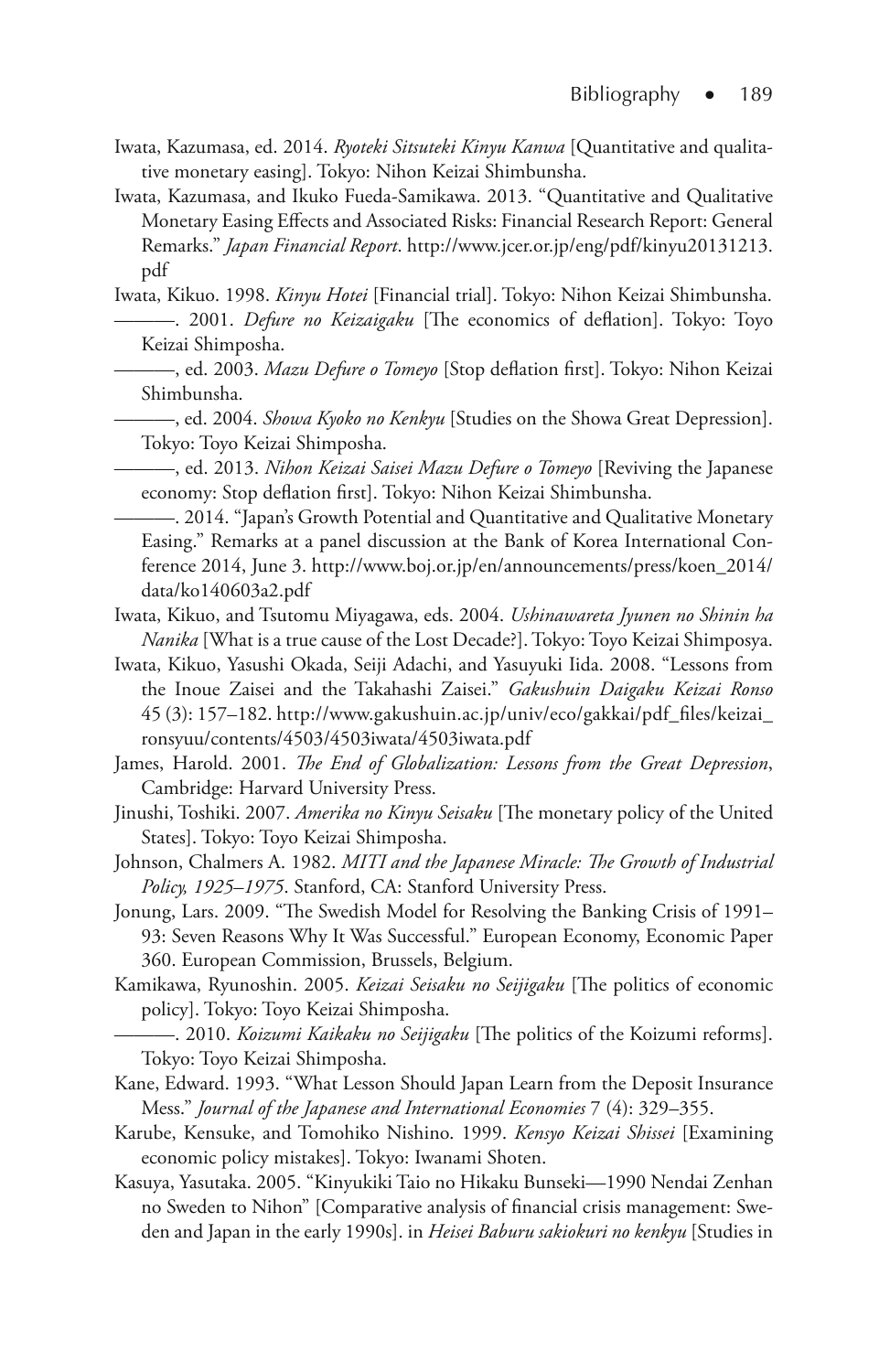forbearance in the Heisei bubble], edited by Michio Muramatsu. 313–338. Tokyo: Toyo Keizai Shimposha.

- Kataoka, Goushi. 2010. *Nihon no "Ushinawareta 20 nen"* [Japan's Lost Two Decades]. Tokyo: Fujiwara Shoten.
	- ———. 2013. *Abenomikusu no Yukue* [Whither Abenomics]. Tokyo: Kobunsha.
- Kataoka, Goushi, and Masazumi Wakatabe. 2011. "The Great Inflation in Japan: How Economic Thought Interacted with Economic Policy." TCER Working Paper, E-36. Tokyo Center for Economic Research. http://www.tcer.or.jp/wp/pdf/e36.pdf
- Kato, Junko. 1994. *Problem of Bureaucratic Rationality: Tax Politics in Japan*. Princeton, NJ: Princeton University Press.
- Kato, Ryo. 2003. "Zaisei Seisaku Josu no Nichibei Hikaku" [Comparison of Japanese and American fiscal multiplier]. Bank of Japan Working Paper Series 03-J-4, Tokyo.
- Kato, Sota, and Keiichiro Kobayashi. 2001. *Nihon Keizai no Wana* [The trapped Japanese economy]. Tokyo: Nihon Keizai Shinbunsya.
- Katsuta, Teiji. 1929. *Kin Kaikin Chokugo no Zaikai* [The economy after the return to the gold standard]. Tokyo: Syunyudo.
- ———. 1930. *Doitsu Zaikai no Kiko* [The system of the German business]. Tokyo: Chikura Shobo.
- Katsuta, Teiji, and Kamekichi Takahashi. 1931. *Kin Yushutsu Saikinshi Zehi no Ninin Ronso* [Two debates on the desirability of the resuspension]. Tokyo: Shunyodo.
- Katz, Richard. 1998. *Japan, the System That Soured: The Rise and Fall of the Japanese Economic Miracle*. Armonk, NY: M. E. Sharpe.

———. 2008. "A Nordic Mirror: Why Structure Reform Has Preceded Faster in Scandinavia Than in Japan," CJEB Working Paper 265. Center on Japanese Economy and Business, Columbia Business School, New York. http://www4.gsb. columbia.edu/filemgr?file\_id=3536

- Keizai Kaikaku Kenkyukai. 1993. *Keizaikaikaku ni Tsuite* [On economic reforms]. http://www.esri.go.jp/jp/prj/sbubble/data\_history/5/makuro\_kei12\_1.pdf
- Keizai Kikakucho. 1993. *Nenji Kaizai Hokoku Heisei 5-nen Ban* [The annual economic report, 1993]. Tokyo: Government Printing Office.
	- ———. 1994. *Nenji Kaizai Hokoku Heisei 6-nen Ban* [The annual economic report, 1994]. Tokyo: Government Printing Office.
- Keynes, John Maynard. 1923. *A Tract on Monetary Reform*. London: Macmillan and Co., Ltd. Vol. 4 of *The Collected Writings of John Maynard Keynes IV*. edited by E. Johnson and D. E. Moggridge. London: Macmillan.
- ———. 1925. *The Economic Consequences of Mr. Churchill*. London: Hogarth. Vol. 9 of *The Collected Writings of John Maynard* Keynes, 207–230. edited by E. Johnson and D. E. Moggridge. London: Macmillan.

———. 1971–1989. *The Collected Writings of John Maynard Keynes*, edited by E. Johnson and D. E. Moggridge. London: Macmillan.

- Kindleberger, Charles P. 1973. *The World in Depression, 1929–1939*. Berkeley: University of California Press.
- Kiyotaki, Nobuhiro, and John Moore. 1997. "Credit Cycles." *Journal of Political Economy* 105, (2): 211–248.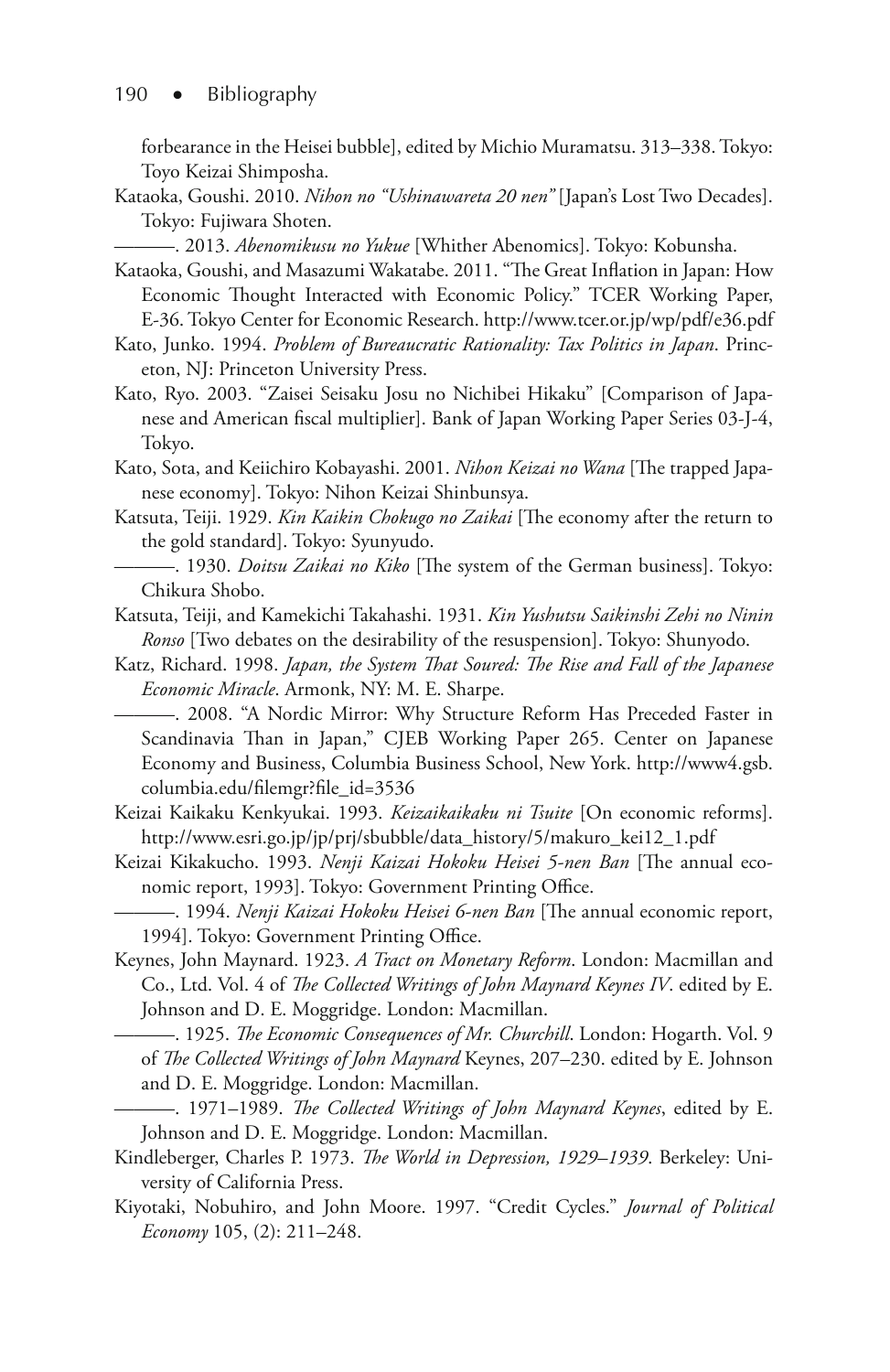- Klamer, Arjo, and Jennifer Meehan. 1999. "The Crowding Out of Academic Economics: The Case of NAFTA." In *What Do Economists Know? New Economics of Knowledge*, edited by Robert F. Garnett Jr., 65–85. London: Routledge.
- Kobayashi, Keiichiro, and Masaru Inaba. 2005. "Debt Disorganization in Japan." *Japan and the World Economy* 17 (2): 151–169.
- Komiya, Ryutaro. 1986. "Nichibei Keizai Masatsu to Kokusai Kyocho" [Japan-US trade disputes and international coordination]. *Shukan Toyo Keizai*, June 7 and June 14.
- Komiya, Ryutaro, Masahiro Okuno, and Kotaro Suzumura, eds. 1984. *Nihon no Sangyo Seisaku*, Tokyo: Tokyo Daigaku Suppankai. Translated as *Industrial Policy of Japan* (San Diego: Academic Press, 1988).
- Komiya, Ryutaro, and Yoshio Suzuki. 1977. "Inflation in Japan." In *Worldwide Inflation: Theory and Recent Experience*, edited by Lawrence B. Krause and Walter S. Salant, 303–348. Washington, DC: The Brookings Institution.
- Kondo, Kenji. 1999. *Puraza Goi no Kenkyu* [A study on the Plaza Accord]. Tokyo: Toyo Keizai Shimposha.
- Krugman, Paul. 1996. "Stable Prices and Fast Growth: Just Say No." *Economist*, August 31, 19–21.
- ———. 1997. *The Age of Diminished Expectations*. 3rd ed. Cambridge, MA: MIT Press. ———. 1998a. "It's Baaack! Japan's Slump and the Return of the Liquidity Trap." *Brookings Papers on Economic Activity*, no. 2, 137–205.
- ———. 1998b. "Japan: Still Trapped." http://web.mit.edu/krugman/www/japtrap2. html

———. 2001. "Reckonings; A Leap in the Dark." *New York Times*, July 8. http:// www.nytimes.com/2001/07/08/opinion/reckonings-a-leap-in-the-dark.html

———. 2012a. *End This Depression Now!* New York: Norton.

———. 2012b. "Filters and Full Employment." *Conscience of a Liberal* (blog). *New York Times*, July 11. http://krugman.blogs.nytimes.com/2012/07/11/filters-and-fullemployment-not-wonkish-really/

———. 2012c. "Magneto Muddles." *Conscience of a Liberal* (blog). *New York Times*, July 12. http://krugman.blogs.nytimes.com/2012/07/12/magneto-muddles/

———. 2013a. "Is Japan the Country of the Future Again?" *Conscience of a Liberal* (blog). *New York Times*, January 11. http://krugman.blogs.nytimes.com/2013/01/11/ is-japan-the-country-of-the-future-again/

———. 2013b. "The Japan Story," *New York Times*, February 5, 2013.

———. 2013c. "Shizo and the Helicopters [Somewhat Wonkish]." *Conscience of a Liberal* (blog). *New York Times*, January 18.

Kume, Ikuo. 2002. "Koteki shikin tonyu wo meguru yoron Seiji" [Public opinion and politics over the injection of public funds]. In *Heisei baburu no kenkyu* [Studies on the Heisei bubble]. Tokyo: edited by Michio Muramatsu and Masahiro Okuno, 109–156. Toyo Keizai Shimposha.

———. 2009. "Koteki shikin tonyu wo meguru seiji katei" [The political process over the injection of public funds]. In *Baburu/Defure ki no nihon no keizai to keizai seisaku* [The Japanese economy and economic policy during the bubble to deflation period]. edited by Naikakufu Keizaishakai Sogo Kenkyusho, 215–249. Tokyo: Naikakufu Keizaishakai Sogo Kenkyusho.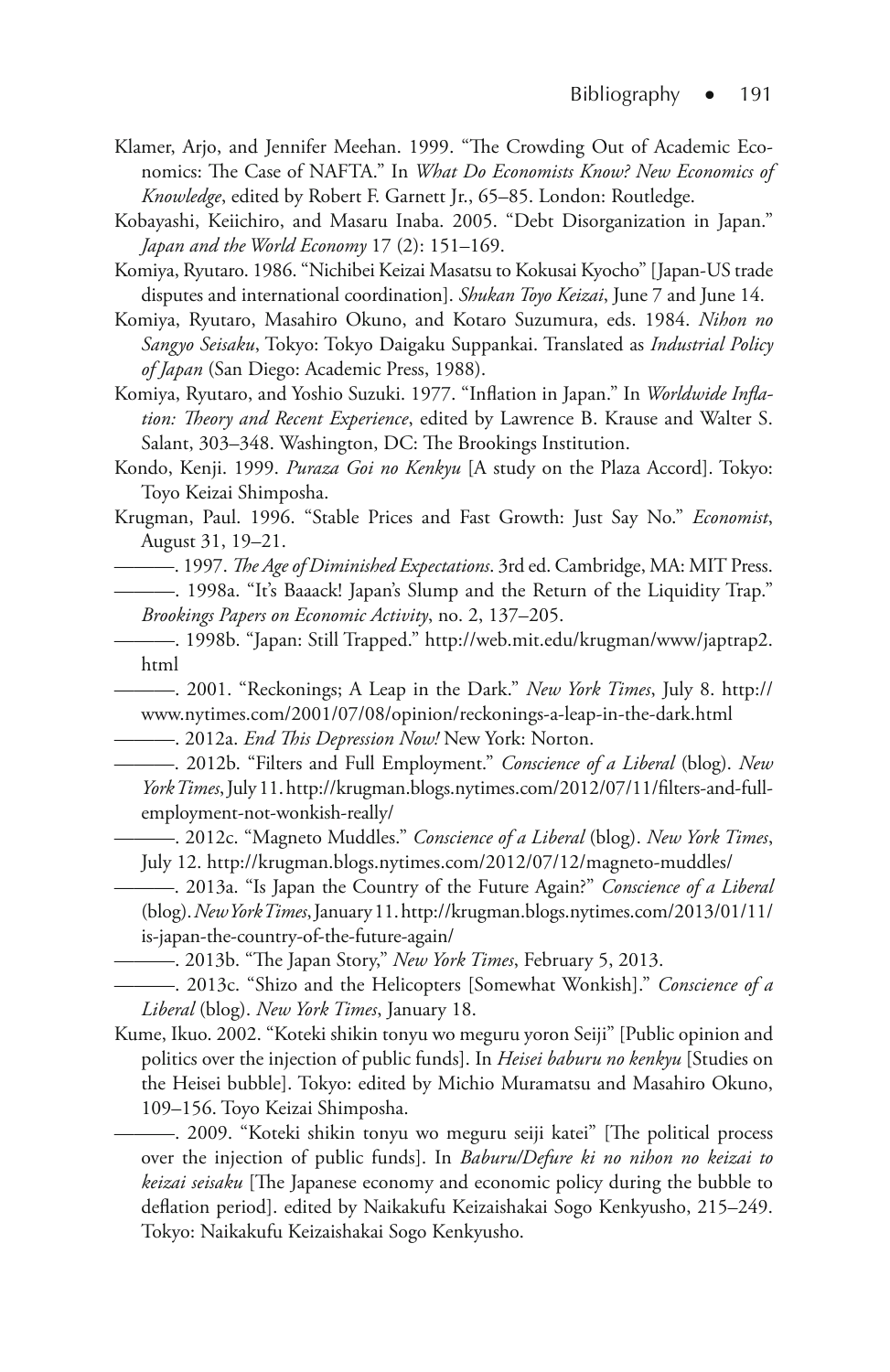- Kuroda, Haruhiko. 2005. *Zaisei Kinyu Seisaku no Seiko to Shippai* [Successes and failures in fiscal and monetary policies]. Tokyo: Nihon Hyoronsha.
- Kuttner, Kenneth, and Adam Posen. 2001. "The Great Recession: Lessons for Macroeconomic Policy from Japan." *Brookings Papers on Economic Activity*, no. 2, 93–185.
- Laidler, David. 1981. "Monetarism: An Interpretation and an Assessment," *Economic Journal* 91:1–28.
	- ———. 1999. *Fabricating the Keynesian Revolution: Studies of the Inter-war Literature on Money, the Cycle, and Unemployment*. Cambridge: Cambridge University Press.
- ———. 2003. "The Role of the History of Economic Thought in Modern Macroeconomics." In *Monetary History, Exchange Rates and Financial Markets*, edited by P. Mizen, 12–29. Cheltenham, UK: Edward Elgar.
- Lange, Oskar. 1935. "Marxian Economics and Modern Economic Theory." *Review of Economic Studies* 2 (3): 189–201.
- Leigh, Daniel. 2009. "Monetary Policy and the Lost Decade: Lessons from Japan." IMF Working Paper WP/09/232. International Monetary Fund, Washington, DC.
- Leighton, Wayne A., and Edward J. López. 2012. *Madmen, Intellectuals, and Academic Scribblers: The Economic Engine of Political Change*. Stanford, CA: Stanford University Press.
- Lincoln, Edward J. 2001. *Arthritic Japan: The Slow Pace of Economic Reform*. Washington, DC: Brookings Institution Press.
- Lucas, Robert E., Jr. 1993. "Making a Miracle," *Econometrica* 61 (2): 271–341.
- Mabuchi, Masaru. 1997. *Naze Ohkura-sho ha Oitsumeraretanoka* [Why was the MOF was cornered]. Tokyo: Chuko Shinsyo.
- Malmendier, Ulrike, and Stefan Nagel. 2011. "Depression Babies: Do Macroeconomic Experiences Affect Risk-Taking?" *Quarterly Journal of Economics* 126 (1): 373–416.
- Mankiw, N. Gregory. 2009. *Macroeconomics*. 7th ed. New York: Worth Publishers.
- Mata, Tiago, and Steven Medema, eds. 2014. *The Economist as Public Intellectual*. Durham, NC: Duke University Press.
- Matsukata, Kojiro. 1926. *Eikoku Kin Yushutsu Kaikin ni Taisuru Hyoron wo Tsujite Waga Keizai Seisaku ni Oyobu* [Our economic policy with commentary on the return to the gold standard in Britain]. Tokyo: n.p. Matsushima, Shigeru, and Harukata Takenaka eds. 2011. *Nihon keizai no kiroku: Jidai shogenshu oraru hisutori [Records of the Japanese economy: An Oral History]*. Tokyo: Naikakufu Keizaishakai Sogo Kenkyusho.
- McLannahan, Ben. 2013. "Japan Hits Top of Asian IPO Chart," *Financial Times*, March 18, 2013.
- McCullum, Bennett. 2001a. "Japanese Monetary Policy." Shadow Open Market Committee, April 30, 2001. http://wpweb2.tepper.cmu.edu/faculty/mccallum/ JapanMonPol2.pdf

———. 2001b. "Japanese Monetary Policy Again." Shadow Open Market Committee, October 15, 2001. http://wpweb2.tepper.cmu.edu/faculty/mccallum/Japanese% 20MP%20Again2.pdf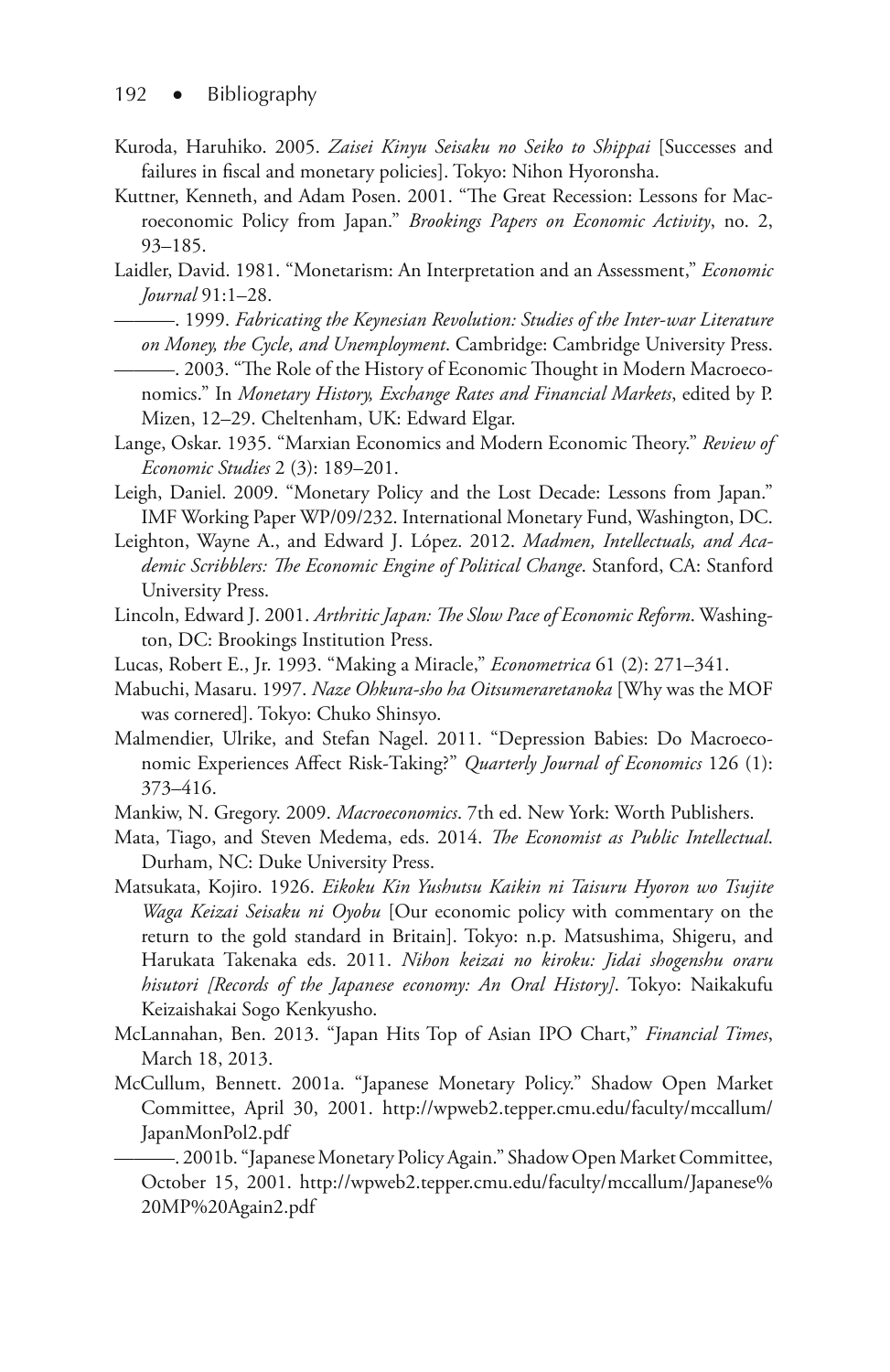- McKinnon, Ronald, and Kennichi Ohno. 1997. *Dollar and Yen: Resolving Economic Conflict between the United States and Japan*. Cambridge, MA: MIT Press.
- Melzer, Allan H. 1999. "Comments: What More Can the Bank of Japan Do?" *Monetary and Economic Studies* 17 (3): 189–191.
- ———. 2001. "Monetary Transmission at Low Inflation: Some Clues from Japan in the 1990s." *Monetary and Economic Studies* 19 (S-1): 13–34.
- Mikuriya, Takashi, and Takafusa Nakamura, eds. 2005. *Kikigaki Miyazawa Kiichi Kaikoroku* [Memoires Kiichi Miyazawa: An oral history]. Tokyo: Iwanami Shoten.
- Mikuriya, Takashi, and Yoichi Serizawa. 2014. *Nihon Seiji Hizautchi Mondo* [Chatting on Japanese politics]. Tokyo: Nihon Keizai Shinbunsha.
- Mirowski, Philip. 2013. *Never Let a Serious Crisis Go to Waste: How Neoliberalism Survived the Financial Meltdown*. London: Verso.
- Mitani, Taichiro. 2009. *Woru Sutorito to Kyokuto: Seiji ni Okeru Kokusai Kinyu Shihon*  [The Wall Street and the Far East: International Financial Capital in Politics]. Tokyo: Tokyo Daigaku Shuppankai.
- Miwa, Yoshiro. 2004. *State Competence and Economic Growth in Japan*. London: RoutledgeCurzon.
- Miwa, Yoshiro, and Mark Ramseyer. 2006. *The Fable of the Keiretsu: Urban Legends of the Japanese Economy*. Chicago: University of Chicago Press.
- Miyao, Ryuzo. 2006a. *Makuro Kinyu Seisaku no Jikeiretsu Bunseki* [Time series analysis of macroeconomic monetary policy]. Tokyo: Nihon Keizai Shimbunsha.

———. 2006b. "Nihon Keizai no Hendo Yoin: Seisansei Shock no Yakuwari" [Causes of Fluctuations of the Japanese Economy: Roles of Productivity Shocks]. Bank of Japan Working Paper 06-J-1, Tokyo.

Miyao, Takahiro. 1992. "Fukyo Akka no Seisaku Sekinin wo Tou" [The Current Policy Is Responsible for Worsening Recession]. *Shukan Tokyo Keizai*, December 12.

———. 1995. *Keizai Haisenkoku Nihon: Defure Dakkyaku eno Shin Gyokakuron* [Economically Defeated Japan: New Administrative Reform for Ending Deflation]. Tokyo: Toyo Keizai Shimposha.

- Modeled Behavior. 2012. "Curious Case of Japan in the 21st Century." *Forbes*, August 6. http://www.forbes.com/sites/modeledbehavior/2012/08/06/the-curiouscase-of-japan-in-the-21st-century/
- Morris-Suzuki, Tessa. 1989. *A History of Japanese Economic Thought*. London: Routledge.
- Murakai, Yasusuke. 1992. *Han Koten no Keizaigaku*. Tokyo: Chuo Koron. Translated as *An Anticlassical Political-Economic Analysis: A Vision for the Next Century* (Stanford, CA: Stanford University Press, 1996).
- Muramatsu, Mithio, ed. 2005. *Heisei baburu sakioku no Kenkyu* [Studies on forbearance during the Heisei bubble economy]. Tokyo: Toyo Keizai Shimposha.
- Muramatsu, Michio, and Masahiro Okuno, eds. 2002. *Heisei baburu no kenkyu* [Studies on the Heisei bubble]. Tokyo: Toyo Keizai Shimposha.
- Naikakufu. 2011. *Keizai Seicho to Zaisei Kenzenka ni Kansuru Kenkyu Hokokusyo* [Research report on economic growth and fiscal consolidation]. http://www5.cao. go.jp/keizai2/keizai-syakai/k-s-kouzou/shiryou/k-s-3kai/pdf/2.pdf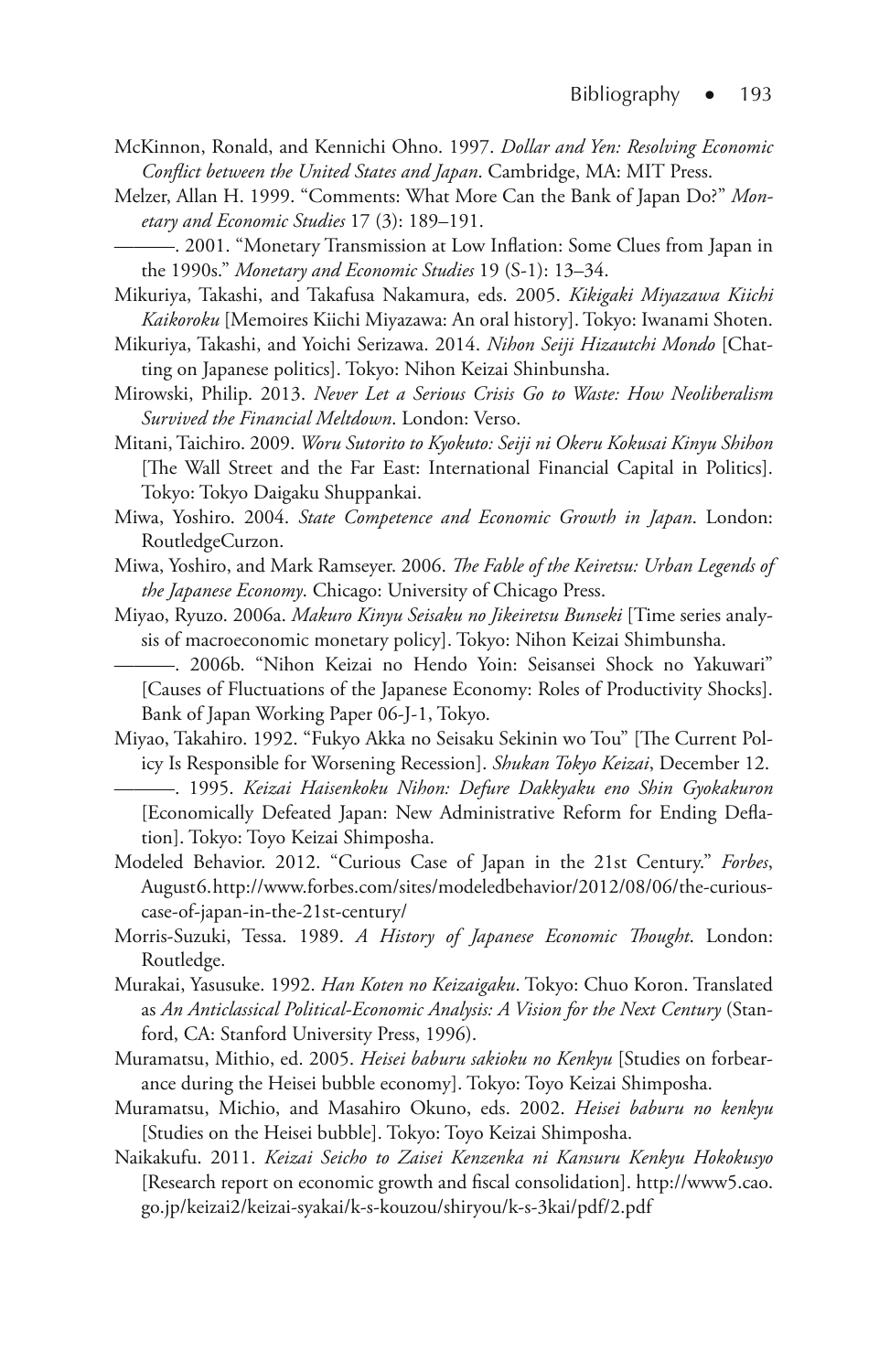#### 194 · Bibliography

———. 2013. *Heisei 23 Nendo Nenji Keizai Zaisei Hokoku* [Annual report on the Japanese economy and public finance 2011]. Tokyo: Government Printing Office.

———. 2012. *Heisei 24 Nendo Nenji Keizai Zaisei Hokoku* [Annual report on the Japanese economy and public finance 2012]. Tokyo: Government Printing Office.

- Naikakufu Keizaishakai Sogo Kenkyusho, ed. 2009. *Baburu/Defure ki no nihon no keizai to keizai seisaku* [The Japanese economy and economic policy during the bubble to deflation period]. Tokyo: Naikakufu Keizaishakai Sogo Kenkyusho.
	- ———, ed. 2011. *Nihon Keizai no Kiroku* [Records of the Japanese economy]. 3 vols. Tokyo: Naikakufu Keizaishakai Sogo Kenkyusho.
- Nakagawa, Hidenao. 2006. *Ageshio no Jidai* [The age of Rising Tide]. Tokyo: Kodansha.
- Nakahara, Nobuyuki, with Yoshihiro Fujii. 2006. *Nichigin ha dare no monoka* [Whose BOJ?]. Tokyo: Chuo Koronsha.
- Nakatani, Iwao. 1996. *Nihon keizai no rekishiteki tenkan* [Historic transformation of the Japanese economy]. Tokyo: Toyo Keizai Shmposha.
- ———. 2008. *Shihon syugi ha naze jikai shitanoka* [Why capitalism self-destructed]. Tokyo: Shueisha Intanashonaru.
- Nakatani, Iwao, and Takatoshi Ito. 1994. "Kisei kanwa ha 'akumu' ka 'fukuin' ka" [Is deregulation a nightmare or a gospel?]. *Ekonomisut*o, August 30, 46–54.
- Nakatani, Iwao, and Hiroko Ohta. 1994. *Keizai kaikaku no bijon: Hiraiwa repoto o koete* [Vision for economic reforms: Beyond the Hiraiwa report]. Tokyo: Toyo Keizai Shmposha.
- Nihon Ginko Chosa Kyoku, ed. 1968. *Nihon Kinyushi Shiryo* [Historical documents of money and finance in Japan]. Vols. 20–23. Tokyo: Nihon Ginko.
- Nihon Ginko Seisaku Iinnkai. 2001a. Kinyu Seisaku Kettei Kaigo Gijiroku (Transcript of the Monetary Policy Meetings), August 13–14, 2001. (http://www.boj. or.jp/mopo/mpmsche\_minu/record\_2001/gjrk010814a.pdf).

———. 2001b. Kinyu Seisaku Kettei Kaigo Gijiroku (Transcript of the Monetary Policy Meetings), September 18, 2001. (http://www.boj.or.jp/mopo/mpmsche\_ minu/record\_2001/gjrk010918a.pdf).

Nihon Keizai Shinbunsha, ed. 2001. *Kensyo Baburu: Hanni naki Ayamachi* [Examining the bubble economy: Unpremeditated wrongdoings]. Tokyo: Nihon Keizai Shinbunsha.

———. 2012. "'Kinyu kanwa wa fujyubun,' Jimin sosai, nichigin hihan" ['Monetary easing is not enough,' the LDP leader criticizes the BOJ] *Nihon Keizai Shimbun*, November 11, 2012, 4.

———. 2013. "Syusho chinage wo yosei" [The prime minister asks business leaders for a wage raise]. February 12, 2013, evening edition, 1.

- Nikkei Business. (2014). "Kensetsu gemba ga abunai" [Construction in danger], *Nikkei Business*, June 9, 2014, 44–48.
- Nishino, Tomohiko. 2001. *Kensyo Keizai Meiso* [Examining the economy in disarray]. Tokyo: Iwanami Shoten.

———. 2003. *Kensyo Keizai Annun* [Examining the gathering economic storm]. Tokyo: Iwanami Shoten.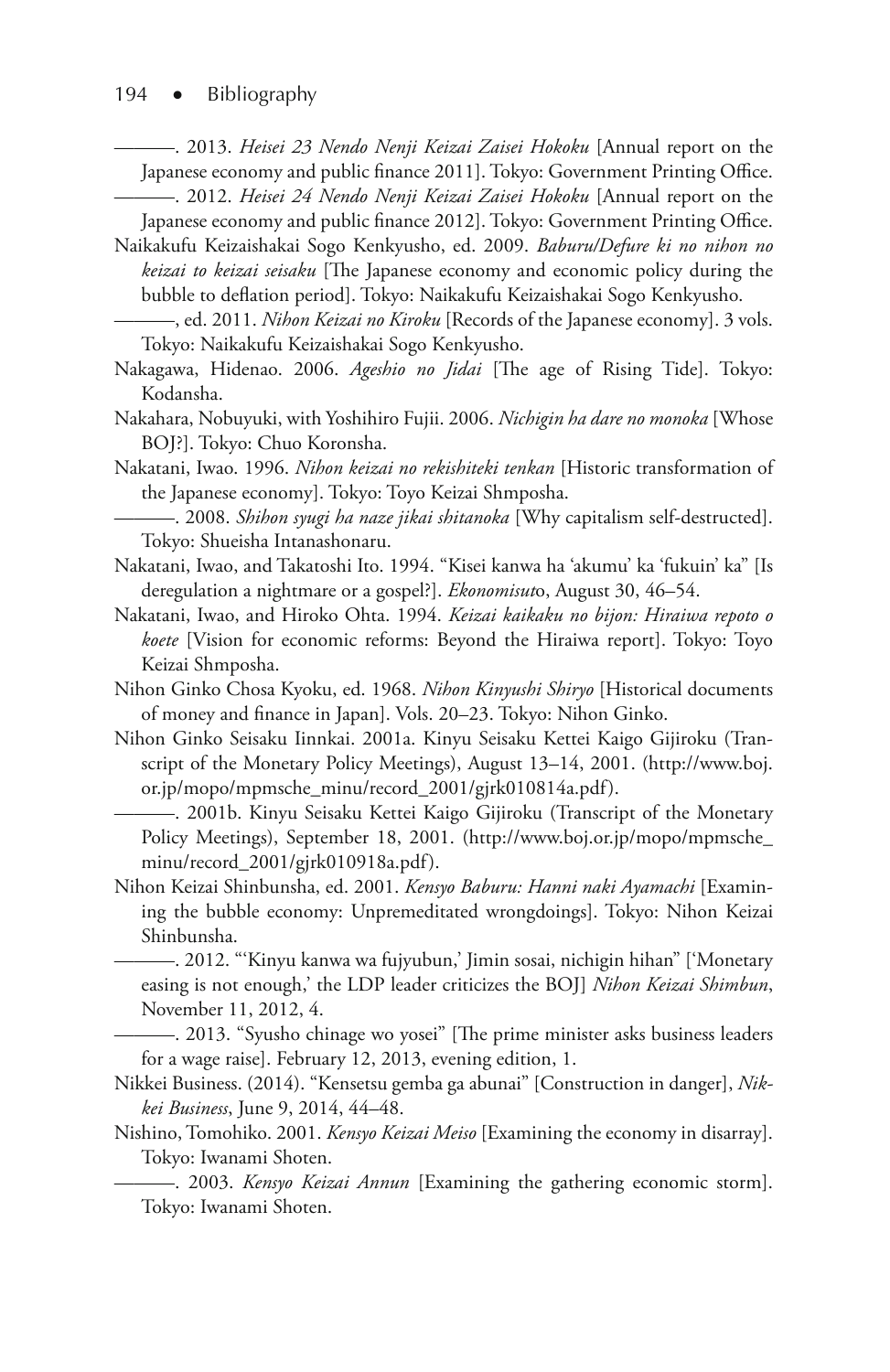- Noah, Timothy. 2012. "What Happened to Japan." *Noahpinion* (blog), August 3. http://noahpinionblog.blogspot.jp/2012/08/what-happened-to-japan.html
- Noguchi, Asahi. 2000. "External Liberalization and 'Industrial Structural Policy'." [In *Japanese*]. *Economics and Economists since 1945*, edited by Aiko Ikeo, 254–280. London: Routledge.

———. 2005–2006. "Heisei Keizai Ronso" [Economic debates of the Heisei period]. *The Keizai Seminar*, April 2005–March 2006.

———. 2014. "Controversies Regarding Monetary Policy and Deflation in Japan from the 1990s to the early 2000s." In *The Development of Economics in Japan*, edited by Toichiro Asada, 93–133. London: Routledge.

- Noguchi, Asahi, and Hidetomi, Tanaka. 2001. *Kozo Kaikaku Ron no Gokai* [Misunderstood structural reform]. Tokyo: Toyo Keizai Shimposha.
- Noguchi, Yukio. 1992. *Baburu no Keizaigaku* [The economics of the bubble]. Tokyo: Nihon Keizai Shinbunsha.
- ———. 1995. *1940 Nen-taisei* [The 1940 system]. Tokyo: Toyo Keizai Shimposha.
- ———. 1998. "The 1940 System: Japan under the War Economy," *American Economic Review: Papers and Proceedings* 88 (2): 404–407.
- Noguchi, Yukio, and Eisuke Sakakibara. 1977. "Okurasho-Nichigin Ohcho no Bunseki [Analysis of the MOF-BOJ Dynasty]," *Chuo Koron*, August, 96–150.
- North, Douglass C. 2005. *Understanding the Process of Economic Change*. Princeton, NJ: Princeton University Press.
- Obstfeld, Maurice. 2011. "Time of Troubles." In *Japan's Bubble, Deflation, and Long-Term Stagnation*, edited by Koichi Hamada, Anil K Kashyap, and David E. Weinstein, 51–103. Cambridge, MA: MIT Press.
- OECD. 2008. *Growing Unequal? Income Distribution and Poverty in OECD Countries*. Paris: OECD.

———. 2014. *Economic Policy Reforms 2014*. Paris: OECD.

- Ogawa, Kazuo. 2003. *Dai Fukyo no Keizai Bunseki* [The economic analysis of the Great Stagnation]. Tokyo: Nihon Keizai Shimbunsha.
- Ogiue, Chiki. 2012. *Kanojyo tachi no Baishun* [Her prostitution]. Tokyo: Fusosha.
- Ogura, Seitaro, ed. 1955. *Toyo Keizai Shimpo Gennron Rokujyu-nen* [Sixty years of journalism by Toyo Keizai Shimpo Sha]. Tokyo: Toyo Keizai Shimposha.
- Ohtake, Fumio. 2005. *Nihon no Fubyodo: Kakusa Shakai no Genso to Mirai* [Inequality in Japan: Illusions and future of disparity society]. Tokyo: Nihon Keizai Shimbunsha.
- ———. 2010. *Kyoso to Koheikan* [Competition and the sense of fairness]. Tokyo: Chuo Koronsha.
- Okada, Yasushi, and Yasuyuki Iida. 2004. "Showa Kyoko to Yoso Infure-ristu no Suikei" [The Showa Great Depression and an empirical investigation into the real interest rate]. In *Showa kyoko no kenkyu* [Studies on the Showa Great Depression], edited by Kikuo Iwata, 187–217. Tokyo: Toyo Keizai Shinpousha.
- Okimoto, Daniel I., and Thomas P. Rohlen, eds. 1988. *Inside the Japanese System: Readings on Contemporary Society and Political Economy*. Stanford, CA: Stanford University Press.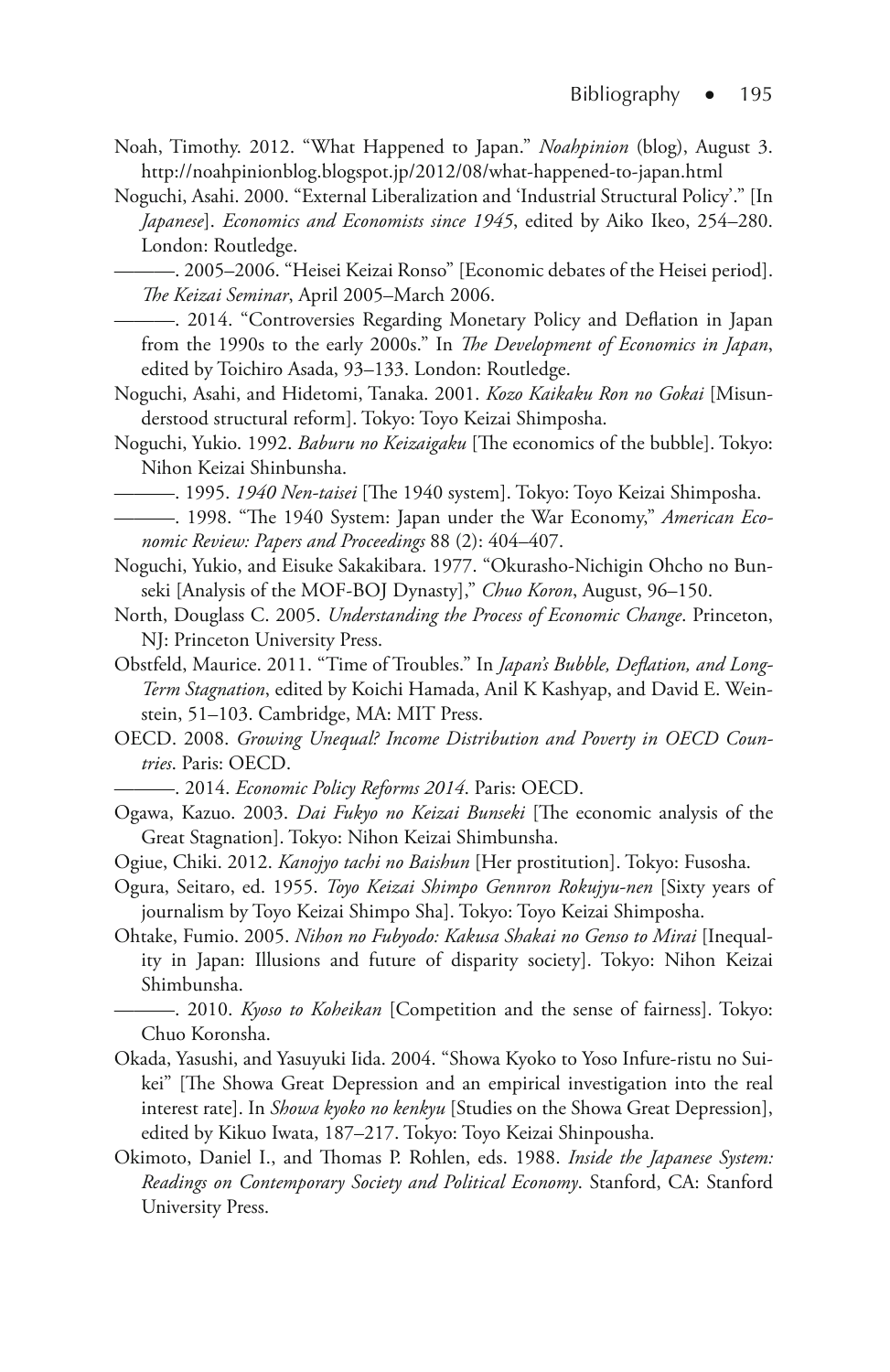Okina, Kunio. 1992a. "'Nichigin Riron' ha Machigatte Inai" [The BOJ theory is right]. *Syukan Toyo Keizai*, October 10.

———. 1992b. "Seisaku Rongi wo Konran Saseru Jitsumu heno Gokai" [Misunderstandings about the practice confuses the monetary policy discussion]. *Syukan Toyo Keizai*, November 26.

———. 1993. *Kinyu Seisaku* [Monetary policy]. Tokyo: Toyo Keizai Shimpo Sha.

———. 2011. *Posuto Monetarism no Kinyu Seisaku* [Monetary policy after monetar-

ism]. Tokyo: Nihon Keizai Shimbun Shuppansha.

- ———. 2013. *Nihon Ginko* [The Bank of Japan]. Tokyo: Chikuma Shinsho.
- ———. 2014. "Zero Kinri Seiyakuka deha Kinyu Seisaku de Bukka ha Kontororu Dekinai" [Under the zero interest rate monetary policy cannot control the price level]. In *Tettei Bunseki Abenomics* [Abenomics analyzed], 1–21. Tokyo: Chuo Keizaisha.
- Okita, Yoichi. 2010. *Sengo Nihon Keizai Ron* [The postwar Japanese economy]. Tokyo: Toyo Keizai Shmposha.

Onaran, Yalman. 2011. *Zombie Banks: How Broken Banks and Debtor Nations Are Crippling the Global Economy*. New York: Bloomberg Press.

- Ono, Nobukatsu. 2005. *Takenaka Heizo no Senso* [Heizo Takenaka's battle to tackle banking reform in 730 days]. Tokyo: PHP.
- Ono, Yoshiyasu. 1994. *Fukyo no Keizaigaku* [The economics of recession]. Tokyo: Nihon Keizai Shinbunsha.

———. 2001. "A Reinterpretation of Chapter 17 of Keynes's *General Theory:* Effective Demand Shortage under Dynamic Optimization." *International Economic Review* 42 (1): 207–236.

———. 2007. *Fukyo no Mecanizumu* [The mechanism of recession]. Tokyo: Chuo Koronsha.

- Ozawa, Ichiro. 1993. *Nihon Kaizo Keikaku*. Tokyo: Kodansha. Translated as *Blueprint for a New Japan* (New York: Kodansha International, 1994).
- Patrick, Hugh T. 1971. "The Economic Muddle of the 1920s." In *The Dilemmas of Growth in Prewar Japan*, edited by J. W. Morley, 211–266. Princeton, NJ: Princeton University Press.
- Pescatori, Andrea, Damiano Sandri, and John Simon. 2014. "Debt and Growth: Is There a Magic Threshold?" IMF Working Paper. WP/14/34. International Monetary Fund, Washington, DC. http://www.imf.org/external/pubs/ft/wp/2014/wp1434.pdf
- Pesek, William. 2014. *Japanization: What the World Can Learn from Japan's Lost Decades*. Singapore: Wiley.
- Petri, Peter, and Michael G. Plummer. 2012. "The Trans-Pacific Partnership and Asia-Pacific Integration: Policy Implications." Peterson Institute for International Economics Policy Brief, Washington, DC.
- Piketty, Thomas. 2014. *Capital in the Twenty-First Century*, Cambridge: Belknap Press of Harvard University Press.
- Pilling, David. 2014. *Bending Adversity: Japan and the Art of Survival*. London: Allen Lane.
- Posen, Adam. 1998. *Restoring Japan's Economic Growth*. Washington, DC: The Brookings Institution.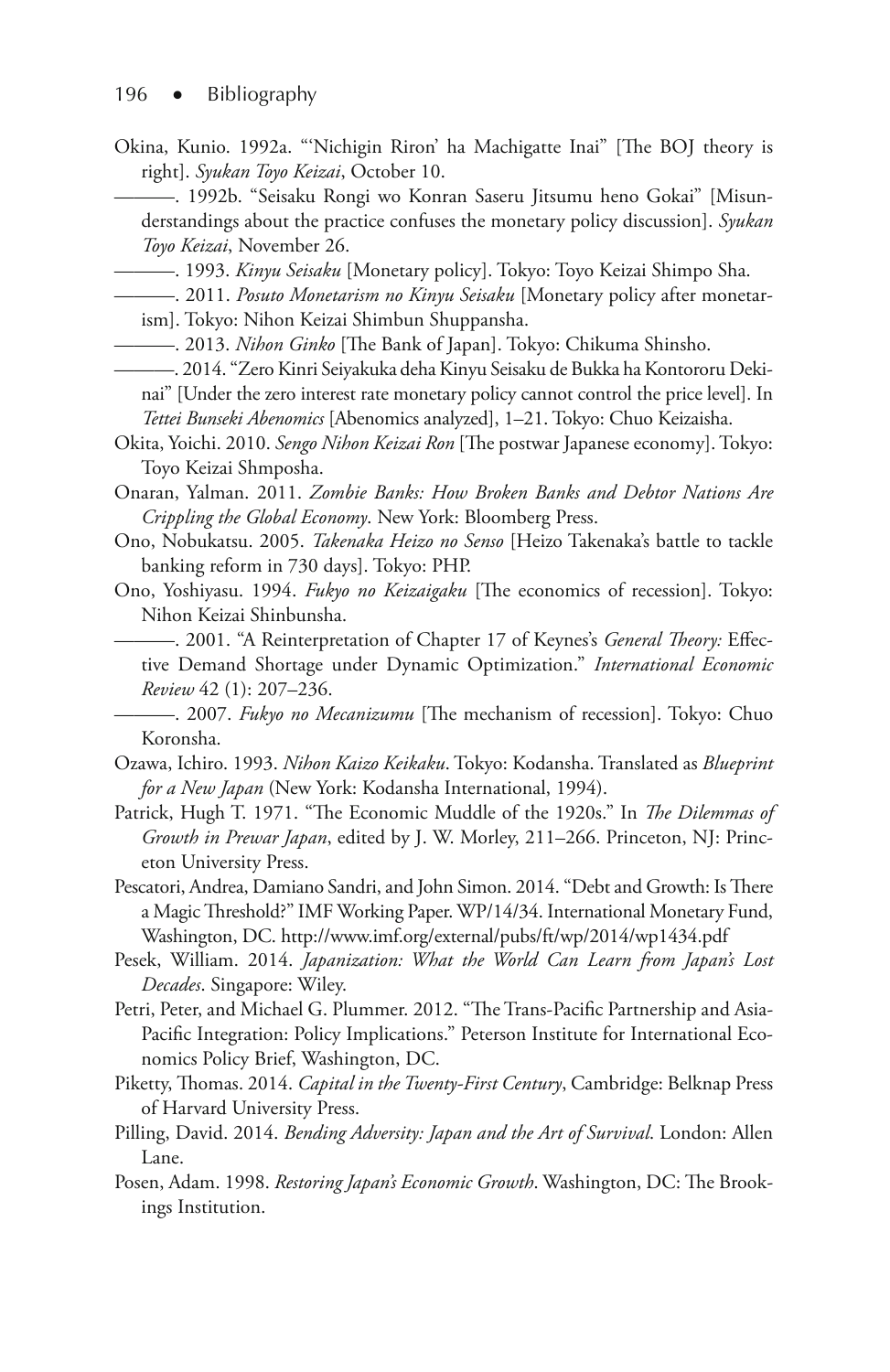———. 2003a. "Is Germany Turning Japanese?" IIE. http://www.iie.com/publications/ wp/03-2.pdf

———. 2003b. "Japanese Macroeconomic Policy: Unusual?" IIE, Unpublished manuscript.

- Prestowitz, Clyde V. 1993. *Trading Places: How We Are Giving Our Future to Japan and How to Reclaim It*. New York: Basic Books.
- Quiggin, John. 2012. *Zombie Economics: How Dead Ideas Still Walk among Us*. Princeton, NJ: Princeton University Press.
- Rajan, Raghuram. 2010. *Fault Lines: How Hidden Fractures Still Threaten the World Economy*. Princeton, NJ: Princeton University Press.
- ———. 2011. "Money Magic." Project Syndicate, June 8. http://www.projectsyndicate.org/commentary/rajan18/English
- Rajan, Raghuram, and Luigi Zingales. 2003. *Saving Capitalism from the Capitalists: Unleashing the Power of Financial Markets to Create Wealth and Spread Opportunity*. Princeton, NJ: Princeton University Press.
- Reinhart, Carmen M., and Rogoff, Kenneth S. 2009. *This Time Is Different: Eight Centuries of Financial Folly*. Princeton, NJ: Princeton University Press.
- ———. 2010. "Growth in a Time of Debt." *American Economic Review: Papers & Proceedings* 100 (2): 573–578.
- Robertson, Dennis H. 1937. "Is Another Slump Coming?" *The Listener*, July 28, 174–175.
- Robinson, Joan. 1942. *An Essay on Marxian Economics*. London: Macmillan.
- ———. 1971. *Economic Heresies: Some Old Fashioned Questions in Economic Theory*. New York: Basic Books.
	- ———. 1972. "The Second Crisis of Economic Theory." *American Economic Review* 62 (2): 1–10.
- Robinson, Joan, and John Eatwell. 1973. *An Introduction to Modern Economics*. New York: McGraw-Hill.
- Rodrik, Dani. 2014. "When Ideas Trump Interests: Preferences, World Views, and Policy Innovations." *Journal of Economics Perspectives* 28 (1): 189–208.
- Rogoff, Kenneth. 2008. "Embracing Inflation." *The Guardian*, December 2.
- Romer, Christina D. 2009. "Lessons from the Great Depression for Economic Recovery in 2009." Policy speech at the Brookings Institution, March 9. http:// www.brookings.edu/~/media/events/2009/3/09%20lessons/0309\_lessons\_ romer.pdf
	- ———. 2013a. "Lessons from the Great Depression for Policy Today." Teach-In on the Great Depression and World War II, University of Oklahoma, March 11. http://eml.berkeley.edu/~cromer/Lessons%20from%20the%20Great%20 Depression%20for%20Policy%20Today%20Written.pdf.

———. 2013b. "It Takes a Regime Shift: Recent Developments in Japanese Monetary Policy through the Lens of the Great Depression." Speech presented at the NBER Annual Conference on Macroeconomics, April 12. http://eml.berkeley.edu/~cromer/It%20Takes%20a%20Regime%20Shift%20Written%20 (Second%20Revision).pdf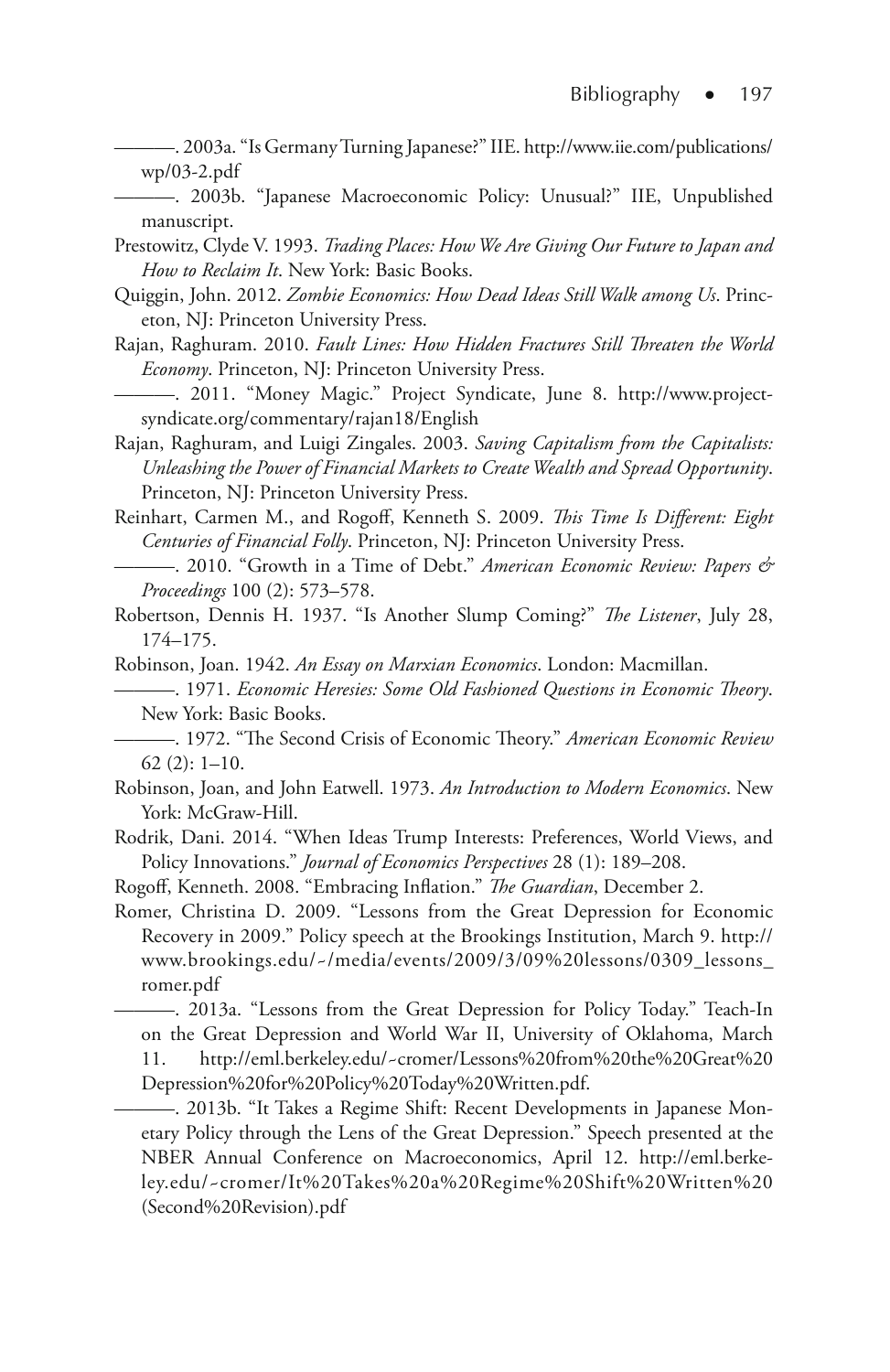———, and David Romer 2013. "The Most Dangerous Idea in Federal Reserve History: Monetary Policy Doesn't Matter". American Economic Review: Papers & Proceedings, 103(3): 55–60.

- Rosenzweig, Phil. 2007. *The Halo Effect: . . . and the Eight Other Business Delusions That Deceive Managers*. New York: Free Press
- Sachs, Jeffrey. 2012. "Move America's Economic Debate out of Its Time Warp." *Financial Times*, July 12.
- Saito, Tetsushi. 2013. "Kisei Kaikaku no Keiken kara Nani wo Manabuka" [What should be learned from experiences of regulatory reform]. NIRA Monograph Series 38. National Institute for Research Advancement, Tokyo.
- Sakakibara, Eisuke. 2003. *Kozo Defure no Seiki* [The century of structural deflation]. Tokyo: Chuo Korosha.
- Sargent, Thomas. 1982. "The End of Four Big Inflations." In *Inflation: Causes and Effects*, edited by Robert Hall, 41–97. Chicago: University of Chicago Press.
- Sasaki, Minoru. 2013. *Shijo to Kenryoku* [Market and power]. Tokyo: Kodansha.
- Sato, Toshiki. 2000. *Fubyodo Shakai Nihon: Sayonara Sochuryu* [Unequal society Japan: Good-bye to the middle class mentality]. Tokyo: Chuo Koronsha.
- Sawada, Yasuyuki, Michiko Ueda, and Tetsuya Matsubayashi. 2013. *Jisatstu no nai Shakai he* [Toward evidence-based suicide prevention]. Tokyo: Yuhikaku.
- Scheiber, Noam. 2012. "Exclusive: The Memo That Larry Summers Didn't Want Obama to See." *The New Republic,* February 22. http://www.newrepublic.com/ article/politics/100961/memo-Larry-Summers-Obama
- Scheve, Kenneth F., and Matthew J. Slaughter. 2001. *Globalization and the Perceptions of American Worker*. Washington, DC: Institute for International Economics.
- Shibamoto, Masahiko, and Masato Shizume. 2014. "Exchange Rate Adjustment, Monetary Policy and Fiscal Stimulus in Japan's Escape from the Great Depression." RIEB Discussion Paper Series DP2014-12. http://www.rieb.kobe-u.ac.jp/academic/ra/dp/English/DP2014-12.pdf
- Shibata, Akihisa, and Satoshi Hanabuchi. 2010. "Nihon Keizai Gakkai 75 Syunenn Jigyo: Gakkaiin ni taisuru Anketo Chosa ni tsuite" [The 75th Anniversary Memorial Event of the Japan Economic Association: On the questionnaire to the members]." In *Gendai keizaigaku no choryu 2010* [Trends in contemporary economics 2010], edited by Shinsuke Ikeda Masao Ogaki, Akihisa Shibata, Takatsohi Tabuchi, Yasuo Maeda, and Ryuzo Miyao, 265–284. Tokyo: Toyo Keizai Shimposha.
- Shibata, Kei. 1933. "Marx's Analysis of Capitalism and the General Equilibrium Theory of the Lausanne School." *Kyoto University Economic Review* 8 (1): 107–136.
- Shiller, Robert J. 1997. "Why Do People Dislike Inflation?" In *Reducing Inflation: Motivation and Strategy*, edited by Christina Romer et al., 13–65. Chicago: University of Chicago Press.
- Shimizu, Masato. 2007. *Keizai zaisei senki* [Rising Tide vs. Fiscal Hawks]. Tokyo: Nihon Keizai Shimbunsha.

———. 2013. *Shohizei sei to kan tono "junen senso"* [The reform of the tax system wars in Japan: Document for ten years]. Tokyo: Shichosha.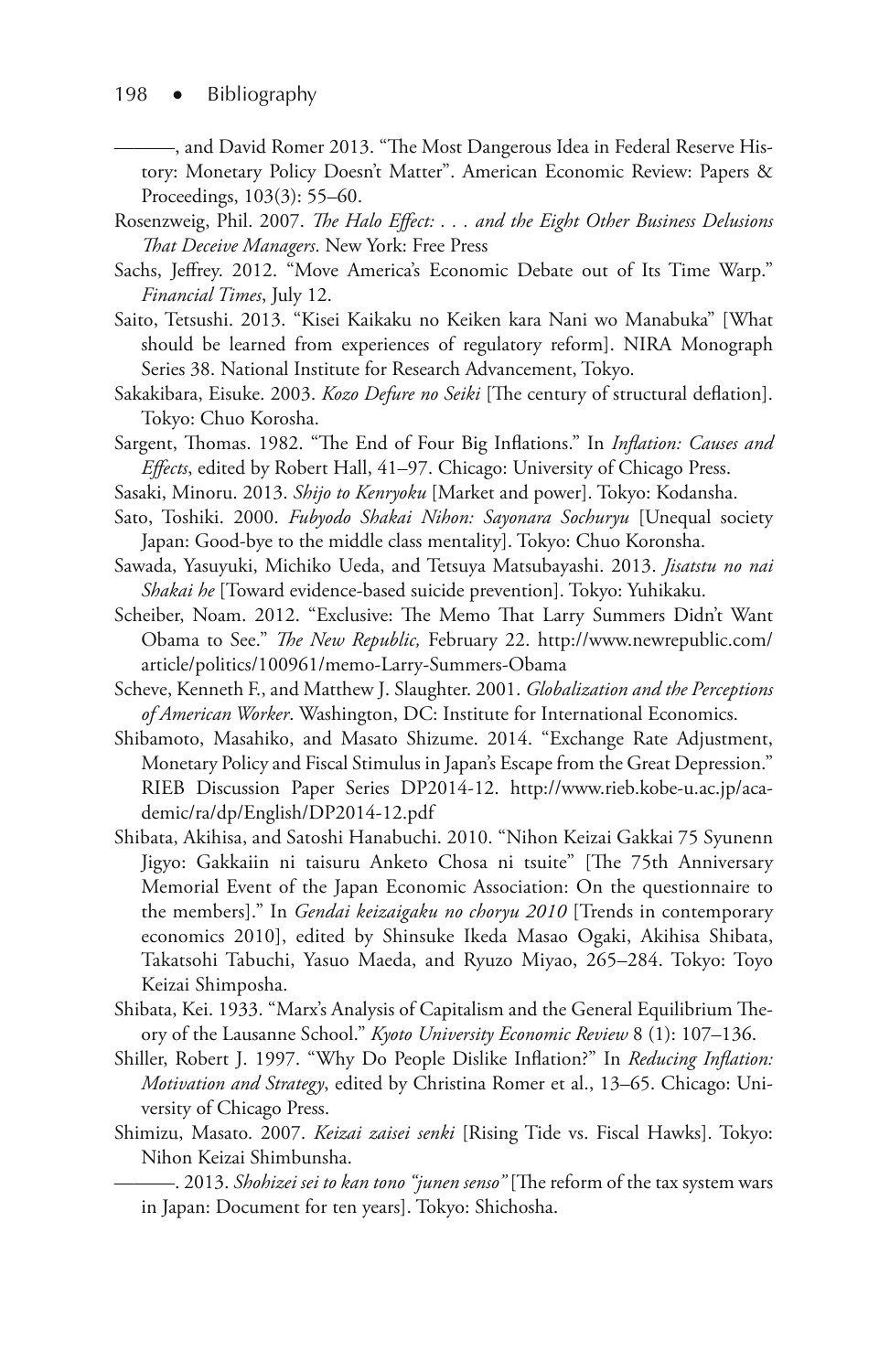- Shioji, Etsuro. 2013. "The Bubble Burst and Stagnation of Japan." In *Routledge Handbook of Major Events in Economic History*, edited by Randall E. Parker and Robert Whaples, 316–329. London: Routledge.
- Shirakawa, Masaaki. 2009a. *Gendai no Kinyu Seisaku* [Modern monetary policy]. Tokyo: Nihon Keizai Shimbun-sha.

———. 2009b. "Way out of Economic and Financial Crisis: Lessons and Policy Actions." Speech at Japan Society in New York, April 23. http://www.boj.or.jp/en/ announcements/press/koen\_2009/ko0904c.htm/

———. 2012a. "Deleveraging and Growth: Is the Developed World Following Japan's Long and Winding Road?" Lecture at the London School of Economics and Political Science (Cohosted by the Asia Research Centre and STICERD, LSE), January 10. https://www.boj.or.jp/en/announcements/press/koen\_2012/ data/ko120111a.pdf

——— . 2012b. "Toward Sustainable Growth with Price Stability." Speech at the Kisaragi-kai Meeting in Tokyo, November 12, 2012. https://www.boj.or.jp/en/ announcements/press/koen\_2012/ko121112a.htm/

——— . 2013. Press Briefing on January 22, 2013. https://www.boj.or.jp/announcements/press/kaiken\_2013/kk1301a.pdf

Shizume, Masato. 2009. *Sekai Kyoko to Keizaiseisaku* [The world depression and economic policy]. Tokyo: Nihon Keizai Shimbun Shuppannsha.

———. 2011. "Sustainability of Public Debt: Evidence from Japan before the Second World War." *Economic History Review* 64 (4): 1113–1143.

Smethurst, Richard J. 2007. *From Foot Soldier to Finance Minister: Takahashi Korekiyo, Japan's Keynes*. Cambridge, MA: Harvard University Asia Center.

- Stigler, George J. 1971. "The Theory of Economic Regulation." *Bell Journal of Economics* 2 (1): 3–21.
- Stiglitz, Joseph E. 2012. *The Price of Inequality*. New York: Norton.
- ———. 2014. "On the Wrong Side of Globalization." *Opinionator* (blog), *New York Times*, March 15. http://opinionator.blogs.nytimes.com/2014/03/15/on-the-wrong -side-of-globalization/?\_php=true&\_type=blogs&\_r=0
- Straumann, Tobias, and Ulrich Woitek. 2009. "A Pioneer of a New Monetary Policy? Sweden's Price Level Targeting of the 1930s Revisited." *European Review of Economic History* 13:251–282.
- Strumthal, Adolf Fox. 1944. *The Tragedy of European Labor, 1918–1939*. London: V. Gollancz.
- Sumner, Scott. 2009. "Now That's the Price Stability." Wall Street Pitt, October 17. http://wallstreetpit.com/11288-bank-of-japan-got-exactly-what-they-aimed-for
	- ———. 2010. "Rooseveltian Resolve." The Money Illusion, January 5. http://www. themoneyillusion.com/?p=3587
- Svensson, Lars. 2003. "Escaping from a Liquidity Trap and Others: The Foolproof Way and Others." *Journal of Economic Perspectives* 17 (4) 145–166.
- Sveriges Riksbank. 1993. "The Riksbank's Target for Monetary Policy", January 15, 1993. http://www.riksbank.se/Upload/Dokument\_riksbank/Kat\_publicerat/ Pressmeddelanden/930115e.pdf.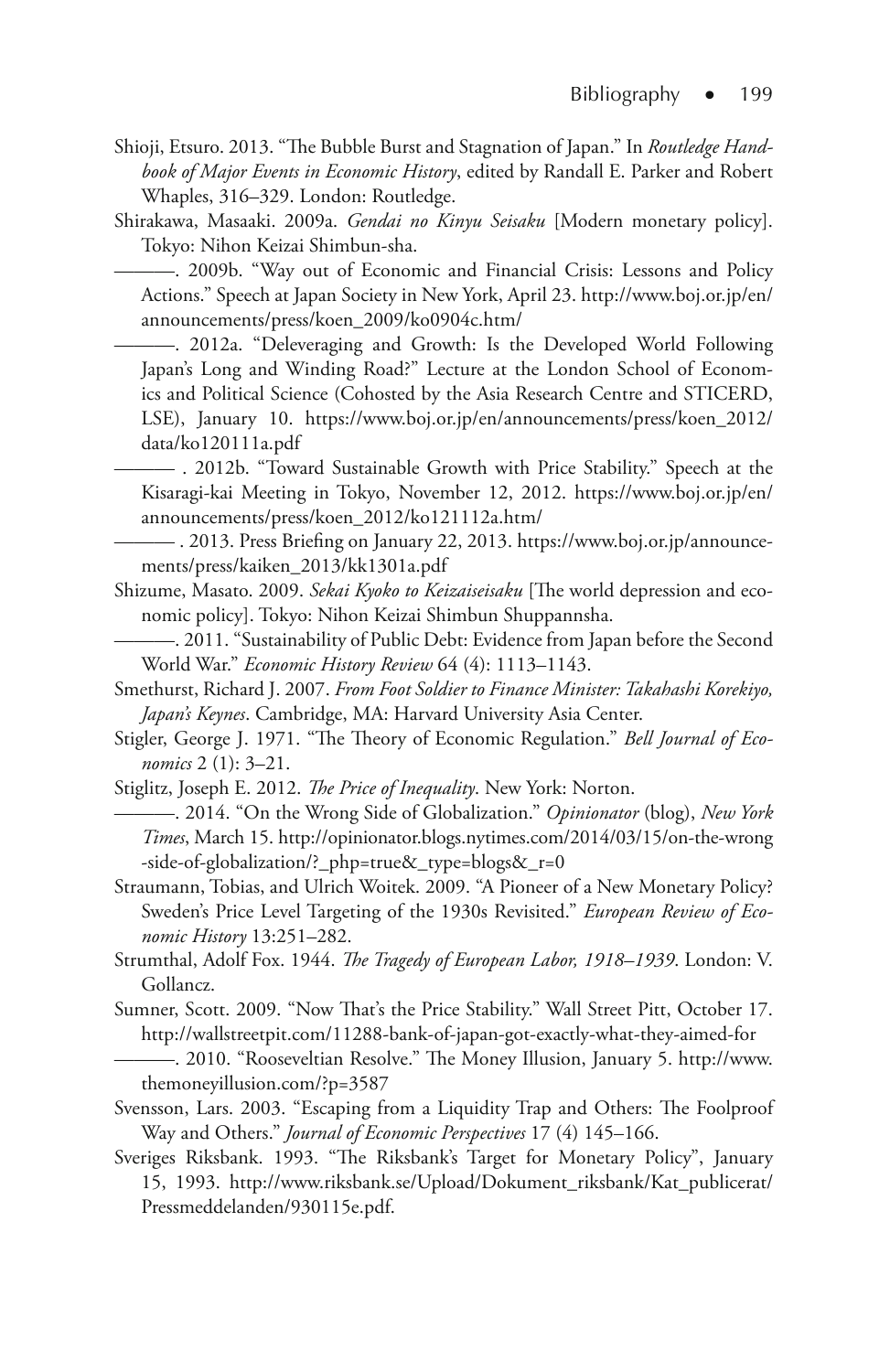- Tachibanaki, Toshiakira. 1998. *Nihon no Keizai Kakusa: Shotoku to Shisan kara Kangaeru* [Economic disparity in Japan: Considerations on income and wealth]. Tokyo: Iwanami Shoten.
- Takahashi, Kamekichi. 1930a. *Kabushiki Kaisha Bokoku Ron* [Corporations are ruining our country]. Tokyo: Banrikaku Shobo.
- Takahashi, Kamekichi. 1930b. *Kinyusyutsu Sai Kinshi Ron* [Reembargo of the gold exports]. Tokyo: Senshin Sha.
- Takahashi, Kamekichi. 1931. *Keiki ha do naru* [What is happening to the recession?]. Tokyo: Chikura Shobo.
- Takahashi, Kamekichi Takahashi. 1954–1955. *Taisho Showa Zaikai Hendo Shi* [History of economic changes during the Taisho and Showa era]. Tokyo: Toyo Keizai Shimpo Sha.
- Takahashi, Korekiyo. 1936. *Takashi Korekiyo Keizairon* [Korekiyo Takahashi on the economy]. Tokyo: Chikura Shobo.
- Takahashi, Yoichi. 2000. "Furyo Saiken Syori Shippai no Honshitsu" [The bad loan problem: The nature of failure]. *Voice*, March.
- ———. 2003. "Will Japan Go Bankrupt? If Japan Goes Bankrupt, What Should Be Done?" *Waseda Economic Papers*, no. 42, 25–112.
	- ———. 2007. *Zaisei Kaikaku no Keizaigaku* [The economics of the fiscal investment and loan program reform]. Tokyo: Toyo Keizai Shimposha.
- ———. 2008. *Saraba Zaimusho* [Farewell to the Ministry of Finance]. Tokyo: Kodansha.
- Takemori, Shumpei. 2002. *Keizai Ronsen ha Yomigaeru* [Economic controversy revives]. Tokyo: Nihon Keizai Shinbunsha.
- Takenaka, Harukata. 2014. *Failed Democratization in Prewar Japan: Breakdown of a Hybrid Regime*. Stanford, CA: Stanford University Press.
- Takenaka, Heizo. 1984. *Kenkyu Kaihatsu to Setsubi Toshi no Keizaigaku* [Economics of R&D and investment]. Tokyo: Toyo Keizai Shimposha.
	- ———. 1993. *Nihon Kenkokuron* [Founding wiser Japan]. Tokyo: Dentsu*.*
- ———. 1999. *21-seikigata Minpuron* [Wealth of people in the 21st century]. Tokyo: Nihon Hoso Shuppan Kyokai.
	- ———. 2006. *Kozo Kaikaku no Shinjitsu: Takenaka Heizo Daijin Nisshi* [Truths of structural reform: The diary of Minister Takena Heizo]. Tokyo: Nihon Keizai Shinbunsha.

———. 2014. "Kokka Senryaku Tokku wo Kaikaku no Kibakuzai ni" [The national economic special zone to the ignition of reform]. In Tettei Bunseki Abenomics [Abenomics analyzed], 161–176. Tokyo: Chuo Keizaisha.

- Takenaka, Heizo, Haruo Horioka, Ayako Tejima, and Hisae Takahashi. 2001. "90 Nendai no Keizai Ronso to Seisaku Kettei" [Economic controversies and policymaking during the 1990s]. In *Seisaku Kiki to Nihon Keizai* [Policy crises and the Japanese economy], edited by Kazuo Ogawa and Heizo Takenaka, 191–224. Tokyo: Nihon Hyoronsha.
- Takeshita, Noboru. 1991. *Syogen Hosyu Seiken* [Testimony on the conservative government]. Tokyo: Kodansha.
- Takita, Yoichi, and Kashima Heiwa Kenkyujyo, eds. 2006. *Nichibei Tsuka Kosho*  [Japan-US currency negotiations]. Tokyo: Nihon Keizai Shimbunsha.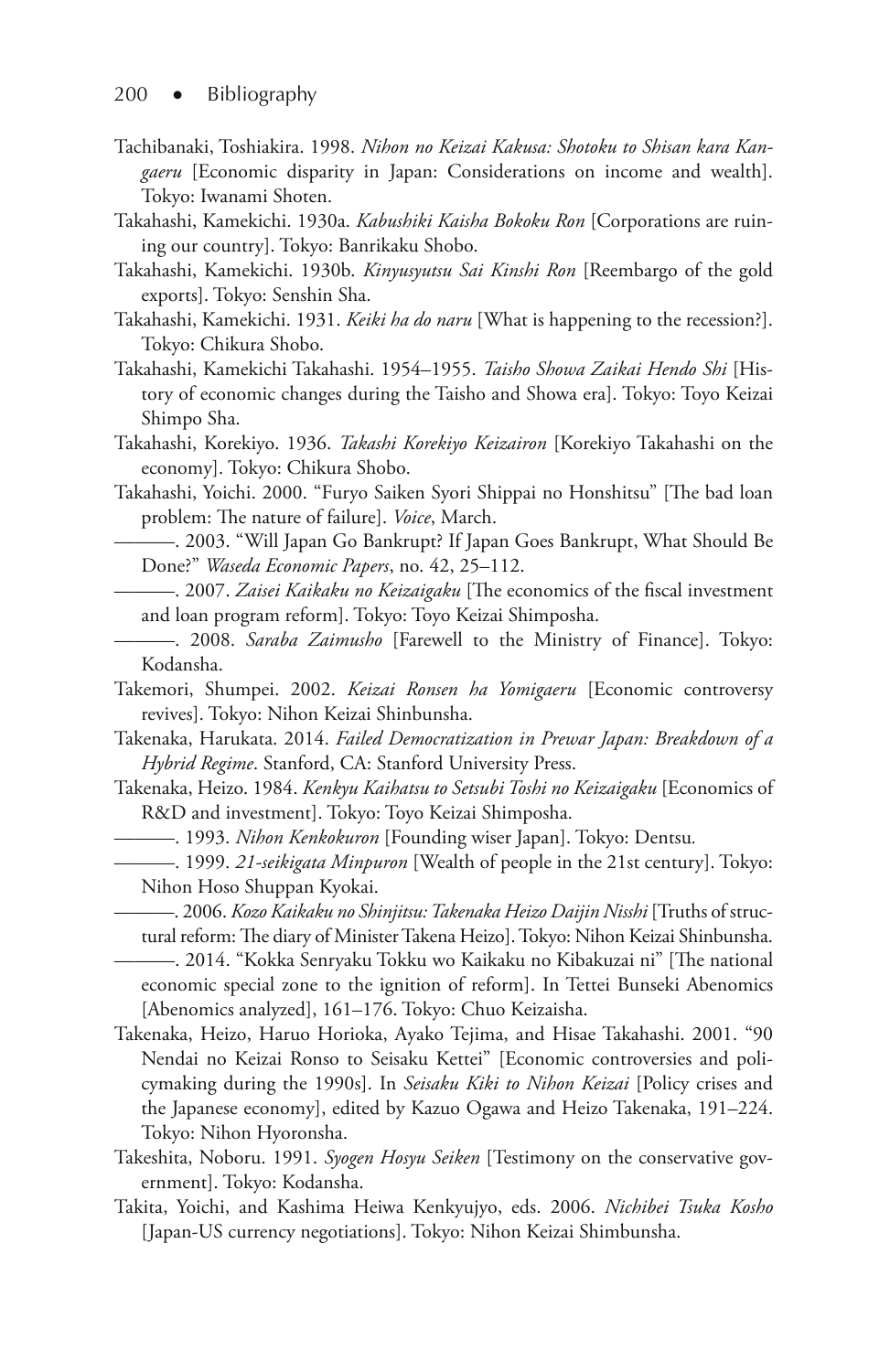- Taylor, John B. 2001. "Low Inflation, Deflation, and Policies for Future Price Stability." *Monetary and Economic Studies* 19 (S-1): 35–52.
	- ———. 2007. *Global Financial Warriors: The Untold Story of International Finance in the Post-9/11 World*. New York: Norton.

———. 2009. *Getting off Track: How Government Actions and Interventions Caused, Prolonged, and Worsened the Financial Crisis*. Stanford, CA: Hoover Institution Press.

- ———. 2012. *First Principles: Five Keys to Restoring America's Prosperity*. New York: Norton.
- Temin, Peter. 1976. *Did Monetary Forces Cause the Great Depression?* New York: Norton.

———. 1989. *Lessons from the Great Depression*, Cambridge, MA: MIT Press.

- Temin, Peter, and Barrie A. Wigmore. 1990. "The End of One Big Deflation," *Explorations in Economic History* 27 (4): 483–502.
- Tett, Gillian. 2003. *Saving the Sun: A Wall Street Gamble to Rescue Japan from Its Trillion-Dollar Meltdown*. New York: Harper.
- ———. 2013. "Forget the Fed, Watch Out for a Japanese Taper." *Financial Times*, December 13.
- Teulings, Coen. 2012. "Fiscal Consolidation and Reforms: Substitutes, not Complements." Vox, September 13. http://www.voxeu.org/article/fiscal-consolidationand-reforms-substitutes-not-complements
- Teulings, Coen, and Richard Baldwin, eds. 2014. *Secular Stagnation: Facts, Causes, and Cures*. London: CEPR Press. http://www.voxeu.org/article/secular-stagnationfacts-causes-and-cures-new-vox-ebook
- Thorndike, Edward L. 1920. "A Constant Error in Psychological Ratings." *Journal of Applied Psychology* 4 (1): 25–29.
- Tobin, James. 1977. "How Dead Is Keynes." *Economic Inquiry* 15 (4): 459–468.
- Todo, Yasuyuki. 2013. "TTP no Seicho Koka Suikei" [Estimates on the growth effects of the TPP]. RIETI Special Report. http://www.rieti.go.jp/jp/special/special\_report/060.html
- Tokyo Daigaku Keizaigakubu, ed. 1976. *Tokyo Daigaku Keizaigakubu Gojunenshi* [The fifty years of the Department of Economics, University of Tokyo]. Tokyo: University of Tokyo Press.
- Tokyo Shogyo Kaigisyo. 1927. *Kin Yushyutsu Kaikin Mondai ni Kansuru Sanko Shiryo* [Briefs on the lifting the embargo on gold problem]. Tokyo: Tokyo Shogyo Kaigisyo.
- Tsuru, Shigeto. 1971. "In Place of Gross National Product." In *Kutabare GNP*, edited by Asahi Shimbun Keizaibu, xxi–xxxii. Tokyo: Asahi Shimbun.
- Uchihashi, Katsuhito, and Group 2001. 1995. *Kisei Kanwa to iu Akumu* [A nightmare called deregulation]. Tokyo: Bungei Shunjusha.
- Ueda, Kazuo. 2012. "Deleveraging and Monetary Policy: Japan since the 1990s and the United States since 2007." *Journal of Economic Perspectives* 26 (3): 177–202.
- Umeda, Mitchinobu. 2011. *Nichigin no Seisaku Keisei* [Monetary policymaking at the BOJ]. Tokyo: Toyo Keizai Shimposha.
- Vogel, Ezra. 1979. *Japan as Number One: Lessons for America*. Cambridge, MA: Harvard University Press.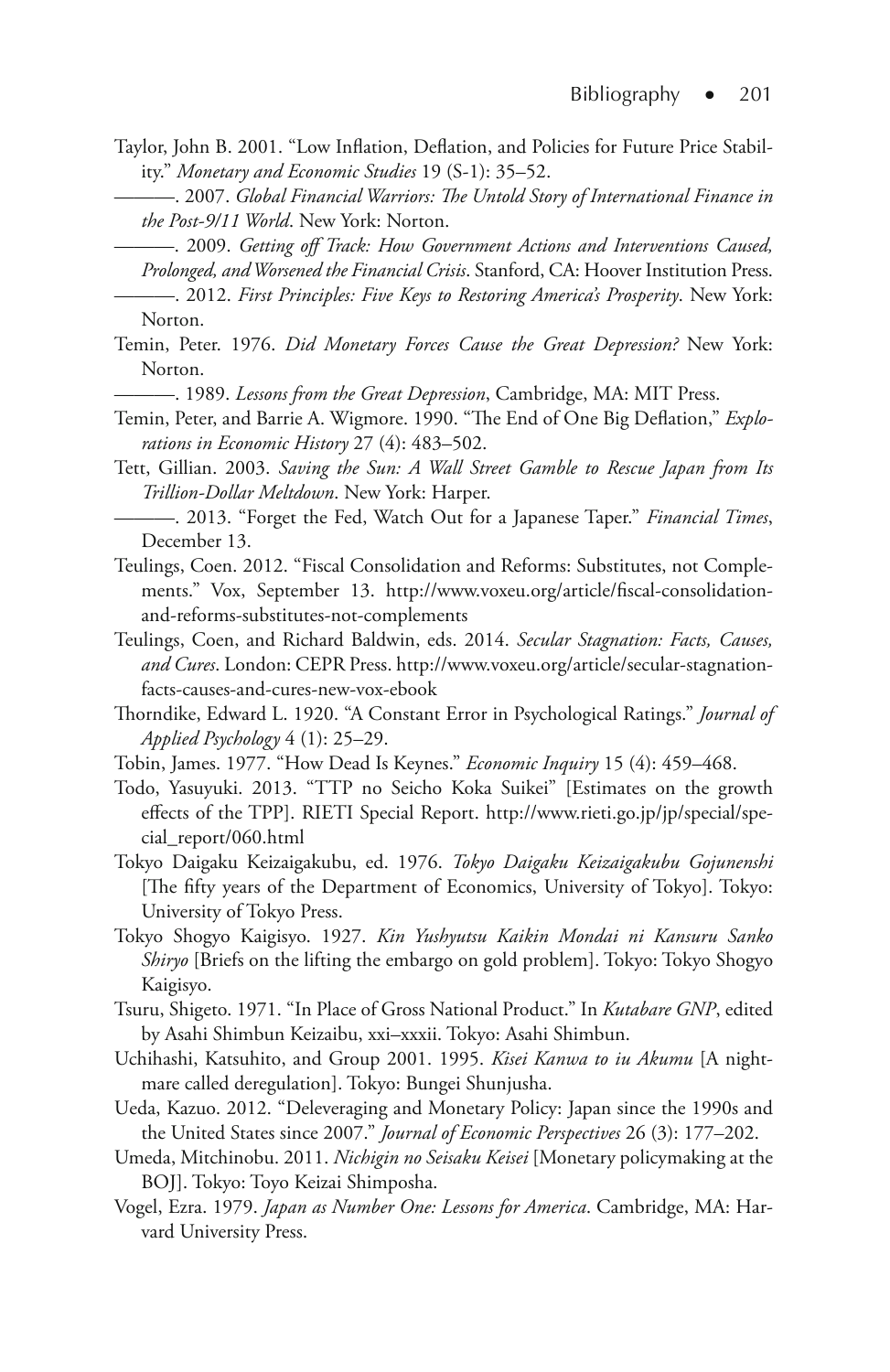- Volcker, Paul A., and Toyoo Gyohten. 1992. *Changing Fortunes: The World's Money and the Threat to American Leadership*. New York: Times Books.
- Von Staden, Peter. 2012. "Fettered by the Past in the March Forward: Ideology as an Explanation for Today's Malaise in Japan." *Asia Pacific Business Review* 18 (2): 187–202.
- Wakatabe, Masazumi. 2005. "Was the Great Depression the Watershed of Macroeconomics? The Impact of the Great Depression Reconsidered." Unpublished manuscript.
	- ———. 2009. *Kiki no Keizai Seisaku* [Economic crises and policy responses]. Tokyo: Nihon Hyoronsha.
		- ———. 2011. "Central Banking, Japanese Style: Economics and the Bank of Japan, 1945–2010." Paper presented at the Workshop on Economic Theories and Policies: A Historical Perspective, 1945–2002, Roma Tre University, September 21–22.
	- ———. 2012. "Turning Japanese? Lessons from Japan's Lost Decade to the Current Crisis," Center on Japanese Economy and Business, Columbia University, December. http://academiccommons.columbia.edu/download/fedora\_content/ download/ac:155609/CONTENT/WP\_309.pdf
		- ———. 2013. "Central Banking, Japanese Style: Economics and the Bank of Japan, 1945–1985." *History of Economic Thought and Policy* 2 (1): 141–160.
		- ———. 2014a. "Is There Any Cultural Difference in Economics? Keynesianism and Monetarism in Japan." In *The Development of Economics in Japan*, edited by Toichiro Asada, 134–154. London: Routledge.

———. 2014b. "'The Lost Thirteen Years': The Return to the Gold Standard Controversy in Japan, 1919–1932." In *The Development of Economics in Japan*, edited by Toichiro Asada, 13–38. London: Routledge.

- Wapshott, Nicholas. 2011. *Keynes Hayek: The Clash That Defined Modern Economics*. New York: Norton.
- Watanabe, Tsutomu, and Tomoyoshi Yabu. 2011. "The Great Intervention and Massive Money Injection: The Japanese Experience 2003–2004." CARF Working Paper F-266. University of Tokyo. http://www.carf.e.u-tokyo.ac.jp/pdf/workingpaper/fseries/277.pdf
- Watanabe, Tsutomu, Tomoyoshi Yabu, and Arata Ito. 2008. "Seidojoho wo Motiita Zaisei Josu no Keisoku" [Estimation of fiscal multiplier using institutional information]. Understanding Inflation Dynamics of the Japanese Economy Working Paper Series 28.
- Weil, David N. 2013. *Economic Growth*. 3rd ed. Boston: Pearson.
- Wessel, David. 2009. *In Fed We Trust: Ben Bernanke's War on the Great Panic*. New York: Crown Business.
- White, Lawrence H. 2008. "Did Hayek and Robbins Deepen the Great Depression?" *Journal of Money, Credit and Banking* 40:751–768.

———. 2012. *Clash of Economic Ideas*. Cambridge: Cambridge University Press.

White, William R. 2012. "Ultra Easy Monetary Policy and the Law of Unintended Consequences." Working Paper 126. Federal Reserve Bank of Dallas,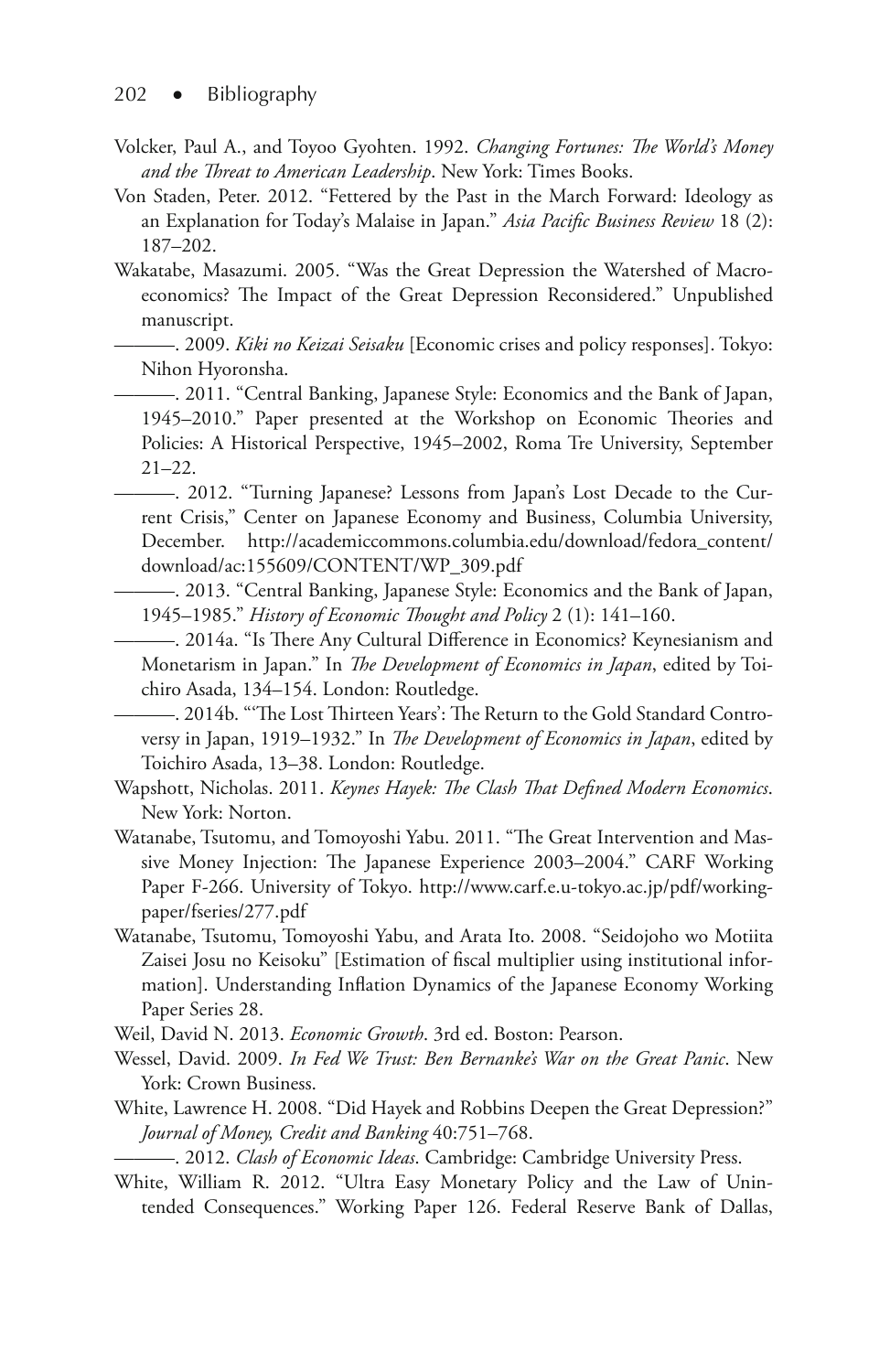Globalization and Monetary Policy Institute. http://dallasfed.org/assets/documents/ institute/wpapers/2012/0126.pdf

Wolf, Martin. 2013. "Why Abenomics Will Disappoint." *Financial Times*. December 17.

- Yamamoto, Kozo. 2010. *Nichigin ni tsubusareteta Nihon keizai* [The Japanese economy was crashed by the Bank of Japan]. Tokyo: First Press.
- Yamazaki, Seijun. 1929a. *Kin Yushutsu Kaikin Mondai* [The lifting the embargo on gold problem]. Kyoto, Japan: Ritsumeikan Daigaku Shuppanbu.
- ———. 1929b. *Kokumin Keizai no Tatenaoshi ka Hakai ka* [The national economy, reconstruction or destruction]. Tokyo: Shubunkaku.
- Yano, Koiti, Yasuyuki Iida, and Hajime Wago. 2010. "Fiscal Policy and the Share of Non-Ricardian Households: A Monte Carlo Particle Filtering Approach." Paper read at Econometric Society World Congress. Shanghai, China.

———, Yasuyuki Iida, Goushi Kataoka, Tae Okada, and Yasushi Okada. 2014. "The End of One Long Deflation: An Empirical Investigation," Unpublished manuscript.

- Yomiuri Shimbun. 2014. "Jimin assho 'tato yori mashi' 65 %" ['there is no choice but to elect the governing' said 65 % of the respondents]. *Yomiuri Shimbun*, December 16, 2014. http://www.yomiuri.co.jp/election/shugiin/20141216-OYT1T50123. html?from=tw
- Yoshikawa, Hiroshi. 1999. *Tennkan ki no nihon Keizai*. Tokyo: Iwanami Shoten. Translated by Charles H. Stewart as *Japan's Lost Decade* (Tokyo: International House of Japan, 2002).

———. 2013. *Deflation.* [In Japanese]. Tokyo: Nihon Keizai Shimbunsha.

- Yoshikawa, Hiroshi, and Tsusho Sangyo Kenkyujo. 2000. *Makuro Keizai Seisaku no Kadai to Soten* [Macroeconomic policy: Agenda and issues]. Tokyo: Toyo Keizai Shimposha.
- Yoshitomi, Masaru. 1965. *America no Daikyoko* [The Great Depression in the United States]. Tokyo: Nihon Hyoronsha.

———. 1991. "Watashi no Keiki Jikkan—Schumpeter-teki Keizai to Churitsuteki Zaisei Kinyu Seisaku" [My take on the current economy—the Schumpeterian economy and the neutral fiscal and monetary policy]. *Shukan Tokyo Keizai*, December 7.

- Young, Louise. 1998. *Japan's Total Empire: Manchuria and the Culture of Wartime Imperialism*, Berkeley: University of California Press.
- Zaimusho Shukei Kyoku 2009, "Heisei 21 nendo kuni no zaimusyorui" [Balance sheet of Japanese government FY 2009], http://www.mof.go.jp/budget/report/ public\_finance\_fact\_sheet/fy2009/national/2009\_01c.pdf.
- Zingales, Luigi. 2012. *A Capitalism for the People: Recapturing the Lost Genius of American Prosperity.* New York: Basic Books.

#### **Websites**

Asahi Shimbun: http://database.asahi.com/library2/ Bank of Japan: http://www.boj.or.jp/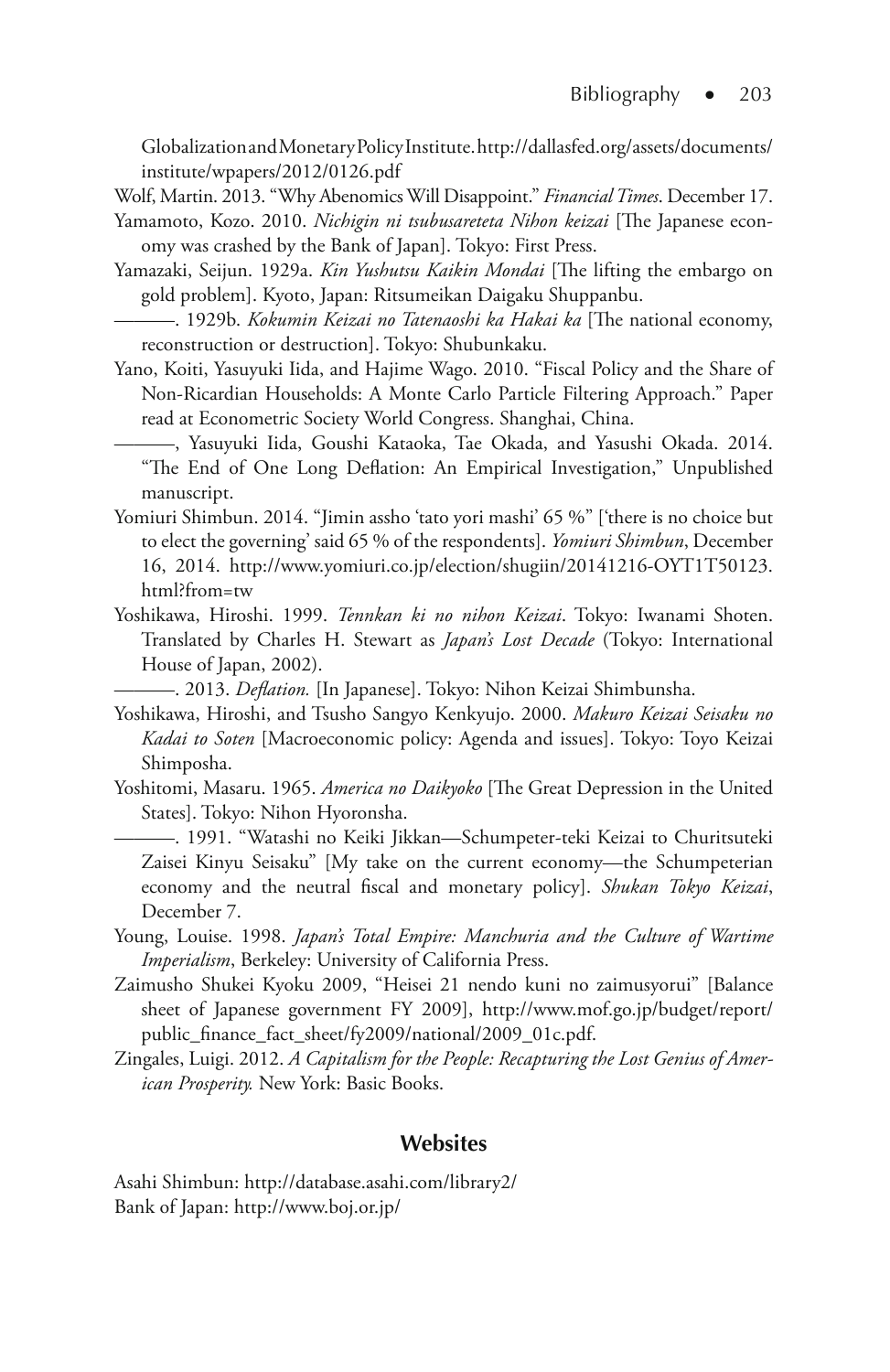#### 204 ● Bibliography

European Central Bank: https://www.ecb.europa.eu/home/html/index.en.html Federal Reserve Board: http://www.federalreserve.gov/ Mainichi Shimbun: http://mainichi.jp/contents/edu/maisaku/ Nihon Keizai Shimbun: http://t21.nikkei.co.jp/ Sankei Shimbun: http://db.g-search.or.jp/g\_news/QSKS.html Yahoo Finance: http://finance.yahoo.com/ Yomiuri Shimbun: https://database.yomiuri.co.jp/rekishikan/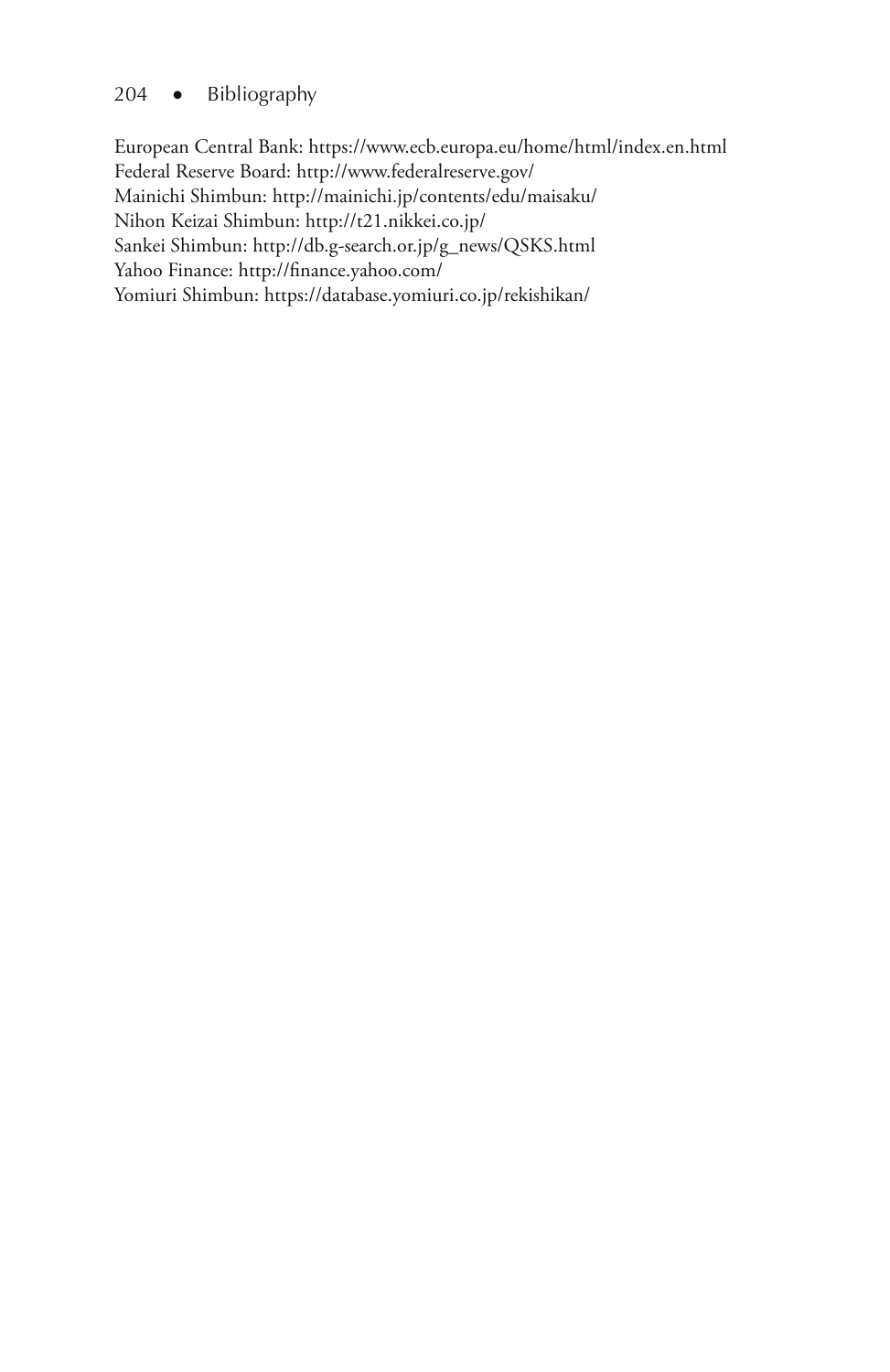# Index

Abe, Shinzo, ix, 1, 2, 20, 36, 113, 119, 166 Abenomics, ix, 1, 2, 18, 19, 21, 22, 37, 44, 47, 81, 113–134, 137–139, 144, 174, 175 first arrow of, 115, 120, 122–123, 126, 132, 136–138 second arrow of, 120, 127, 136, 138 third arrow of, 122, 130, 132–134, 136–138 Adachi, Kenzo, 99 Adachi, Seiji, xi, 32, 122, 173 Akerlof, George, 64 Amari, Akira, 115, 174 Aoki, Masahiko, 58, 170

Aso, Taro, 37, 115

balance sheet recession, 29, 55–56, 67 Bank of Japan (BOJ), xi, 2, 22, 52, 65, 69, 81, 106, 117, 119, 141, 150, 152–154, 164–166 Bernanke, Ben S., 64–67, 81–82, 106–107, 119, 126, 158, 166, 169–170, 172, 175 *Bubble Tsubushi* (bursting bubble), 143

Cannan, Edwin, 88 Caplan, Bryan, 13, 15 Cassel, Gustav, 83, 86, 88–89, 112 Clinton, Bill, 28 closed regime, 136 Coase, Ronald H., 58 Congleton, Roger, 16, 155 consumption tax, 73, 114, 168

hike in 1997, 21, 29, 36, 76, 132, 144, 146 hike in 2014, 2, 22, 43, 45–46, 113, 115–116, 124, 126, 128, 138, 161, 167, 174 introduction in 1989, 25 currency war, 125

debt-deflation theory of great depressions. *See* Fisher deflation, 1–3, 5–7, 19–21, 27–32, 34–35, 37, 4344, 47, 52, 59, 62–63, 66–79, 83–88, 93–94, 97–99, 101, 107, 113–115, 117–120, 122–126, 129, 132, 138–139, 141, 150, 153, 156–159, 164–167, 170–171, 175, 177 asset price, 22, 54, 57 good, 17, 29, 32, 78, 155–158, 166 Hamaguchi-Inoue, 92, 95 import, 70 *Deflation,* 123 depopulation deflation, 74 depression babies phenomenon, 134 developmentalism, 44, 59–60, 77, 110, 171 *doru gai* (purchasing dollar), 98 Draghi, Mario, 156 Dudley, William, 158

Eichengreen, Barry, 81, 83, 172, 175, 177 *endaka fukyo* (Yen Appreciation Recession), 24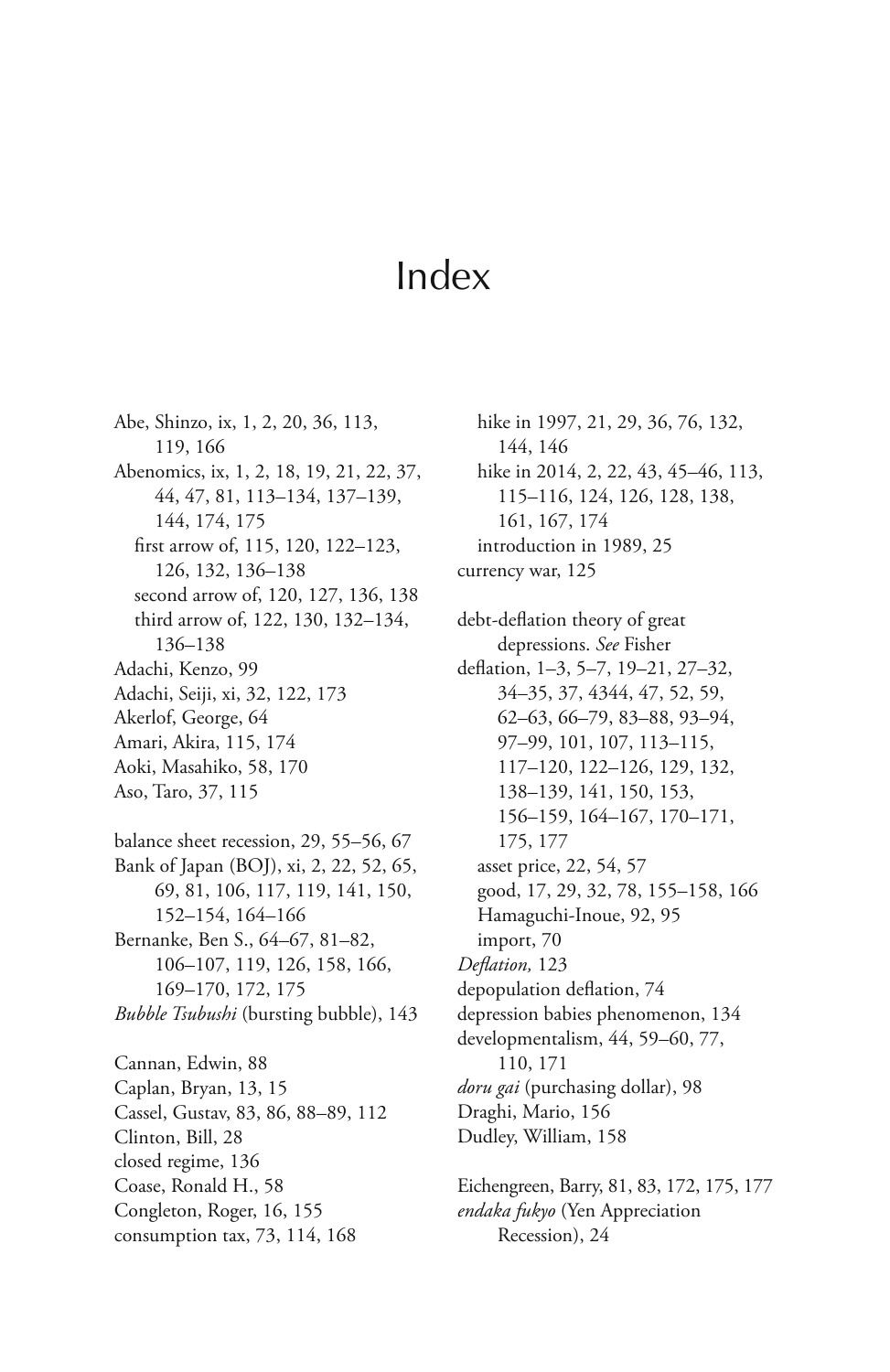European Central Bank (ECB), 141, 156 Ever-higher yen syndrome, 85, 122, 138, 142 Federal Reserve Board (FRB), 44–45, 66, 81, 141, 153, 156 financial accelerator, 66 first arrow. *See* Abenomics Fisher, Irving, 83, 86–87, 101, 129 debt-deflation theory of great depressions, 101 Fisher's reflation. *See* reflation Fisher relationship, 129 Friedman, Milton, 82, 165, 172 Fukai, Eigo, 88, 93, 99 Fukao, Kyoji, 146 Fukao, Mitsuhiro, 68, 170 Fukuda, Yasushi, 37 Fukui, Toshihiko, 34 Fukuda, Tokuzo, 89 *Furyo Saiken Mondai* (bad loans problem), 25 Genoa conference, 85, 88 gold standard mentality, 19, 82–83, 90–91, 93, 102, 110 good deflation. *See* deflation government money, 67, 170 Great Depression, 2, 17, 18, 19, 56, 66, 71, 81–84, 86–87, 91, 94, 96, 98, 103–104, 106–107, 110–111, 116, 125, 129, 136, 141, 154, 156–158, 162, 165, 170–172, 174, 177 in Japan (*see* Showa Depression) Great East Japan Earthquake, 38, 43, 47 Great Inflation, 155, 162, 177

- Great Kanto Earthquake, 85
- Great Recession, ix, 11, 18, 67, 81, 125, 141, 144, 162
- Great Stagnation, ix, x, 1–8, 11, 16–19, 21–22, 29, 33, 47, 51–52, 59, 63–64, 67–69, 72, 75, 78, 84,

112, 116, 118, 123–125, 128–129, 132, 134, 138, 141–142, 146–147, 149, 152, 155–158, 162, 164 of the 1920s, 82, 84 Greenspan, Alan, 28, 35, 81 Gregory, Thomas Edward, 88 Grimes, William, 152–153 Grossman, Richard, 18 Gyohten, Toyoo, 48, 163, 167 Hamada, Koichi, xi, 2, 17, 68, 72, 75, 119, 142, 161, 165–166, 174, 176 Hamaguchi, Osachi, 91, 95, 107, 111, 172 Hamaguchi cabinet, 19, 83, 89, 95 Hamaguchi-Inoue deflation. *See* Deflation Harada, Yutaka, xi, 143, 176 Harberger's triangle, 137 Hatoyama, Yukio, 38 Hawtrey, R. G., 83, 173 Hayami, Masaru, 31, 76 Hayashi, Fumio, 71, 149, 165 Hetzel, Robert, 65 *Higashi Nihon Daishinsai Fukko Koso Kaigi* (the Reconstruction Design Council), 43 Hiraiwa, Gaishi, 27 Hoshi, Takeo, 63, 68, 131–133, 146, 166, 169 Hurwitz, Leonid, 58 Iida, Yasuyuki, xi, 128, 175

Ikeo, Kazuhito, 59, 169 inflation targeting, 30, 32–34, 45,–46, 49, 64–71, 79, 117, 120, 134–136, 165–167, 169–170 Inoue, Junnosuke, 89, 95, 102, 104, 107, 172–173, 177 Inukai, Tsuyoshi, 86, 99, 102 Ishibashi, Tanzan, 89, 91–92, 94–95, 99, 101–102, 110, 173

Ito, Motoshige, 68, 164, 170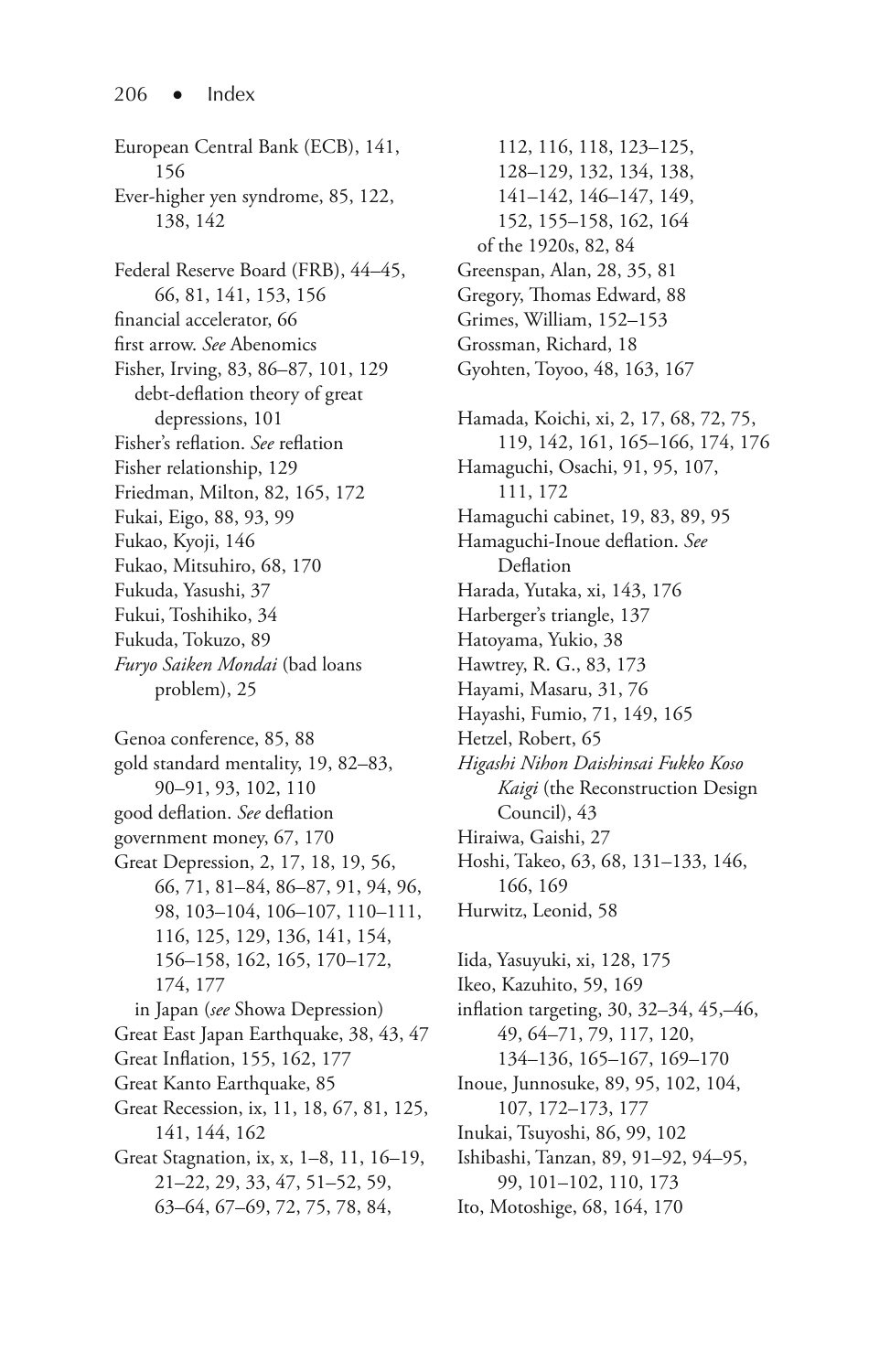- Ito, Takatoshi, 61, 68, 170 Iwata, Kazumasa, 126 Iwata, Kikuo, xi, 57, 68, 70, 72, 81, 103, 107, 119–120, 124, 138, 146–147, 154, 165, 167, 171, 174, 176 Iwata versus Okina controversy, 56 *Japan as Number One,* x, 23, 54 *Jikkan naki keiki kaifuku* (recovery
- without any felt benefit), 72 Jinushi, Toshiki, 143–144 Johnson, Chalmers, 54, 59, 110 Jonung, Lars, 151, 165
- Kan, Naoto, 42–43 *Kakusa Shakai* (disparity society), 72–73 *Kashi shiburi* (unwillingness to lend money), 146 Kashyap, Anil, 63, 131, 161, 177 Kataoka, Goushi, xi, 148, 155, 174, 176 Kato, Koichi, 48, 168 Katz, Richard, 60, 63, 177 Kawakami, Hajime, 89, 101–102 *Keizai Tokku* (special economic zone), 35 *Keizai Zaisei Shimon Kaigi* (Economic and Fiscal Policy Council), 33, 52, 69 Keynes, John Maynard, 69, 76, 77, 83, 86–89, 91, 93, 119, 159, 168, 170, 173 Keynesian economics, 49–50, 66, 69, 76 Kin kaikin ronso, 86–87 *Kisei Kanwa* (deregulation), 53 kisei kanwa ron, 60–61 Kiyotaki, Nobuhiro, 68, 170 Koizumi, Junicihro, 21–22, 29, 32–33, 35–36, 42, 49, 72, 117, 165
- Koizumi-Takenaka recovery, 33, 42, 47, 52, 144 *Kokka Keizai Tokku* (National Special
	- Economic Zone), 130

Koo, Richard, 67, 148, 170–171 *koyo chosei jyosei kin* (employment adjustment subsidy), 5 *Kozo Kaikaku* (structural reforms), 19, 27–30, 33–34, 52, 57, 62, 65, 112 Krugman, Paul, 1, 64–66, 68–69, 78, 116, 119, 120, 130–131, 161–162, 169–170, 174 Krugman proposal, 19, 67–68, 170 Kuroda, Haruhiko, 2, 28, 114, 122, 124, 163 *Kyu Heika Kaikin-ha* (Prewar Parity Group), 88–89 Laidler, David, 2, 83 liquidationism, 19, 55, 71, 75, 78, 82–83, 87, 90–92, 94, 102, 107, 110, 157–158, 172 liquidity trap, 64, 66, 71, 75, 78, 157, 162, 169 Lost Decade, ix, 21, 72, 84, 143, 150, 163 Lost Two Decades, ix, 21

Manchukuo, 110 Marxian economics, 77, 87, 171 Marxism, 77 May 15 Incident, 102 McCullum, Benett T., 65, 175 McKinnon, Ronald, 16, 23, 122 Mieno, Yasushi, 25 Ministry of Finance, Japan (MOF), 26, 59, 91, 114, 138, 143, 152, 154, 163 Minseito, 85, 89, 95, 106 Miyao, Takahiro, 56, 63, 168 Miyazaki, Isamu, 54 Miyazawa, Kiichi, 26, 48, 163, 168 Mizoguchi, Zembei, 34 Mizuno, Kazuo, 167 modern growth theory, 133 money supply controversy, 56, 154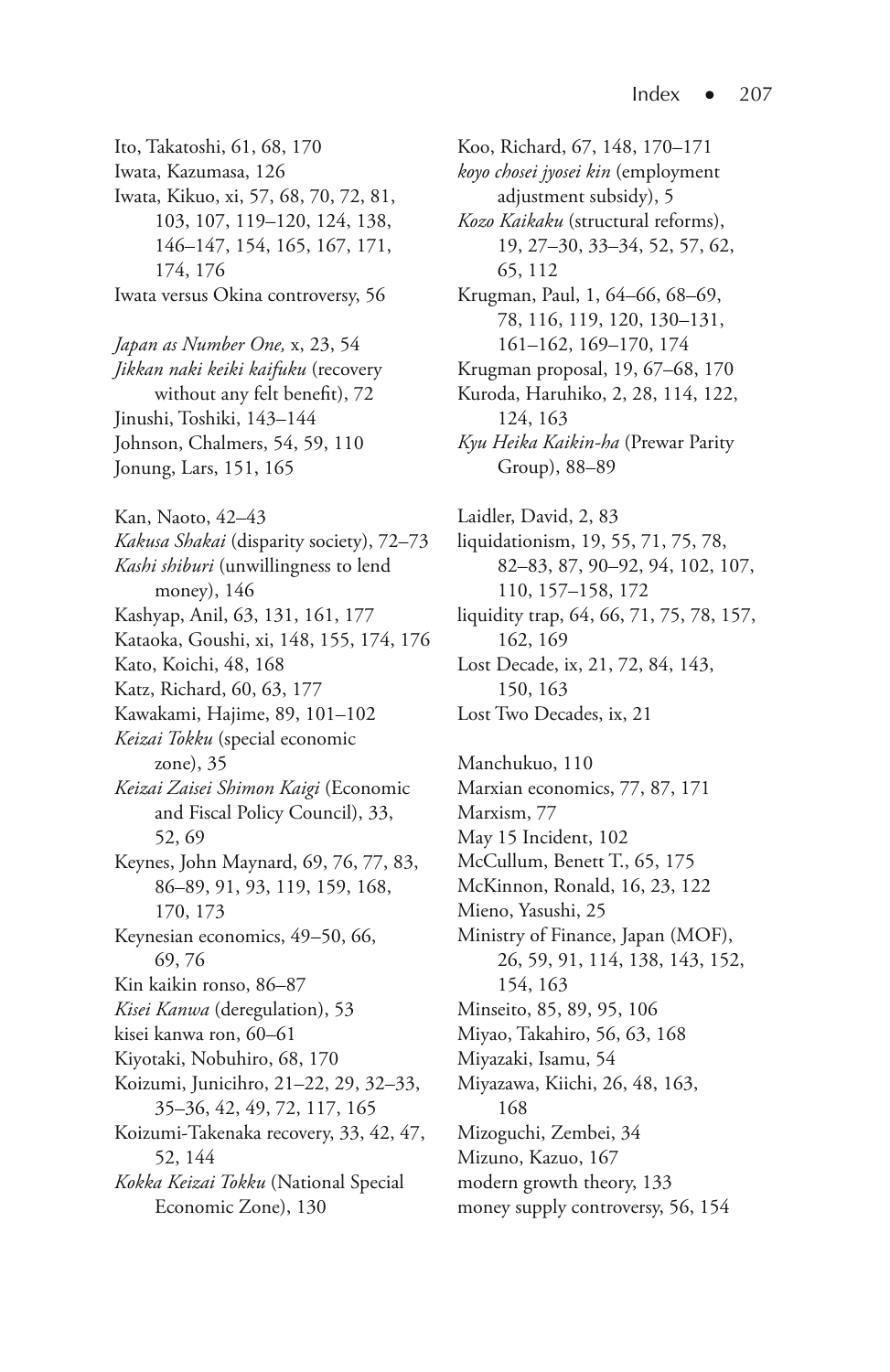Mukden (Manchurian) Incident, 103, 107 Murakami, Yasusuke, 59 Murayama, Tomiichi, 28 *naiju kakudai ron* (Increased Domestic Demand Argument), 24 Nakahara, Nobuyuki, xi, 33, 46, 165 Nakatani, Iwao, 60–61, 73, 169 *Nichigin-ryu Riron* (BOJ doctrine), 33, 78 *Nihon kaizo keikaku* (Blueprint for a new Japan), 27 Noda, Yoshihiko, 2, 43–44, 47, 117 Noguchi, Asahi, xi, 2, 17, 51, 54, 57, 77, 166, 168, 170 Noguchi, Yukio, 55–56, 59, 75, 123, 163 non-Keynesian effects, 76, 127–128 North, Douglass C., 17, 58 Obama, Barack, 1, 141 Obama, Toshie, 91–92, 173 Ohno, Kenichi, 16, 23, 122 Okina, Kunio, 57, 123, 126, 154–155, 164 Okun's Law, 137 Ono, Yoshiyasu, 69–71, 167, 169 open regime, 136 Ozawa, Ichiro, 26–27, 46, 49 Pilling, David, 43 Plaza Accord, 7, 20–24, 47–48, 53, 122, 142, 153, 158, 163, 169 policy idea trap, 20, 22, 82, 115, 137–138, 158–159 policy innovations, 134 Posen, Adam, 17, 63–64, 161, 168, 177 Prescott, Edward C., 71–72, 74, 131, 146, 149–150, 162, 164 quantitative and qualitative easing (QQE), 2, 124

Rathenau, Walther, 96 Reagan administration, 23, 57 Reagan-Thatcher reforms, 58 redistribution, 42–43, 68, 125, 135–138, 162 reflation, 19, 44, 46–47, 49, 62, 64–65, 68–69, 71, 73, 83–84, 86–87, 92, 99, 101–103, 111, 112, 116–117, 120, 123, 125–126, 129, 132, 134, 137–138, 165, 167, 173 Irving Fisher's, 87 Takahashi, 19, 84, 103, 107, 110–112, 138, 155 reflationist, 68, 70–71, 75, 112, 119–120, 123, 148 ideas, 46, 71, 119 Rikken Seiyukai, 99 Romer, Christina, 81, 103, 119, 137–138, 141, 158 *Ryoteki Kanwa Seisaku* (quantitative

Sachs, Jeffrey, 63, 119, 165, 169, 172 Sakakibara, Eisuke, 59, 156 *Sangyo Gorika* (industrial rationalization), 96 Schumpeter, Joseph A., 56, 69, 76, 172 second arrow. *See* Abenomics secular stagnation, ix, 15, 86, 141, 158 Seiyukai (Rikken Seiyukai), 85, 89, 99, 106 Shimanaka, Yuji, 165 *Shin Heika Kaikin-ha* (new parity return group), 90–91 Shioji, Etsuro, 72, 74–75 Shirakawa, Masaaki, 3–4, 37–38, 44–45, 74, 117–118, 174 *Showa Kinyu Kyoko* (Showa Financial Crisis), 85, 107 *Showa Kyoko* (Showa Depression), xi, 81, 84, 107, 110–112, 129, 155

easing, QE), 31

```
structural adjustment, 57, 168
```